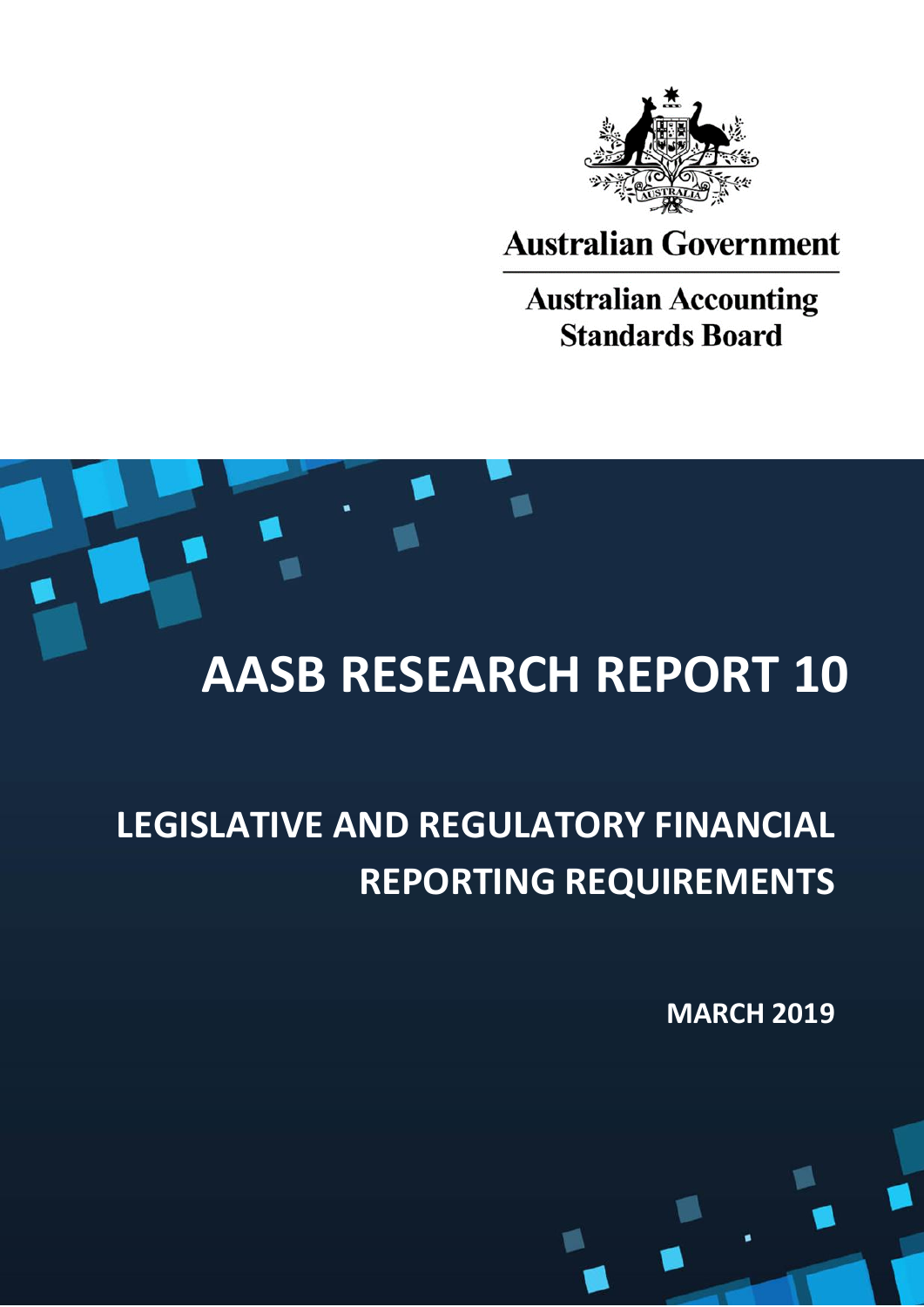#### **Principal Authors**

Meina Rose – Senior Project Manager - AASB Peter Loukas – Practice Fellow – AASB

#### **Acknowledgements**

The principal authors express special thanks to other current and former AASB staff, particularly Danielius Valukas and Maggie Man

#### **Disclaimer**

The views expressed in AASB Staff Papers are those of the author(s) and those view do not necessarily coincide with the views of the Australian Accounting Standards Board.

#### **Obtaining a copy of this publication**

This AASB Research Report is available on the AASB website.

#### **Enquiries**

Australian Accounting Standards Board PO Box 204 Collins Street West, Victoria, 8007 Australia Tel: +61 3 9617 7637 Email: publications@aasb.gov.au Website: http://www.aasb.gov.au

# **Copyright**

© Commonwealth of Australia 2019

This work is copyright. Apart from any use as permitted under the Copyright Act 1968, no part may be reproduced by any process without prior written permission. Requests and enquiries concerning reproduction and rights should be addressed to the National Director, Australian Accounting Standards Board, PO Box 204, Collins Street West, Victoria 8007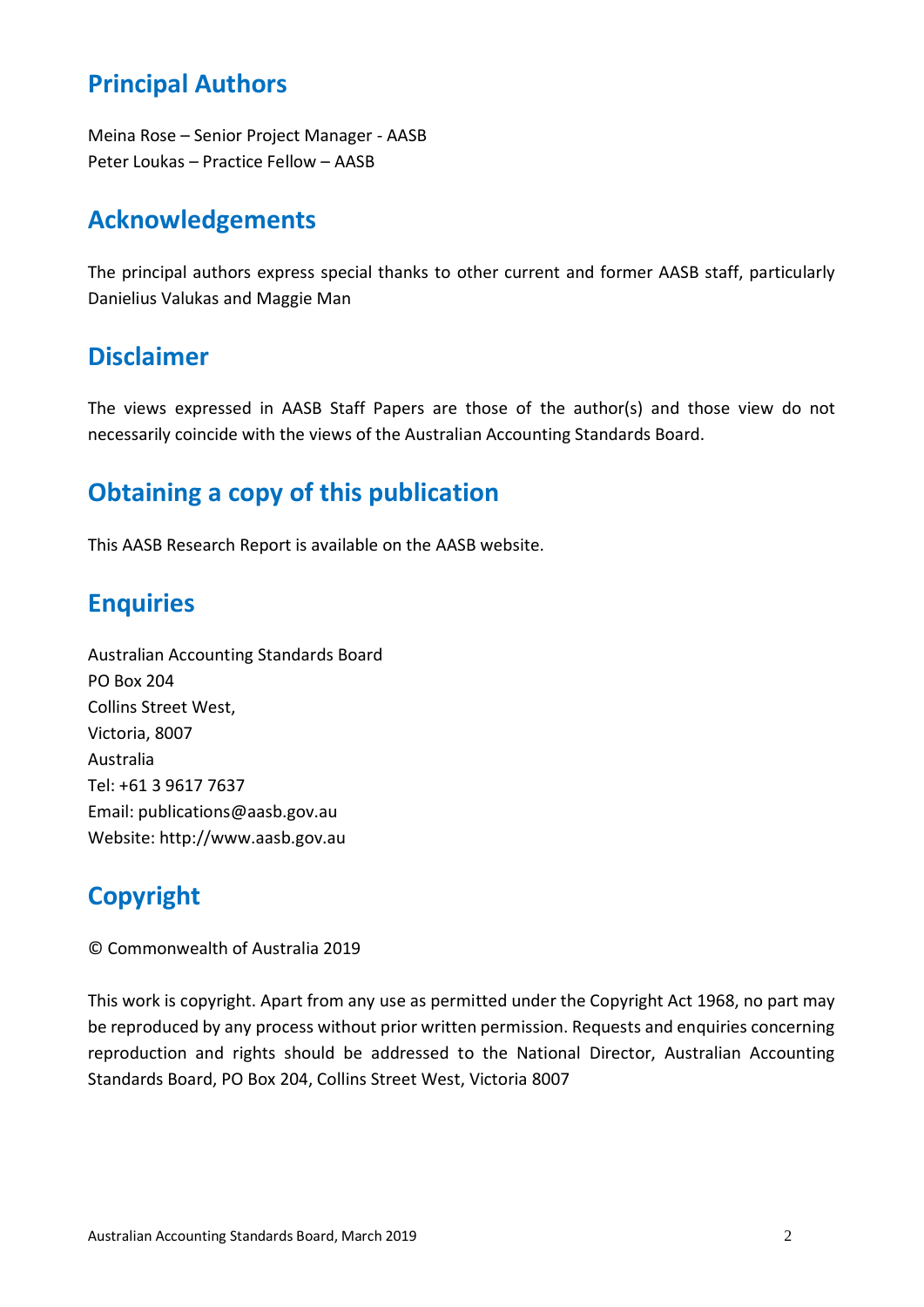#### **Contents**

| <b>Australian Accounting Standards (AAS) or Accounting Standards (AS) 25</b> |
|------------------------------------------------------------------------------|
|                                                                              |
| Financial Statements / True And Fair Financial Operations  28                |
| Financial Information: AASB Accounting Standards/AAS/AS  33                  |
|                                                                              |
|                                                                              |
|                                                                              |
|                                                                              |
|                                                                              |
|                                                                              |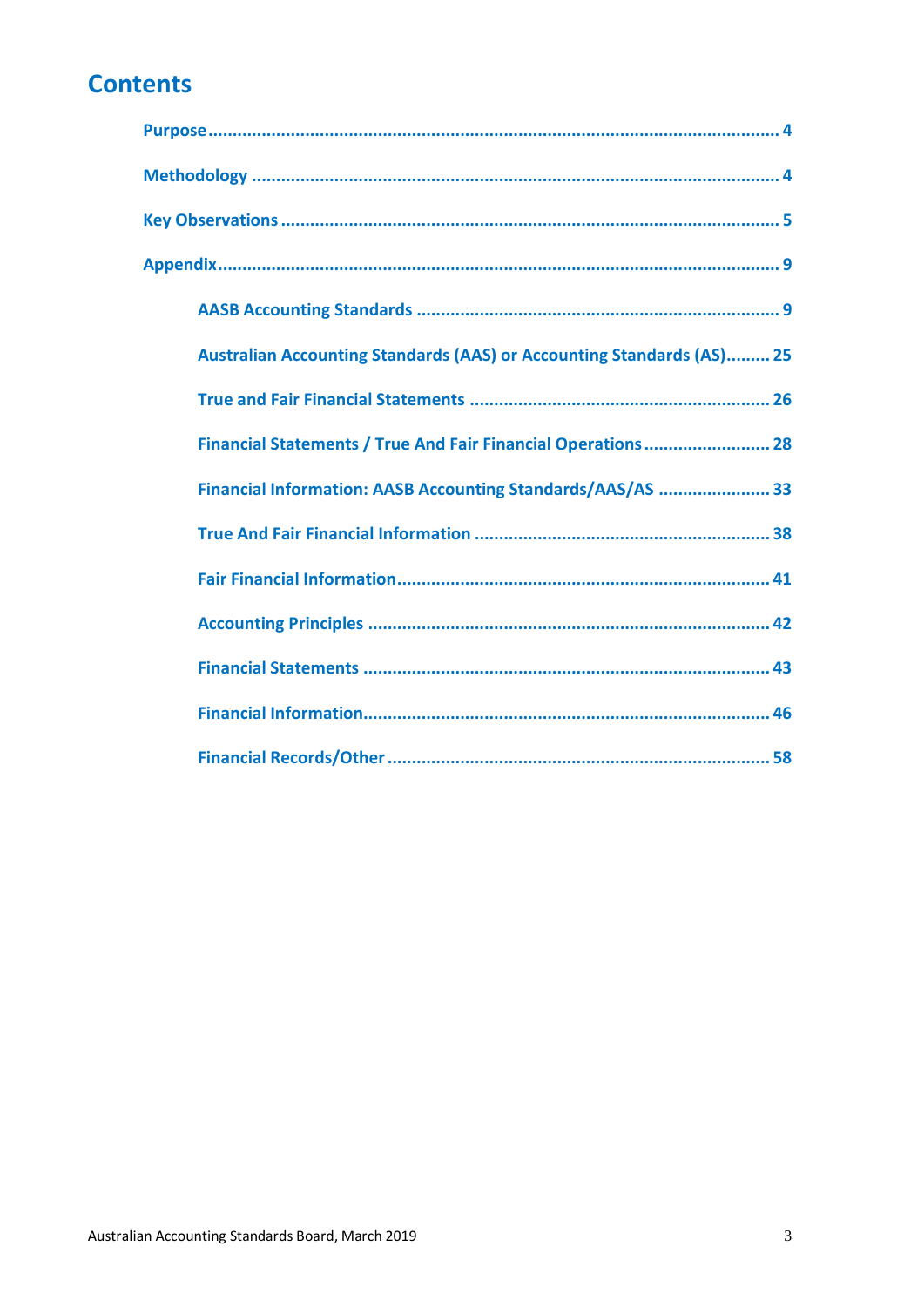#### <span id="page-3-0"></span>**Purpose**

The purposes of this research report are to:

- identify the entities with financial reporting obligations under Federal and State/Territory legislation that will or may be captured by the AASB in Phase 2 of its project to revise the financial reporting framework in Australia and remove entities' ability to lodge special purpose financial statements with regulators<sup>1</sup>, and
- group the entities under different reporting categories, which will provide a basis for the Board to consider which entities should be captured by the requirement to prepare financial statements that comply with Australian Accounting Standards (AAS), and ultimately assist in drafting the application paragraphs for the proposed revised accounting standards.

The analysis of the financial reporting requirements specified in legislation will also help in assessing the impact of the proposed changes on Australian entities in the context of preparing the Regulation Impact Statement.

#### <span id="page-3-1"></span>**Methodology**

Staff undertook a comprehensive review of legislative and regulatory requirements to identify financial reporting requirements of for-profit and not-for-profit private and public sector entities under Federal, State and Territory legislation.

The current versions of legislation and related documents were accessed from the authorised federal, state and territory government legislation websites. Staff also approached state/territory regulators for confirmation and completeness of the initial results, and their feedback has been incorporated.

Based on the analysis, 11 different categories were identified which reflect the current complexity and lack of uniformity in reporting obligations of different entities under different national and state legislation. The categories are listed in the table on the following pages.

As the focus has been on identifying the various categories in relation to drafting the application paragraphs for the accounting standards, the analysis does not take into account that an entity may be subject to multiple legislative requirements under a number of different legislation.

1

<sup>1</sup> ITC 39 *Applying the [IASB's Revised Conceptual Framework and Solving the Reporting Entity and Special Purpose](https://www.aasb.gov.au/admin/file/content105/c9/ITC39_05_18.pdf)  [Financial Statement Problems](https://www.aasb.gov.au/admin/file/content105/c9/ITC39_05_18.pdf)*

Australian Accounting Standards Board, March 2019 4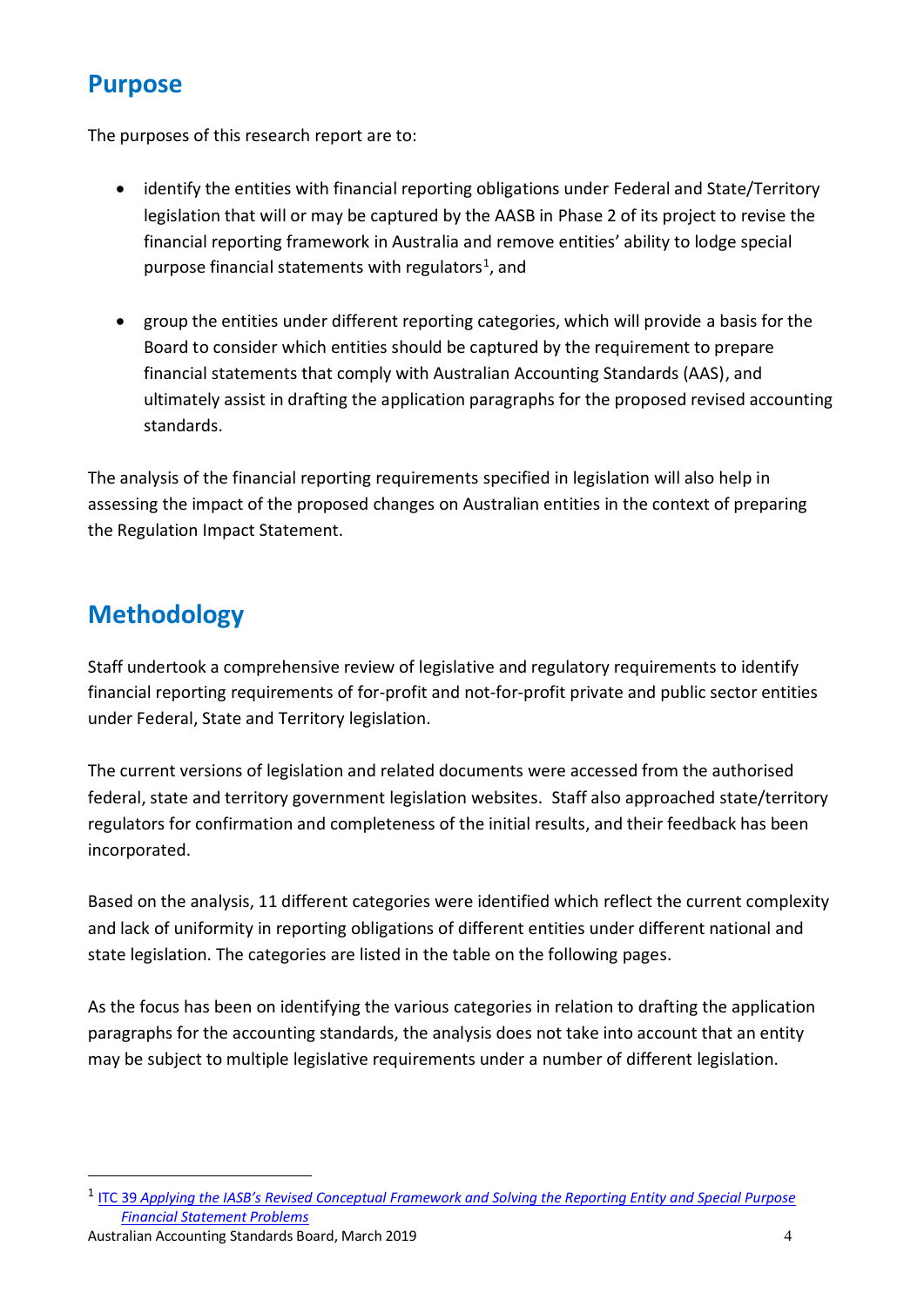## <span id="page-4-0"></span>**Key Observations**

The table below provides a summary of the type of private for-profit entities that are grouped under the different categories. Not-for-profit and public sector entities have been excluded from this analysis, consistent with the AASB's decision to limit phase 2 of the adoption of the Revised Conceptual Framework to for-profit entities.

Further detail about each of these entities, including qualifications or limitations is provided in the Appendix. The Appendix also covers not-for profit and public entities that are not listed below.

Where the legislation or regulation does not refer to the preparation of financial statements<sup>2</sup> or a financial report<sup>3</sup> as such, this is identified as 'financial information' in the analysis, see categories (5)-(7) and (10) below. Financial information comprises:

- specified statements (for example, income and expenditure statement, balance sheet and other specifically identified information), or
- specified information (e.g. financial information to be provided to APRA via prescribed forms).

Where the legislation or regulation requires the maintenance of financial records or certain financial information, but there is no requirement to provide any such financial information to a regulator or to a third party (including members of the entity), this is identified as 'financial records/other' (category (11)).

| <b>Category</b>             | Types of private for-profit entities <sup>4</sup>                                |
|-----------------------------|----------------------------------------------------------------------------------|
| (1) Preparation of          | The various types of companies/registered schemes as set out<br>$\bullet$        |
| financial statements        | under Part 2M.3 of the Corporations Act 2001 (Cwth) (Corporations                |
| according to                | Act)                                                                             |
| <b>Accounting Standards</b> | ASX listed entities (per the ASX Listing rules)<br>$\bullet$                     |
| (as issued by the AASB)     | Australian financial service licensees reporting under section 989B<br>$\bullet$ |
|                             | of the Corporations Act                                                          |
|                             | Registered foreign companies under the Corporations Act 2001 with                |
|                             | no reporting requirements in country of origin.                                  |
|                             | Entities issuing securities using an offer information statement                 |
|                             | under the Corporations Act                                                       |
|                             | Proposed retail corporate collective investment vehicles and sub-                |
|                             | funds under the Corporations Act                                                 |
|                             | Large and certain small and medium indigenous corporations                       |

 $2$  A complete set of financial statements is defined in AASB 101 paragraph 10 as comprising a statement of financial position, a statement of profit or loss and other comprehensive income, a statement of changes in equity, a statement of cash flows, notes (comprising significant accounting policies and other explanatory information) and comparative information in respect of the preceding period.

<u>.</u>

<sup>&</sup>lt;sup>3</sup> 'Financial report' is defined in section 295(1) of the Corporations Act as comprising the financial statements, the notes to the financial statements and the directors' declaration about the statements and notes.

<sup>&</sup>lt;sup>4</sup> Some of the entities listed below may be for-profit or not-for-profit in nature. However, the analysis below and recommendations made only relate to the for-profit entities.

Australian Accounting Standards Board, March 2019 5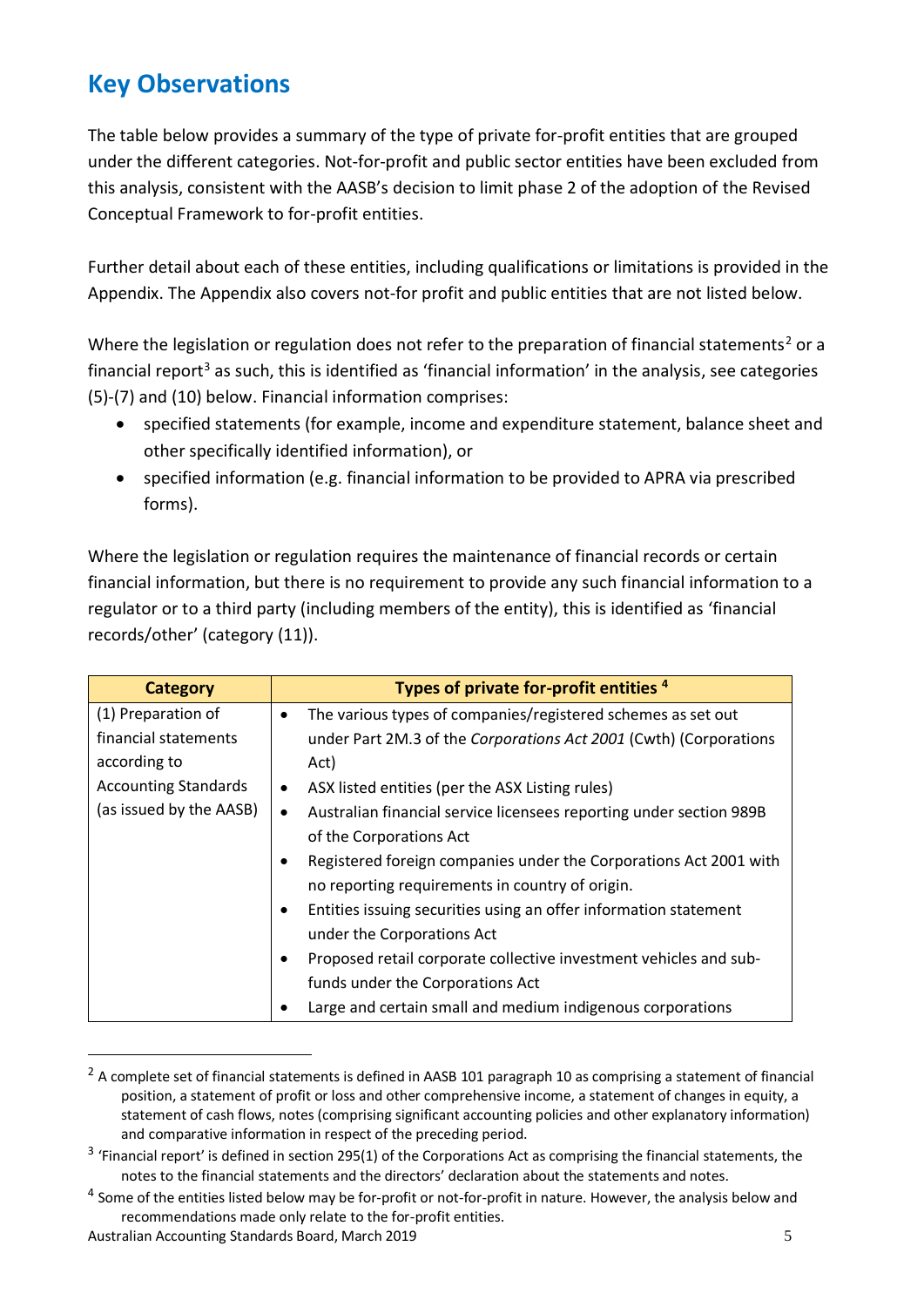| <b>Category</b>                                                                                                                               | Types of private for-profit entities <sup>4</sup>                                                                                                                                                                                                                                                                                                                                                                                                                                                                                                                                                                          |
|-----------------------------------------------------------------------------------------------------------------------------------------------|----------------------------------------------------------------------------------------------------------------------------------------------------------------------------------------------------------------------------------------------------------------------------------------------------------------------------------------------------------------------------------------------------------------------------------------------------------------------------------------------------------------------------------------------------------------------------------------------------------------------------|
|                                                                                                                                               | Certain larger incorporated associations in various states and<br>$\bullet$<br>territories (based on revenue/assets)<br>Large co-operatives in various states and territories and all QLD co-<br>operatives.<br>Potentially small co-operatives on direction for various states and<br>territories<br>Higher education providers<br>Non-government approved providers of residential aged care<br>services<br>Potentially, franchisors (before entry to franchise agreement)<br>Funeral Funds (NSW)                                                                                                                        |
| (2) Preparation of<br>financial statements<br>according to Australian<br><b>Accounting Standards</b><br>(AAS) or Accounting<br>Standards (AS) | Casino licensees in South Australia<br>$\bullet$                                                                                                                                                                                                                                                                                                                                                                                                                                                                                                                                                                           |
| (3) True and fair<br>financial statements                                                                                                     | Small co-operatives for various states and territories<br>$\bullet$                                                                                                                                                                                                                                                                                                                                                                                                                                                                                                                                                        |
| (4) Preparation of<br>financial statements<br>providing a true and<br>fair view of financial<br>operations                                    | Various entities under state and territory gaming legislation (for<br>$\bullet$<br>instance, casino operators, gaming machine operators, wagering<br>and betting, venue operators, keno licensees, internet gaming<br>licensees)                                                                                                                                                                                                                                                                                                                                                                                           |
| (5) Preparation of<br>financial information<br>according to AASB<br>accounting standards,<br>AAS or Accounting<br><b>Standards</b>            | Prospectuses prepared under section 710 of the Corporations Act<br>$\bullet$<br>and ASIC RG 228 (ASIC RG 228 requires extracts from audited<br>financial statements, but does not require inclusion of the complete<br>set of financial statements <sup>5</sup> )<br>Friendly societies/life insurance companies (pursuant to APRA<br>٠<br>prescribed forms)<br>Registrable for-profit superannuation entities (pursuant to APRA<br>٠<br>prescribed forms)<br>Certain state regulation on retirement villages (South Australia)<br>Landlords in retail leases under various scenarios (VIC, WA and<br>٠<br>NSW, SA and NT) |
| (6) Preparation of true<br>and fair financial<br>information                                                                                  | Certain incorporated associations (based on revenue/assets)<br>$\bullet$<br>Housing societies (NSW)                                                                                                                                                                                                                                                                                                                                                                                                                                                                                                                        |

Australian Accounting Standards Board, March 2019 **612 12:30 12:30 12:30 12:30 12:30 12:30 13:30 13:30 13:30 13:30 13:30 13:30 13:30 13:30 13:30 13:30 13:30 13:30 13:30 13:30 13:30 13:30 13:30 13:30 13:30 13:30 13:30 13:30** <sup>5</sup> ASIC RG 228 *[Prospectuses: Effective disclosure for retail investors](https://download.asic.gov.au/media/4062323/rg228-published-3-november-2016.pdf)*, paragraph 87

<u>.</u>

<u> 1989 - Johann Barbara, martin a</u>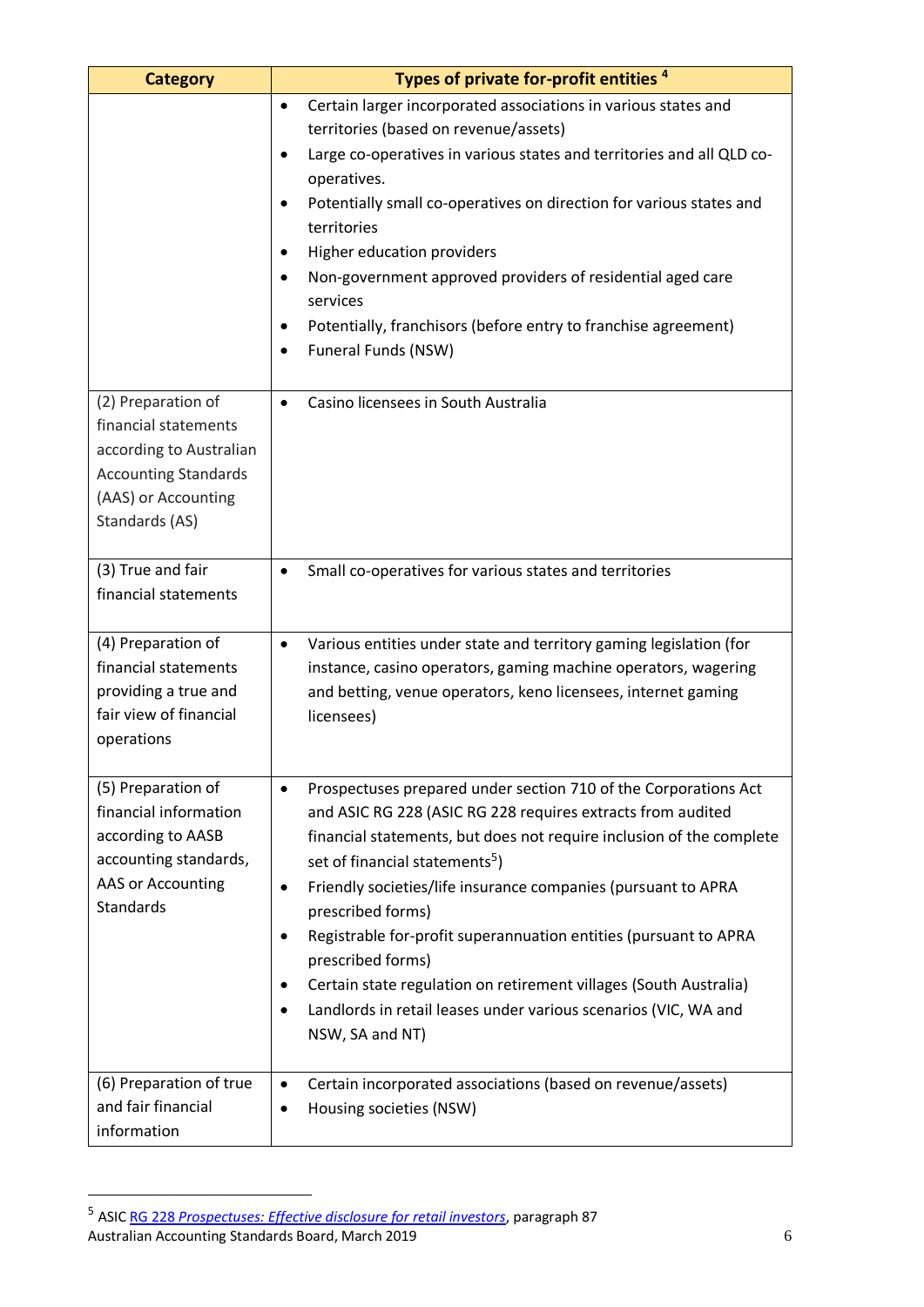| <b>Category</b>             | Types of private for-profit entities <sup>4</sup>                              |
|-----------------------------|--------------------------------------------------------------------------------|
| (7) Preparation of fair     | Certain incorporated associations (based on revenue/assets)<br>$\bullet$       |
| information                 |                                                                                |
| (8) Preparation of GPFS     | Significant global entities that are not required to report under<br>$\bullet$ |
| according to accounting     | Chapter 2M.3 of the Corporations Act 2001 - can lodge financial                |
| principles/commercially     | statements that comply with commercially accepted accounting                   |
| accepted principles         | principles (CAAP)                                                              |
| relating to accounting      | Significant global entities that are required to report under Chapter<br>٠     |
|                             | 2M.3 are captured under category (1).                                          |
| (9) Preparation of          | Registered foreign companies under the Corporations Act (Cwth)<br>$\bullet$    |
| <b>Financial statements</b> | 2001 - must comply with reporting requirements in country of                   |
|                             | origin.                                                                        |
|                             | Certain entities under state/territory gaming legislation<br>$\bullet$         |
|                             | Approved aged care providers of home care and flexible care<br>$\bullet$       |
|                             | services                                                                       |
|                             | Retirement villages (WA) - prior to entering into contract with<br>$\bullet$   |
|                             | resident                                                                       |
|                             | <b>Owners Corporations (VIC)</b><br>$\bullet$                                  |
|                             |                                                                                |
| (10) Financial              | Certain incorporated associations<br>$\bullet$                                 |
| information                 | Landlords in retail leases under various scenarios<br>$\bullet$                |
|                             | Certain small and medium indigenous corporations<br>$\bullet$                  |
|                             | Housing societies (VIC)                                                        |
|                             | Owners Corporations in various states and territories<br>$\bullet$             |
|                             | Certain entities under state/territory gaming legislation<br>٠                 |
|                             | Retirement villages (VIC, NSW, QLD, ACT, TAS)<br>٠                             |
| (11) Financial              | Partnerships (including incorporated limited partnerships under<br>$\bullet$   |
| records/other               | various states/territories).                                                   |
|                             | Certain small indigenous corporations (based on operating income)              |
|                             | Certain incorporated associations<br>٠                                         |
|                             | Certain entities under state/territory gaming legislation<br>$\bullet$         |
|                             | Real estate trusts under state/territory legislation                           |
|                             | Certain entities/schemes under the Corporations Act including small<br>٠       |
|                             | proprietary companies, small companies limited by guarantee and                |
|                             | proposed wholesale corporate collective investment vehicles with               |
|                             | their sub-funds                                                                |
|                             | Retirement villages (NT)                                                       |
|                             | Licensees engaging in credit activities                                        |
|                             | <b>Incorporated Legal Practices</b>                                            |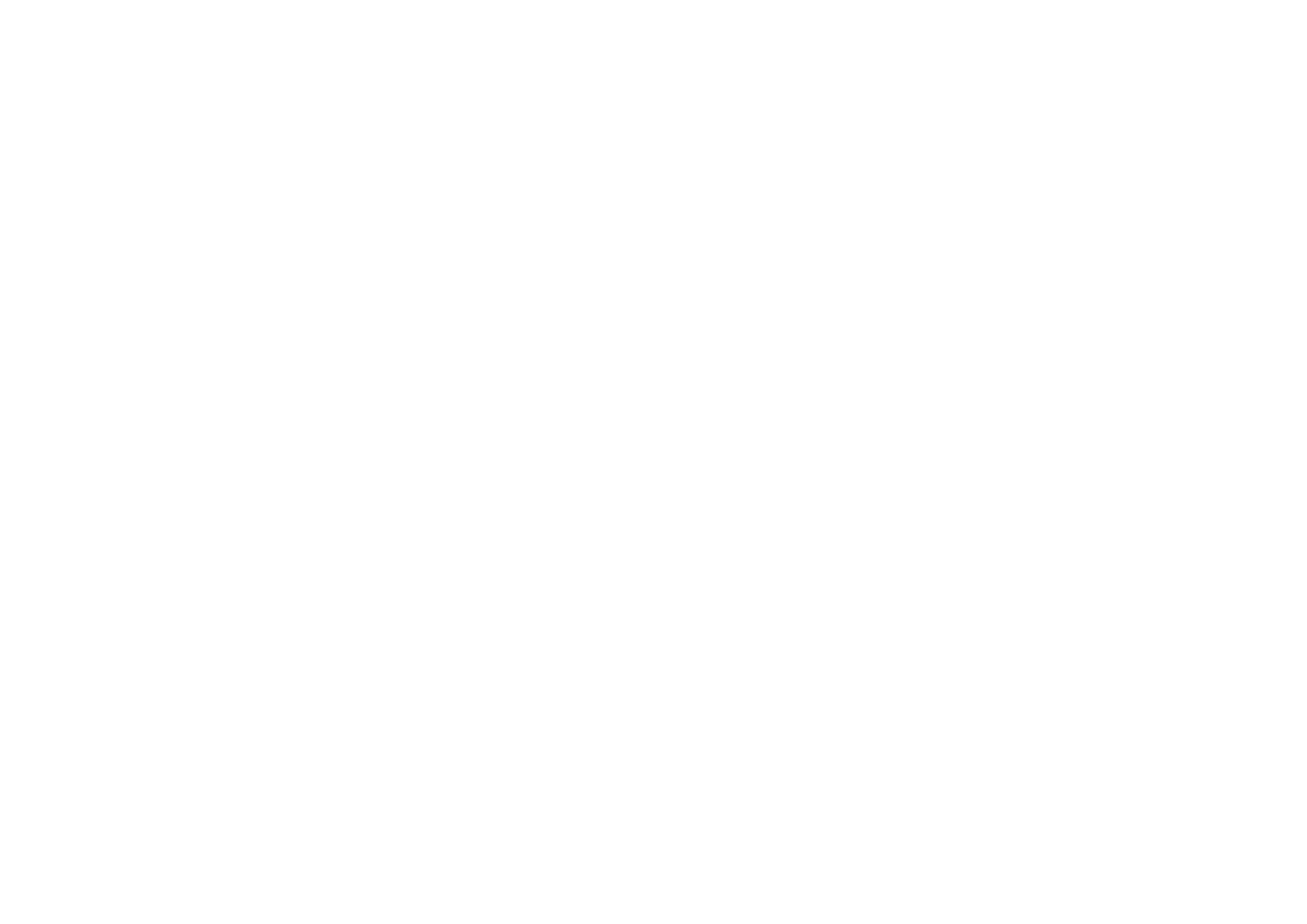#### **APPENDIX**

# **AASB Accounting Standards**

<span id="page-8-1"></span><span id="page-8-0"></span>

|                        |                   |             |                              |                                                        | Whether the entity would be<br>captured by the proposed |
|------------------------|-------------------|-------------|------------------------------|--------------------------------------------------------|---------------------------------------------------------|
|                        |                   |             |                              | Further details on reporting including qualifications  | application paragraphs of                               |
| <b>Category</b>        | <b>Entity</b>     | <b>Type</b> | <b>Act</b>                   | or limitations applying                                | <b>Australian Accounting Standards</b>                  |
| <b>AASB Accounting</b> | Small proprietary | For-profit  | <b>Corporations Act 2001</b> | Financial report only required if directed by          | Yes if directed                                         |
| <b>Standards</b>       | company on        |             | (Cwth)                       | shareholders representing at least 5% of votes or by   |                                                         |
| True and Fair          | direction         |             |                              | <b>ASIC</b>                                            |                                                         |
|                        |                   |             |                              | A direction may specify whether all or some            |                                                         |
|                        |                   |             |                              | accounting standards are to be complied with           |                                                         |
| <b>AASB Accounting</b> | Small foreign     | For-profit  | <b>Corporations Act 2001</b> | Financial report required if controlled by a foreign   | Yes                                                     |
| <b>Standards</b>       | controlled        |             | (Cwth)                       | company and where the parent has not lodged            |                                                         |
| <b>True and Fair</b>   | proprietary       |             |                              | consolidated financial statements with ASIC. ASIC      |                                                         |
|                        | company           |             |                              | relief available if the company is not part of a large |                                                         |
|                        |                   |             |                              | group (see Instrument 2017/204)                        |                                                         |
| <b>AASB Accounting</b> | Small proprietary | For-profit  | <b>Corporations Act 2001</b> | Financial report required if a small proprietary       | Yes                                                     |
| <b>Standards</b>       | company that      |             | (Cwth)                       | company raises funds through the crowd-sourced         |                                                         |
| True and Fair          | undertakes crowd  |             |                              | funding (CSF) regime. Audit only required if the funds |                                                         |
|                        | sourced funding   |             |                              | raised from all CSF offers are \$3m or more            |                                                         |
| <b>AASB Accounting</b> | Large proprietary | For-profit  | <b>Corporations Act 2001</b> | ASIC relief from preparing a financial report may be   | Yes                                                     |
| <b>Standards</b>       | company           |             | (Cwth)                       | available under ASIC Corporations (Wholly owned -      |                                                         |
| True and Fair          |                   |             |                              | Companies) Instrument 2016/785 if applicable           |                                                         |
| <b>AASB Accounting</b> | Public companies  | For-profit  | Corporations Act 2001        | ASIC relief from preparing a financial report may be   | Yes                                                     |
| <b>Standards</b>       |                   |             | (Cwth)                       | available under ASIC Corporations (Wholly owned -      |                                                         |
| True and Fair          |                   |             |                              | Companies) Instrument 2016/785 if applicable           |                                                         |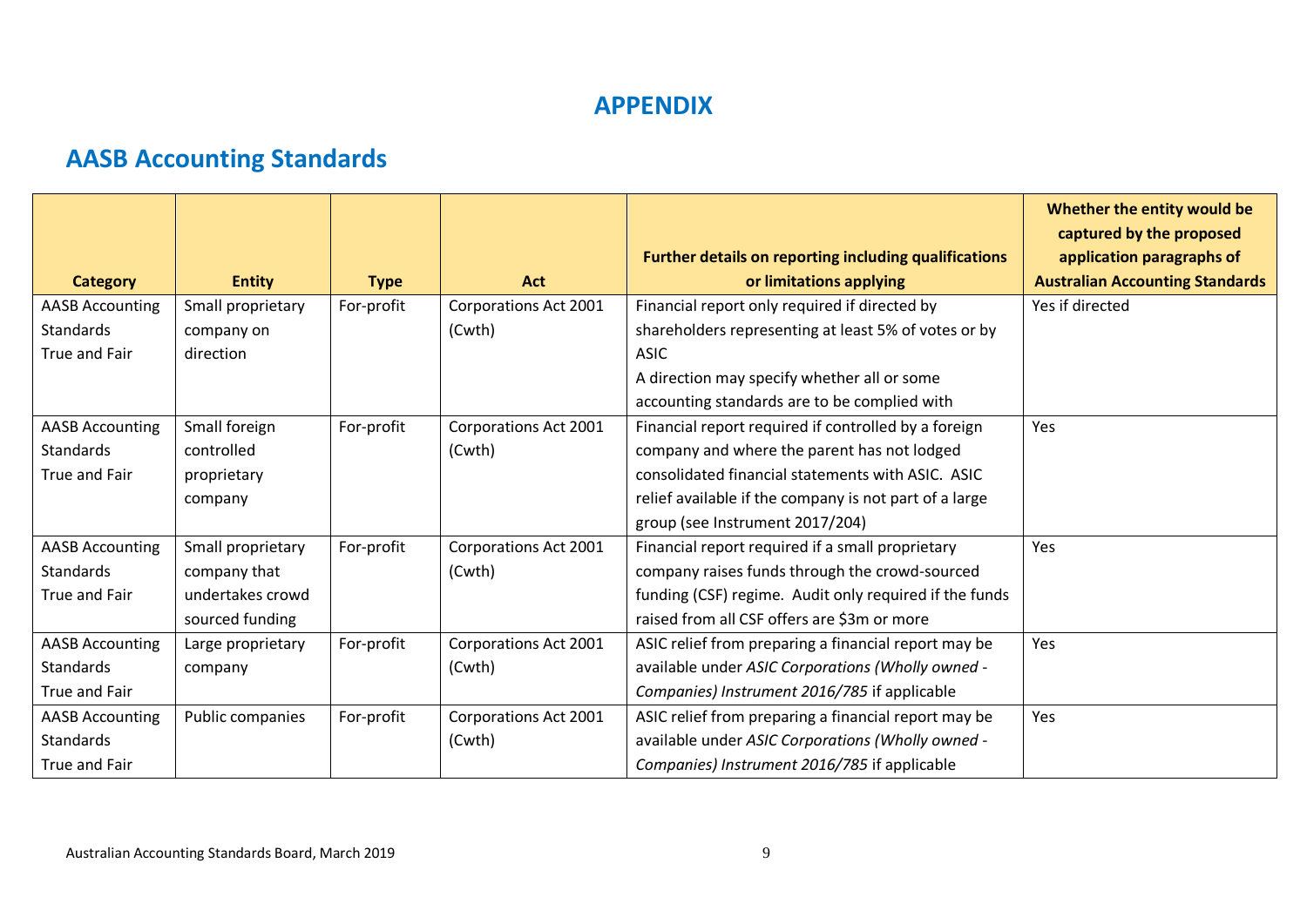|                                                             |                                                                                         |             |                                        | Further details on reporting including qualifications                                                                                                                                                                                                                                                                                                                                                                                                                                                           | Whether the entity would be<br>captured by the proposed<br>application paragraphs of |
|-------------------------------------------------------------|-----------------------------------------------------------------------------------------|-------------|----------------------------------------|-----------------------------------------------------------------------------------------------------------------------------------------------------------------------------------------------------------------------------------------------------------------------------------------------------------------------------------------------------------------------------------------------------------------------------------------------------------------------------------------------------------------|--------------------------------------------------------------------------------------|
| <b>Category</b>                                             | <b>Entity</b>                                                                           | <b>Type</b> | Act                                    | or limitations applying                                                                                                                                                                                                                                                                                                                                                                                                                                                                                         | <b>Australian Accounting Standards</b>                                               |
| <b>AASB Accounting</b><br>Standards<br>True and Fair        | Registered<br>Schemes                                                                   | For-profit  | <b>Corporations Act 2001</b><br>(Cwth) |                                                                                                                                                                                                                                                                                                                                                                                                                                                                                                                 | Yes                                                                                  |
| <b>AASB Accounting</b><br>Standards<br>True and Fair        | Disclosing entities                                                                     | For-profit  | <b>Corporations Act 2001</b><br>(Cwth) |                                                                                                                                                                                                                                                                                                                                                                                                                                                                                                                 | Yes                                                                                  |
| <b>AASB Accounting</b><br><b>Standards</b><br>True and Fair | Registered foreign<br>company - no<br>reporting<br>requirements in<br>country of origin | For-profit  | <b>Corporations Act 2001</b><br>(Cwth) | If no requirement to prepare balance sheet etc in the<br>company's country of origin, the company must<br>prepare and lodge audited balance sheet/cash flow<br>statement/profit and loss as if it was a public company<br>(i.e. complying with AASB Accounting Standards and<br>giving true and fair view)                                                                                                                                                                                                      | Yes                                                                                  |
| <b>AASB Accounting</b><br><b>Standards</b>                  | Offer Information<br>Statement for issue<br>of a body's<br>securities                   | For-profit  | Corporations Act 2001<br>(Cwth)        | Entities issuing securities may do so by using an offer<br>information statement instead of a prospectus if the<br>amount of money to be raised, including all previously<br>raised amounts, does not exceed \$10 million. Offer<br>information statements must include financial<br>statements prepared in accordance with AASB<br>Accounting Standards that cover a 12 month period<br>and have a balance sheet date within the last 6<br>months before the securities are first offered (section<br>$715$ ). | Yes                                                                                  |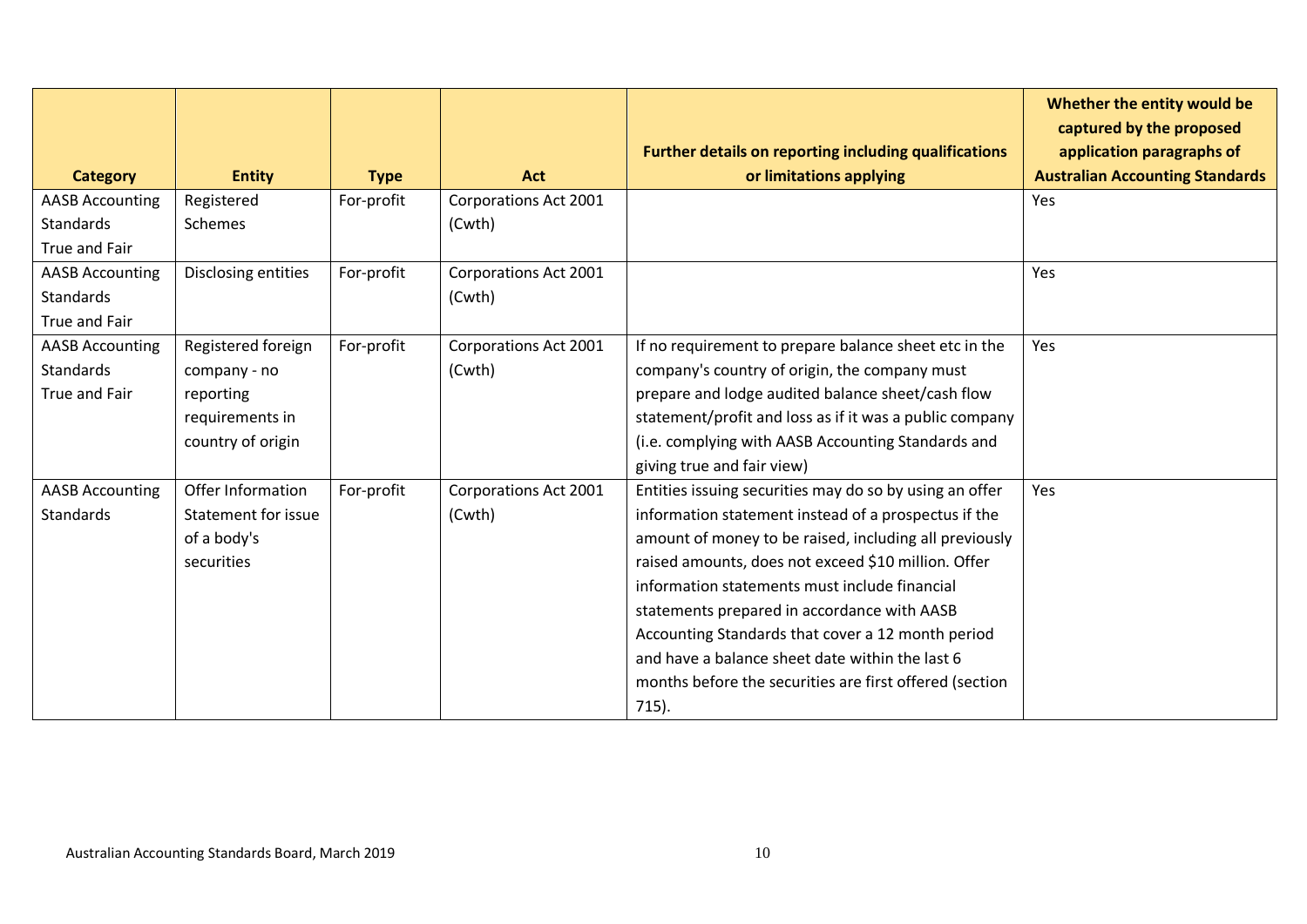|                        |                             |             |                              |                                                                                  | Whether the entity would be<br>captured by the proposed             |
|------------------------|-----------------------------|-------------|------------------------------|----------------------------------------------------------------------------------|---------------------------------------------------------------------|
| <b>Category</b>        | <b>Entity</b>               | <b>Type</b> | <b>Act</b>                   | Further details on reporting including qualifications<br>or limitations applying | application paragraphs of<br><b>Australian Accounting Standards</b> |
| <b>AASB Accounting</b> | <b>Australian Financial</b> | For-profit  | Corporations Act 2001        | Entities with an Australian Financial Service Licence                            | At risk                                                             |
| <b>Standards</b>       | Service Licensees           |             | (Cwth)                       | (AFSL) are only required to prepare and lodge a true                             |                                                                     |
| True and Fair          |                             |             |                              | and fair profit and loss statement and balance sheet                             |                                                                     |
|                        |                             |             |                              | under section 989B of the Corporations Act 2001.                                 |                                                                     |
|                        |                             |             |                              | However, additional reporting requirements are                                   |                                                                     |
|                        |                             |             |                              | imposed on those entities via footnote 11 on ASIC                                |                                                                     |
|                        |                             |             |                              | Form FS 70 Australian financial services licensee profit                         |                                                                     |
|                        |                             |             |                              | and loss statement and balance sheet, which requires                             |                                                                     |
|                        |                             |             |                              | either lodgement of a general purpose financial report                           |                                                                     |
|                        |                             |             |                              | that complies with all AAS and Urgent Issue Group                                |                                                                     |
|                        |                             |             |                              | abstracts ('Accounting Pronouncements'), or                                      |                                                                     |
|                        |                             |             |                              | lodgement of financial statements that comply with all                           |                                                                     |
|                        |                             |             |                              | of the recognition and measurement requirements of                               |                                                                     |
|                        |                             |             |                              | the Accounting Pronouncements and the disclosure                                 |                                                                     |
|                        |                             |             |                              | requirements of 'those of the Accounting                                         |                                                                     |
|                        |                             |             |                              | Pronouncements that apply to non-reporting entities'.                            |                                                                     |
| <b>AASB Accounting</b> | Proposed retail             | For-profit  | <b>Exposure Draft:</b>       |                                                                                  | Yes                                                                 |
| <b>Standards</b>       | corporate                   |             | <b>Treasury Laws</b>         |                                                                                  |                                                                     |
| True and Fair          | collective                  |             | Amendment (Corporate         |                                                                                  |                                                                     |
|                        | investment                  |             | <b>Collective Investment</b> |                                                                                  |                                                                     |
|                        | vehicles and sub-           |             | Vehicle) Bill 2018 (Cwth)    |                                                                                  |                                                                     |
|                        | funds                       |             |                              |                                                                                  |                                                                     |
| <b>AASB Accounting</b> | <b>ASX Listing Rules</b>    | For-profit  | <b>Corporations Act 2001</b> | Different requirements may apply if the entity is not                            | Yes                                                                 |
| <b>Standards</b>       |                             |             | (Cwth)                       | established in Australia                                                         |                                                                     |
| <b>True and Fair</b>   |                             |             |                              |                                                                                  |                                                                     |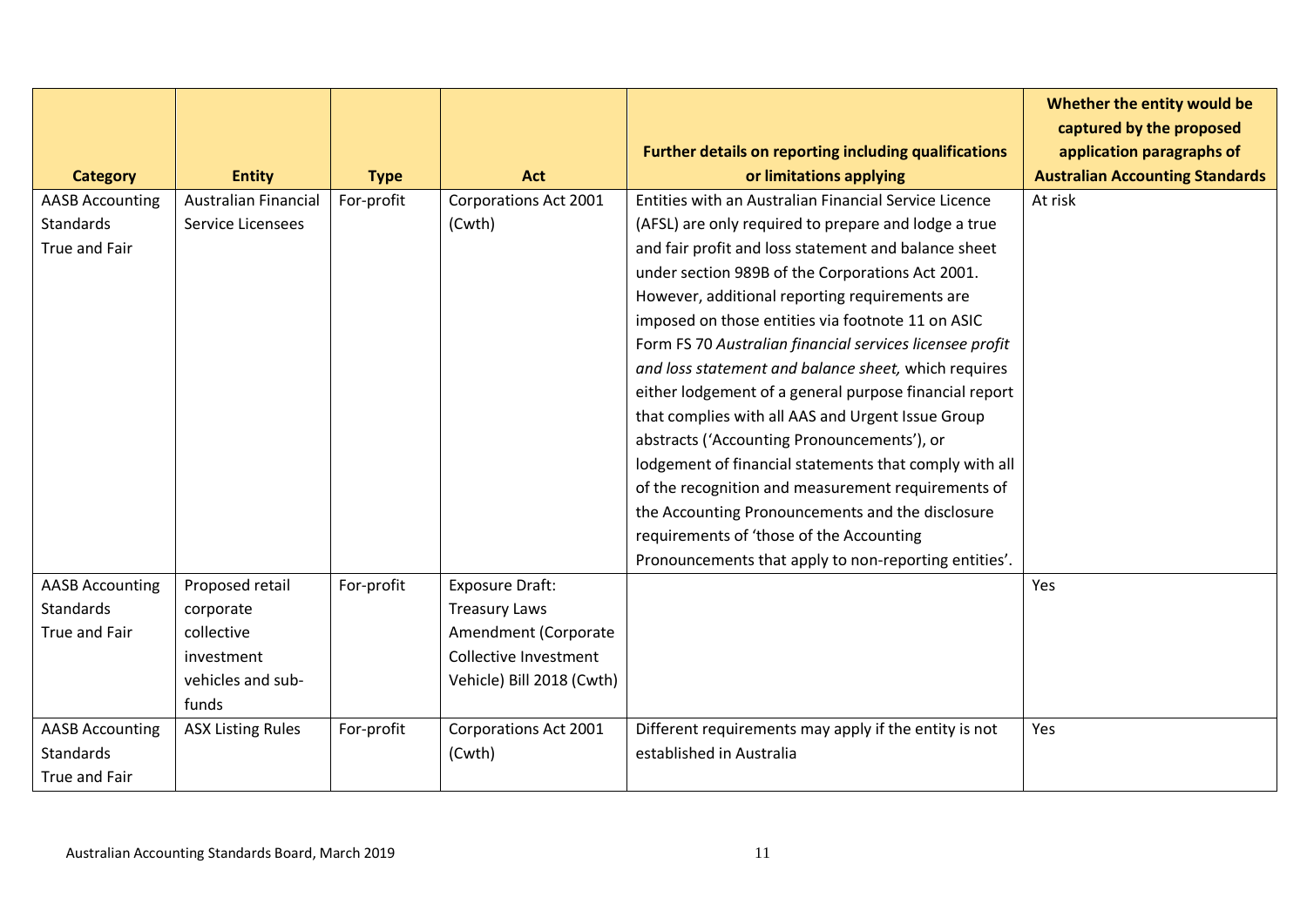|                        |                          |             |                        |                                                          | Whether the entity would be<br>captured by the proposed |
|------------------------|--------------------------|-------------|------------------------|----------------------------------------------------------|---------------------------------------------------------|
|                        |                          |             |                        | Further details on reporting including qualifications    | application paragraphs of                               |
| <b>Category</b>        | <b>Entity</b>            | <b>Type</b> | Act                    | or limitations applying                                  | <b>Australian Accounting Standards</b>                  |
| <b>AASB Accounting</b> | Franchisor               | For-profit  | Competition and        | A financial report (in accordance with s 295-297 of the  | Only in certain circumstances                           |
| <b>Standards</b>       |                          |             | Consumer Act 2010      | Corporations Act) or a foreign equivalent of the Act     |                                                         |
| True and Fair          |                          |             | (Cwth) / Competition   | may be required to be given by the franchisor to a       |                                                         |
|                        |                          |             | and Consumer (Industry | prospective franchisee prior to the entry of a franchise |                                                         |
|                        |                          |             | Codes - Franchising)   | agreement.                                               |                                                         |
|                        |                          |             | Regulation 2014        |                                                          |                                                         |
|                        |                          |             |                        | But this does not apply if there is a statement of the   |                                                         |
|                        |                          |             |                        | franchisor's solvency and                                |                                                         |
|                        |                          |             |                        | (a) the statement is supported by an independent         |                                                         |
|                        |                          |             |                        | audit provided by:                                       |                                                         |
|                        |                          |             |                        | (i) a registered company auditor; or                     |                                                         |
|                        |                          |             |                        | (ii) if the franchisor is a foreign franchisor-a foreign |                                                         |
|                        |                          |             |                        | equivalent for that franchisor;                          |                                                         |
|                        |                          |             |                        | within 4 months after the end of the financial year to   |                                                         |
|                        |                          |             |                        | which the statement relates; and                         |                                                         |
|                        |                          |             |                        | (b) a copy of the independent audit is provided with     |                                                         |
|                        |                          |             |                        | the franchisor's solvency statement.                     |                                                         |
| <b>AASB Accounting</b> | <b>NSW Funeral Funds</b> | For-profit  | Funeral Funds Act 1979 | The Department of Fair Trading may exempt a funeral      | Yes                                                     |
| <b>Standards</b>       |                          |             | (NSW)                  | fund contribution from lodging a return if the fund is   |                                                         |
| True and Fair          |                          |             |                        | subject to adequate reporting requirements under a       |                                                         |
|                        |                          |             |                        | law of the Commonwealth                                  |                                                         |
| <b>AASB Accounting</b> | Small public             | Mixed for-  | Corporations Act 2001  | Financial report only required if directed by            | Only if not registered with the                         |
| <b>Standards</b>       | company limited by       | profit/not- | (Cwth)                 | shareholders representing at least 5% of votes or by     | <b>ACNC</b> and directed                                |
| True and Fair          | guarantee (on            | for-profit  |                        | ASIC.                                                    |                                                         |
|                        | direction)               |             |                        | A direction may specify whether all or some              |                                                         |
|                        |                          |             |                        | accounting standards are to be complied with.            |                                                         |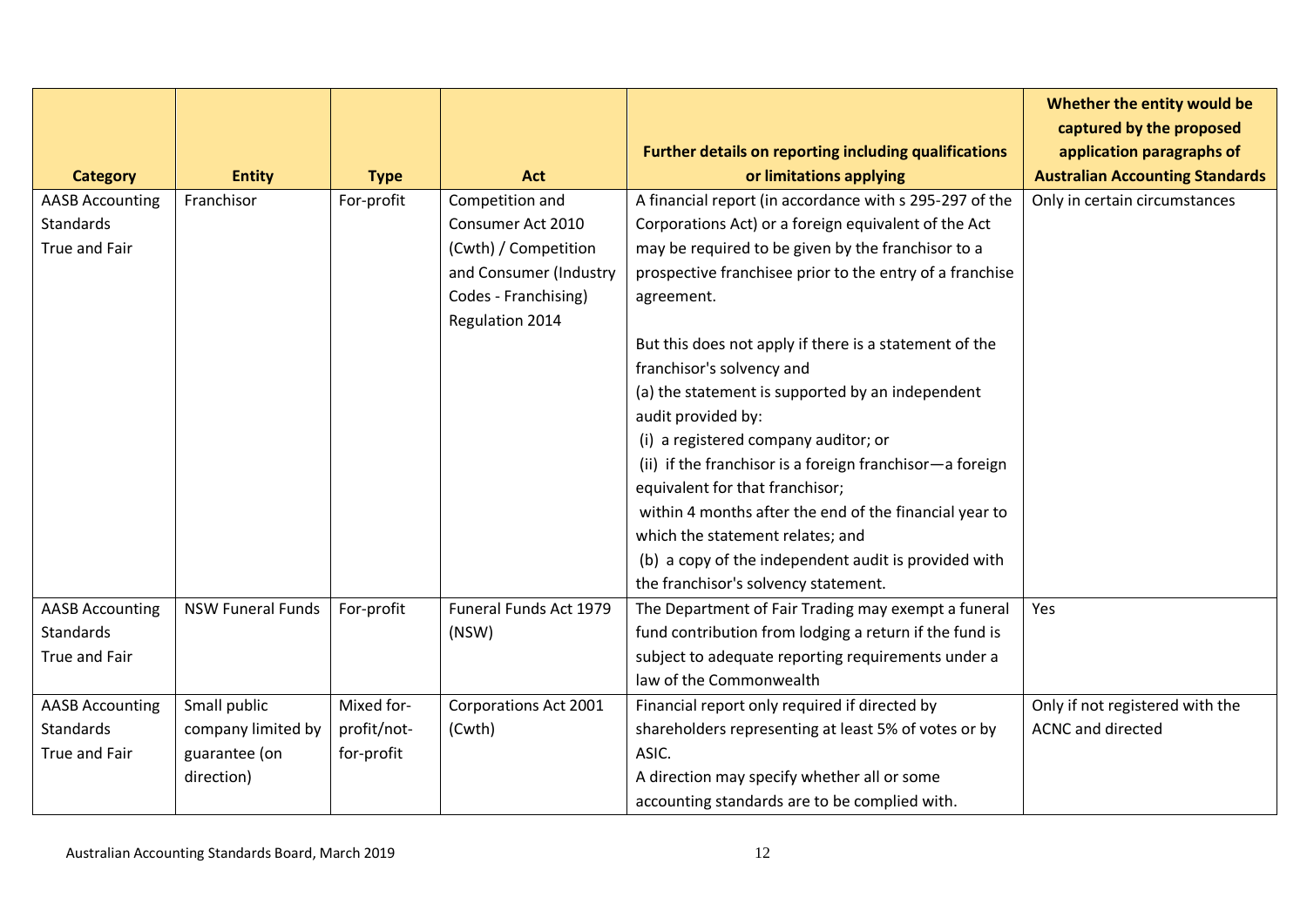|                        |                           |             |                                 |                                                          | Whether the entity would be<br>captured by the proposed |
|------------------------|---------------------------|-------------|---------------------------------|----------------------------------------------------------|---------------------------------------------------------|
|                        |                           |             |                                 | Further details on reporting including qualifications    | application paragraphs of                               |
| <b>Category</b>        | <b>Entity</b>             | <b>Type</b> | <b>Act</b>                      | or limitations applying                                  | <b>Australian Accounting Standards</b>                  |
| <b>AASB Accounting</b> | Small indigenous          | Mixed for-  | <b>Corporations (Aboriginal</b> | Applies where consolidated gross operating income is     | Only if for-profit                                      |
| Standards True         | corporation               | profit/not- | and Torres Strait               | greater than \$100,000 and where criteria for            |                                                         |
| and Fair               |                           | for-profit  | Islander) Act 2006              | alternative reporting arrangements are not satisfied     |                                                         |
|                        |                           |             | (Cwth)                          |                                                          |                                                         |
| <b>AASB Accounting</b> | Medium                    | Mixed for-  | <b>Corporations (Aboriginal</b> | Applies where criteria for alternative reporting         | Only if for-profit                                      |
| <b>Standards</b>       | indigenous                | profit/not- | and Torres Strait               | arrangements are not satisfied                           |                                                         |
| True and Fair          | corporation               | for-profit  | Islander) Act 2006              |                                                          |                                                         |
|                        |                           |             | (Cwth)                          |                                                          |                                                         |
| <b>AASB Accounting</b> | Large indigenous          | Mixed for-  | <b>Corporations (Aboriginal</b> |                                                          | Only if for-profit                                      |
| <b>Standards</b>       | corporation               | profit/not- | and Torres Strait               |                                                          |                                                         |
| True and Fair          |                           | for-profit  | Islander) Act 2006              |                                                          |                                                         |
|                        |                           |             | (Cwth)                          |                                                          |                                                         |
| <b>AASB Accounting</b> | Vic: Incorporated         | Mixed for-  | Associations                    | The financial statements must (a) be prepared in         | Mostly no (only if for-profit)                          |
| <b>Standards</b>       | <b>Associations (Tier</b> | profit/not- | <b>Incorporation Reform</b>     | accordance with the Australian Accounting Standards;     |                                                         |
| True and Fair          | 2)                        | for-profit  | Act 2012 (Vic)                  | and (b) deal with any matters prescribed by the          |                                                         |
|                        |                           |             |                                 | regulations. In addition, to any another requirements    |                                                         |
|                        |                           |             |                                 | under this Part, the content of financial statements     |                                                         |
|                        |                           |             |                                 | must contain particulars of the following : (i) the      |                                                         |
|                        |                           |             |                                 | income and expenditure of the association; (ii) the      |                                                         |
|                        |                           |             |                                 | assets and liabilities of the association; (iii)         |                                                         |
|                        |                           |             |                                 | mortgages/charges/securities of any description; (iv)    |                                                         |
|                        |                           |             |                                 | separate statements for any trusts of which the          |                                                         |
|                        |                           |             |                                 | association is a trustee (v) any trust held on behalf of |                                                         |
|                        |                           |             |                                 | the association by a person or body other than the       |                                                         |
|                        |                           |             |                                 | association, in which funds or assets of the association |                                                         |
|                        |                           |             |                                 | are placed.                                              |                                                         |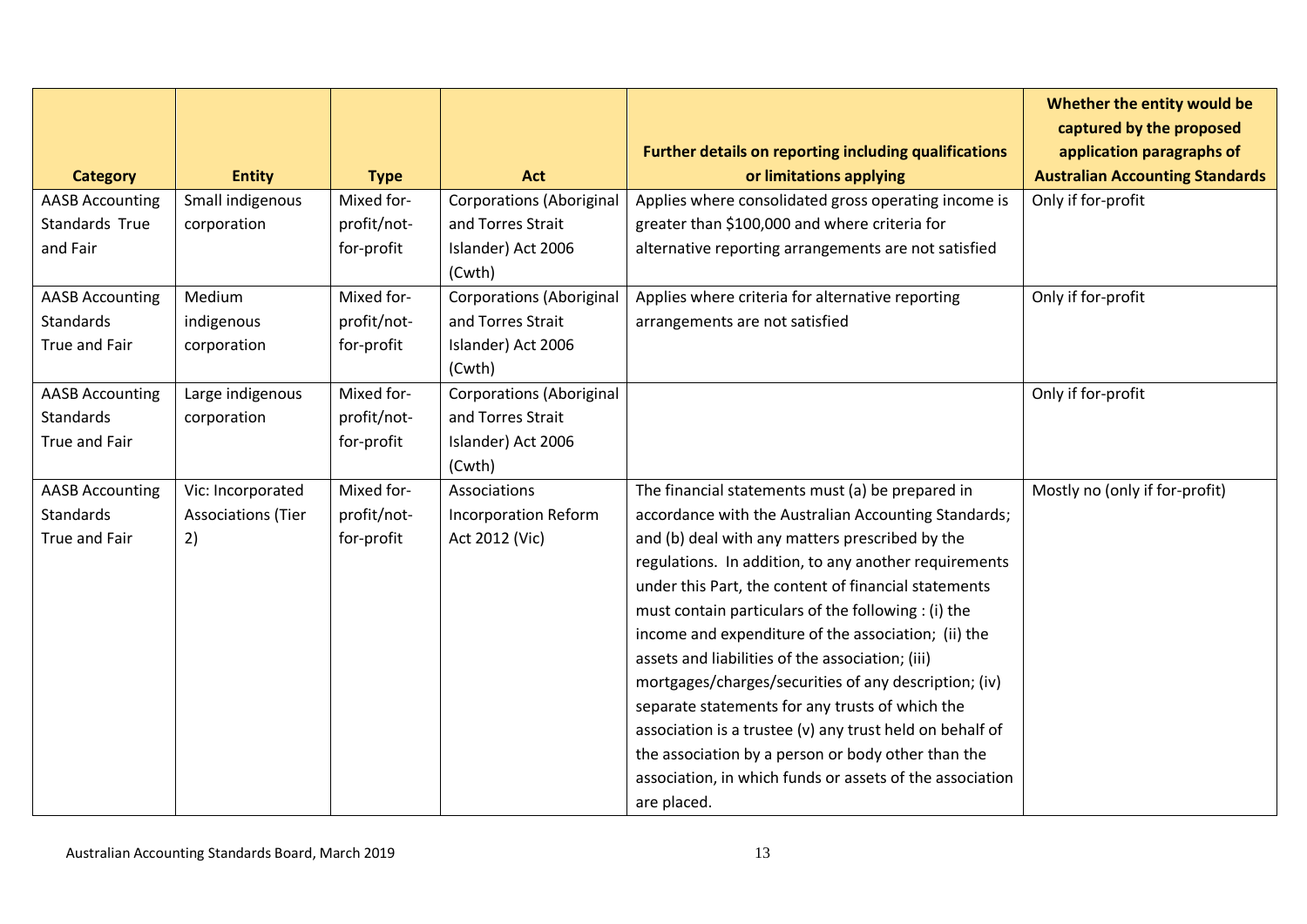|                        |                           |             |                             |                                                          | Whether the entity would be<br>captured by the proposed |
|------------------------|---------------------------|-------------|-----------------------------|----------------------------------------------------------|---------------------------------------------------------|
|                        |                           |             |                             | Further details on reporting including qualifications    | application paragraphs of                               |
| <b>Category</b>        | <b>Entity</b>             | <b>Type</b> | Act                         | or limitations applying                                  | <b>Australian Accounting Standards</b>                  |
| <b>AASB Accounting</b> | Vic: Incorporated         | Mixed for-  | Associations                | The financial statements must (a) be prepared in         | Mostly no (only if for-profit)                          |
| <b>Standards</b>       | <b>Associations (Tier</b> | profit/not- | <b>Incorporation Reform</b> | accordance with the Australian Accounting Standards;     |                                                         |
| <b>True and Fair</b>   | 3)                        | for-profit  | Act 2012 (Vic)              | and (b) deal with any matters prescribed by the          |                                                         |
|                        |                           |             |                             | regulations.                                             |                                                         |
|                        |                           |             |                             | In addition, to any another requirements under this      |                                                         |
|                        |                           |             |                             | Part, the content of financial statements must contain   |                                                         |
|                        |                           |             |                             | particulars of the following : (i) the income and        |                                                         |
|                        |                           |             |                             | expenditure of the association; (ii) the assets and      |                                                         |
|                        |                           |             |                             | liabilities of the association; (iii)                    |                                                         |
|                        |                           |             |                             | mortgages/charges/securities of any description; (iv)    |                                                         |
|                        |                           |             |                             | separate statements for any trusts of which the          |                                                         |
|                        |                           |             |                             | association is a trustee (v) any trust held on behalf of |                                                         |
|                        |                           |             |                             | the association by a person or body other than the       |                                                         |
|                        |                           |             |                             | association, in which funds or assets of the association |                                                         |
|                        |                           |             |                             | are placed.                                              |                                                         |
| <b>AASB Accounting</b> | NSW: Incorporated         | Mixed for-  | Associations                | Different reporting requirements may apply where         | Mostly no (only if for-profit)                          |
| Standards              | <b>Associations (Tier</b> | profit/not- | Incorporation Act 2009      | revenue for a financial year is less than \$2,000,000    |                                                         |
|                        | 1)                        | for-profit  | (NSW)                       | under Class Order No 11/01. The Secretary may also       |                                                         |
|                        |                           |             |                             | exempt an association from the requirement to            |                                                         |
|                        |                           |             |                             | prepare financial statements according to AAS. The       |                                                         |
|                        |                           |             |                             | financial statements prepared by a Tier 1 association    |                                                         |
|                        |                           |             |                             | must include: (a) details of any mortgages, charges      |                                                         |
|                        |                           |             |                             | and other securities affecting any property owned by     |                                                         |
|                        |                           |             |                             | the association, (b) a separate income and               |                                                         |
|                        |                           |             |                             | expenditure statement and balance sheet for each         |                                                         |
|                        |                           |             |                             | trust for which the association is the trustee.          |                                                         |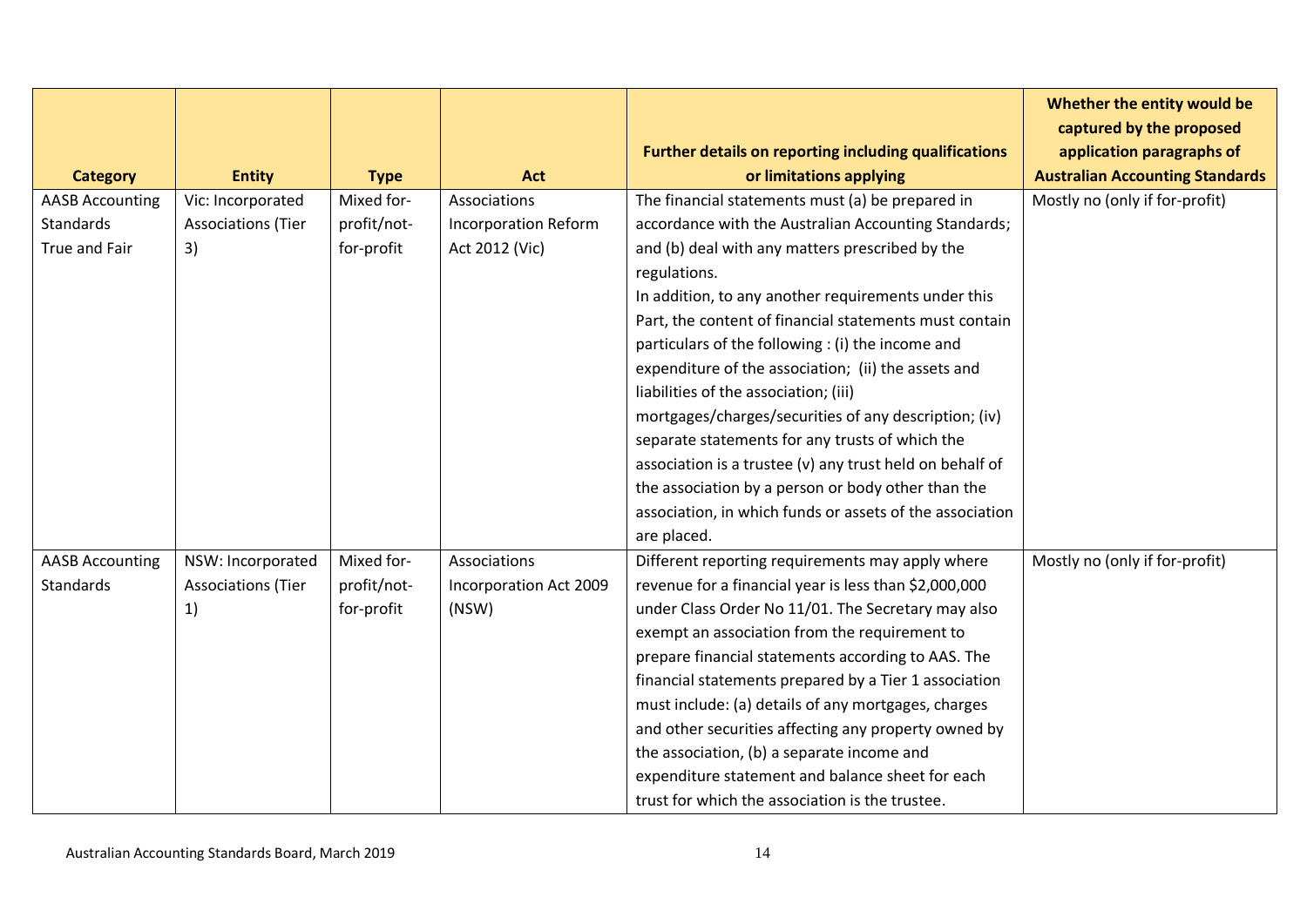|                        |                            |             |                              |                                                                                  | Whether the entity would be<br>captured by the proposed             |
|------------------------|----------------------------|-------------|------------------------------|----------------------------------------------------------------------------------|---------------------------------------------------------------------|
| <b>Category</b>        | <b>Entity</b>              | <b>Type</b> | <b>Act</b>                   | Further details on reporting including qualifications<br>or limitations applying | application paragraphs of<br><b>Australian Accounting Standards</b> |
| <b>AASB Accounting</b> | WA: Incorporated           | Mixed for-  | Associations                 |                                                                                  | Mostly no (only if for-profit)                                      |
| <b>Standards</b>       | <b>Associations (Tier</b>  | profit/not- | Incorporation Act 2015       |                                                                                  |                                                                     |
|                        |                            |             |                              |                                                                                  |                                                                     |
| True and Fair          | 2)                         | for-profit  | (WA)                         |                                                                                  |                                                                     |
| <b>AASB Accounting</b> | WA: Incorporated           | Mixed for-  | Associations                 |                                                                                  | Mostly no (only if for-profit)                                      |
| <b>Standards</b>       | <b>Associations (Tier</b>  | profit/not- | Incorporation Act 2015       |                                                                                  |                                                                     |
| True and Fair          | 3)                         | for-profit  | (WA)                         |                                                                                  |                                                                     |
| <b>AASB Accounting</b> | NT: Incorporated           | Mixed for-  | <b>Associations Act (NT)</b> | An option for a special purpose financial report to be                           | Mostly no (only if for-profit)                                      |
| Standards              | <b>Associations (Tiers</b> | profit/not- |                              | prepared as per Schedule 4 of the Regulations is                                 |                                                                     |
| True and Fair          | 1, 2)                      | for-profit  |                              | available for tier 1 and tier 2 incorporated associations                        |                                                                     |
| <b>AASB Accounting</b> | NT: Incorporated           | Mixed for-  | <b>Associations Act (NT)</b> |                                                                                  | Mostly no (only if for-profit)                                      |
| <b>Standards</b>       | <b>Associations (Tier</b>  | profit/not- |                              |                                                                                  |                                                                     |
| True and Fair          | 3)                         | for-profit  |                              |                                                                                  |                                                                     |
| <b>AASB Accounting</b> | NSW: Small co-             | Mixed for-  | Co-operatives (Adoption      | Direction may be from members with 5% of the votes                               | Yes (if for-profit and directed)                                    |
| Standards              | operatives (on             | profit/not- | of National Law) Act         | or by the Registrar.                                                             |                                                                     |
| True and Fair          | direction)                 | for-profit  | 2012 (NSW)                   | The direction may specify that the report does not                               |                                                                     |
|                        |                            |             |                              | have to comply with accounting standards.                                        |                                                                     |
|                        |                            |             |                              | Provision exists for potential National Regulations to                           |                                                                     |
|                        |                            |             |                              | be made that modifies or substitutes Australian                                  |                                                                     |
|                        |                            |             |                              | accounting standards (i.e. currently equivalent to                               |                                                                     |
|                        |                            |             |                              | those applying under the Corporations Act).                                      |                                                                     |
| <b>AASB Accounting</b> | NSW: Large co-             | Mixed for-  | Co-operatives (Adoption      | Provision exists for potential National Regulations to                           | Yes if for-profit                                                   |
| <b>Standards</b>       | operatives                 | profit/not- | of National Law) Act         | be made that modifies or substitutes Australian                                  |                                                                     |
| True and Fair          |                            | for-profit  | 2012 (NSW)                   | accounting standards (i.e. currently equivalent to                               |                                                                     |
|                        |                            |             |                              | those applying under the Corporations Act)                                       |                                                                     |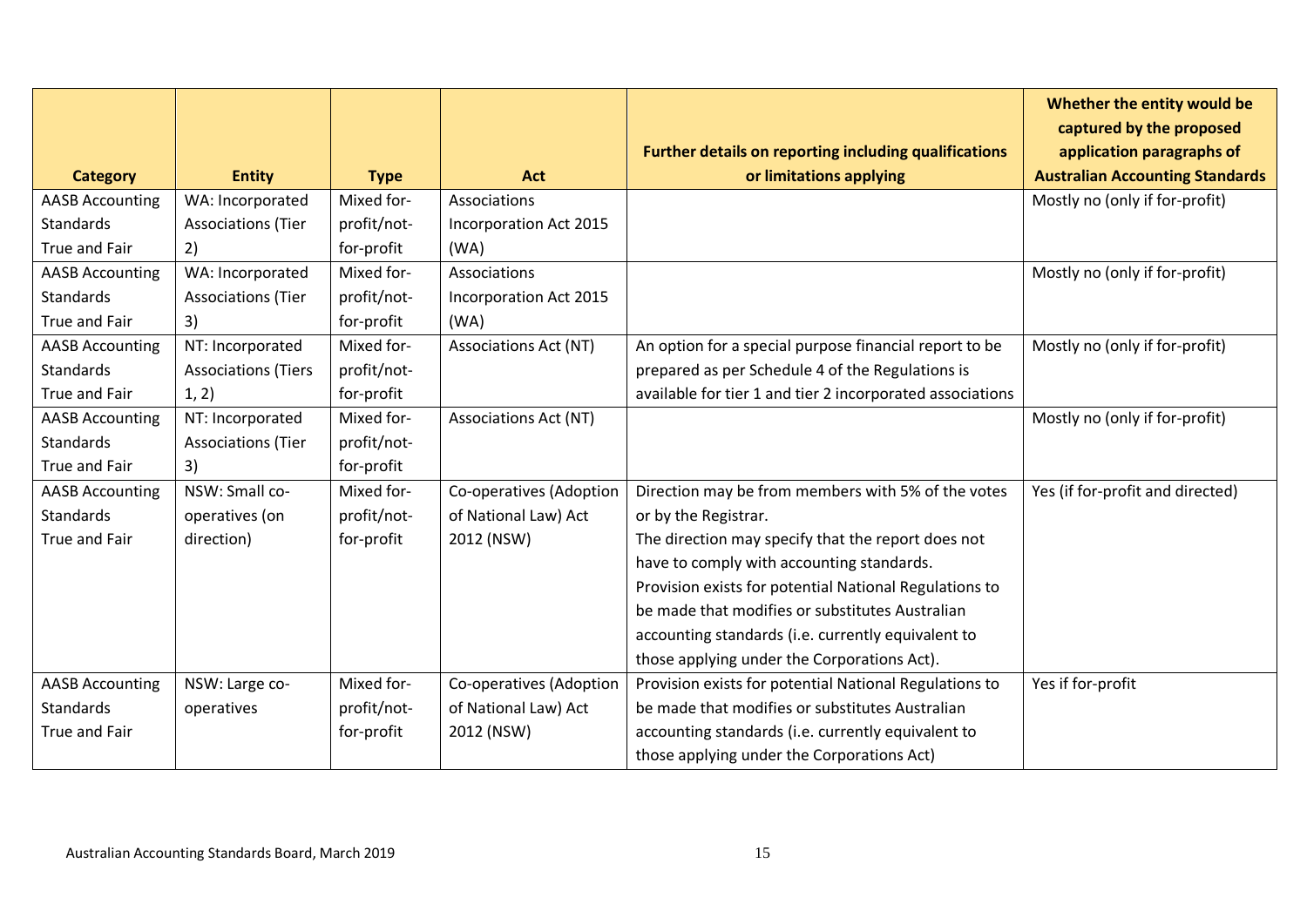|                        |                    |             |                               |                                                       | Whether the entity would be<br>captured by the proposed |
|------------------------|--------------------|-------------|-------------------------------|-------------------------------------------------------|---------------------------------------------------------|
|                        |                    |             |                               | Further details on reporting including qualifications | application paragraphs of                               |
| <b>Category</b>        | <b>Entity</b>      | <b>Type</b> | Act                           | or limitations applying                               | <b>Australian Accounting Standards</b>                  |
| <b>AASB Accounting</b> | Vic, SA, Tas, ACT, | Mixed for-  | <b>Co-operatives National</b> | As per NSW                                            | Yes (if for-profit and directed)                        |
| Standards              | NT, WA: Small co-  | profit/not- | Law Application Act           |                                                       |                                                         |
| True and Fair          | operatives (on     | for-profit  | 2013 (Vic)                    |                                                       |                                                         |
|                        | direction)         |             | Co-operatives National        |                                                       |                                                         |
|                        |                    |             | Law (South Australia)         |                                                       |                                                         |
|                        |                    |             | Act 2013                      |                                                       |                                                         |
|                        |                    |             | Co-operatives National        |                                                       |                                                         |
|                        |                    |             | Law (Tasmania) Act            |                                                       |                                                         |
|                        |                    |             | 2015                          |                                                       |                                                         |
|                        |                    |             | Co-operatives National        |                                                       |                                                         |
|                        |                    |             | Law (ACT) Act 2017            |                                                       |                                                         |
|                        |                    |             | Co-operatives (National       |                                                       |                                                         |
|                        |                    |             | Uniform Legislation) Act      |                                                       |                                                         |
|                        |                    |             | (NT)                          |                                                       |                                                         |
|                        |                    |             | Co-operatives Act 2009        |                                                       |                                                         |
|                        |                    |             | (WA)                          |                                                       |                                                         |
|                        |                    |             |                               |                                                       |                                                         |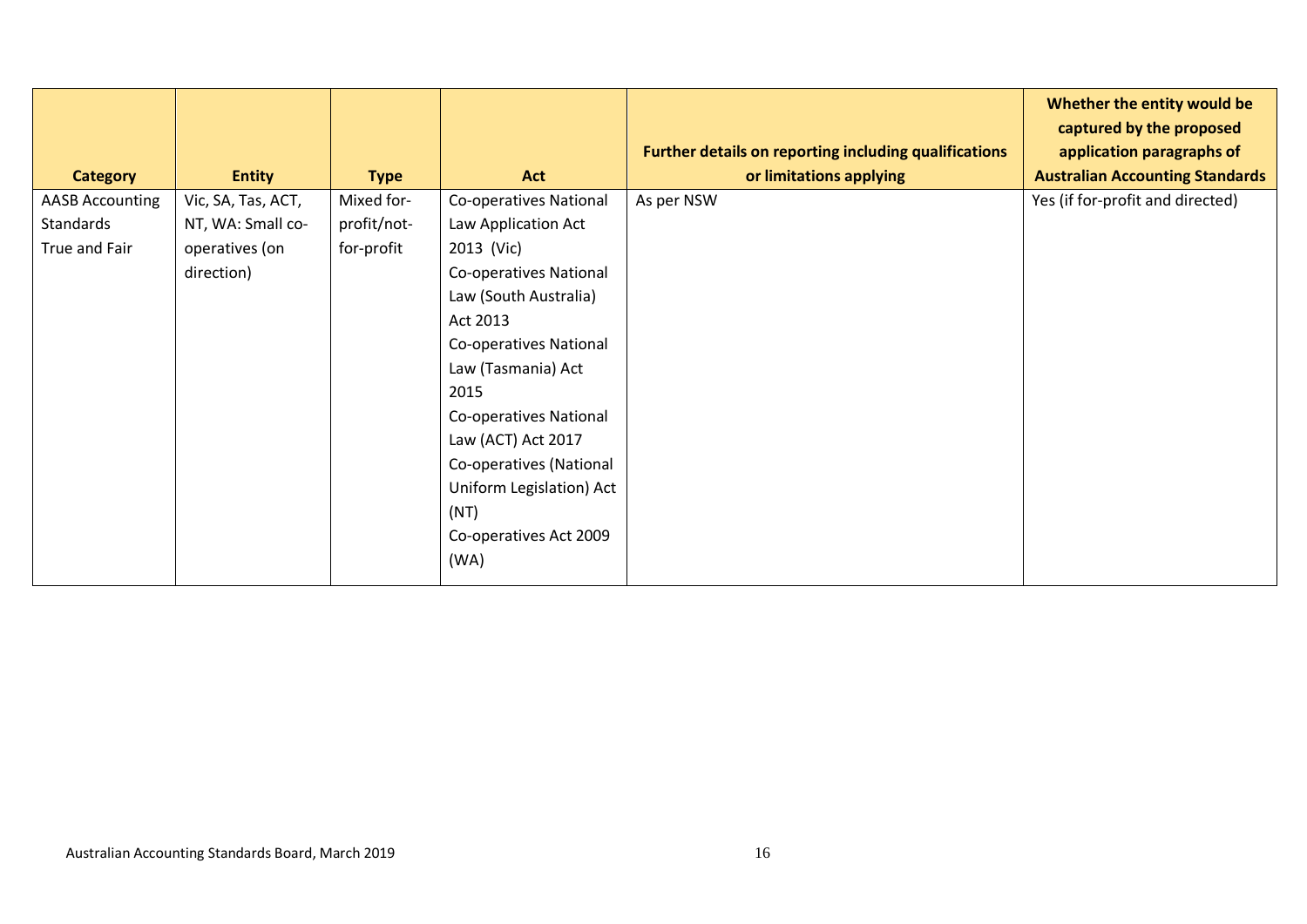| <b>Category</b>        | <b>Entity</b>       | <b>Type</b> | Act                           | Further details on reporting including qualifications<br>or limitations applying | Whether the entity would be<br>captured by the proposed<br>application paragraphs of<br><b>Australian Accounting Standards</b> |
|------------------------|---------------------|-------------|-------------------------------|----------------------------------------------------------------------------------|--------------------------------------------------------------------------------------------------------------------------------|
| <b>AASB Accounting</b> | Vic, SA, Tas, ACT,  | Mixed for-  | <b>Co-operatives National</b> | As per NSW                                                                       | Yes if for-profit                                                                                                              |
| <b>Standards</b>       | NT, WA: Large co-   | profit/not- | Law Application Act           |                                                                                  |                                                                                                                                |
| True and Fair          | operatives          | for-profit  | 2013 (Vic)                    |                                                                                  |                                                                                                                                |
|                        |                     |             | <b>Co-operatives National</b> |                                                                                  |                                                                                                                                |
|                        |                     |             | Law (South Australia)         |                                                                                  |                                                                                                                                |
|                        |                     |             | Act 2013                      |                                                                                  |                                                                                                                                |
|                        |                     |             | <b>Co-operatives National</b> |                                                                                  |                                                                                                                                |
|                        |                     |             | Law (Tasmania) Act            |                                                                                  |                                                                                                                                |
|                        |                     |             | 2015                          |                                                                                  |                                                                                                                                |
|                        |                     |             | <b>Co-operatives National</b> |                                                                                  |                                                                                                                                |
|                        |                     |             | Law (ACT) Act 2017            |                                                                                  |                                                                                                                                |
|                        |                     |             | Co-operatives (National       |                                                                                  |                                                                                                                                |
|                        |                     |             | Uniform Legislation) Act      |                                                                                  |                                                                                                                                |
|                        |                     |             | (NT)                          |                                                                                  |                                                                                                                                |
|                        |                     |             | Co-operatives Act 2009        |                                                                                  |                                                                                                                                |
|                        |                     |             | (WA)                          |                                                                                  |                                                                                                                                |
| <b>AASB Accounting</b> | QLD: Co-operatives  | Mixed for-  | Co-operatives Act 1997        |                                                                                  | Yes if for-profit                                                                                                              |
| Standards              |                     | profit/not- | (QLD)                         |                                                                                  |                                                                                                                                |
| True and Fair          |                     | for-profit  |                               |                                                                                  |                                                                                                                                |
| <b>AASB Accounting</b> | Non-government      | Mixed for-  | Aged Care Act 1997            | Legislation specifically requires the preparation of                             | Yes (if for-profit)                                                                                                            |
| <b>Standards</b>       | approved providers  | profit/not- | (Cwth)                        | <b>GPFS</b>                                                                      |                                                                                                                                |
| True and Fair          | of residential care | for-profit  |                               |                                                                                  |                                                                                                                                |
|                        | services            |             |                               |                                                                                  |                                                                                                                                |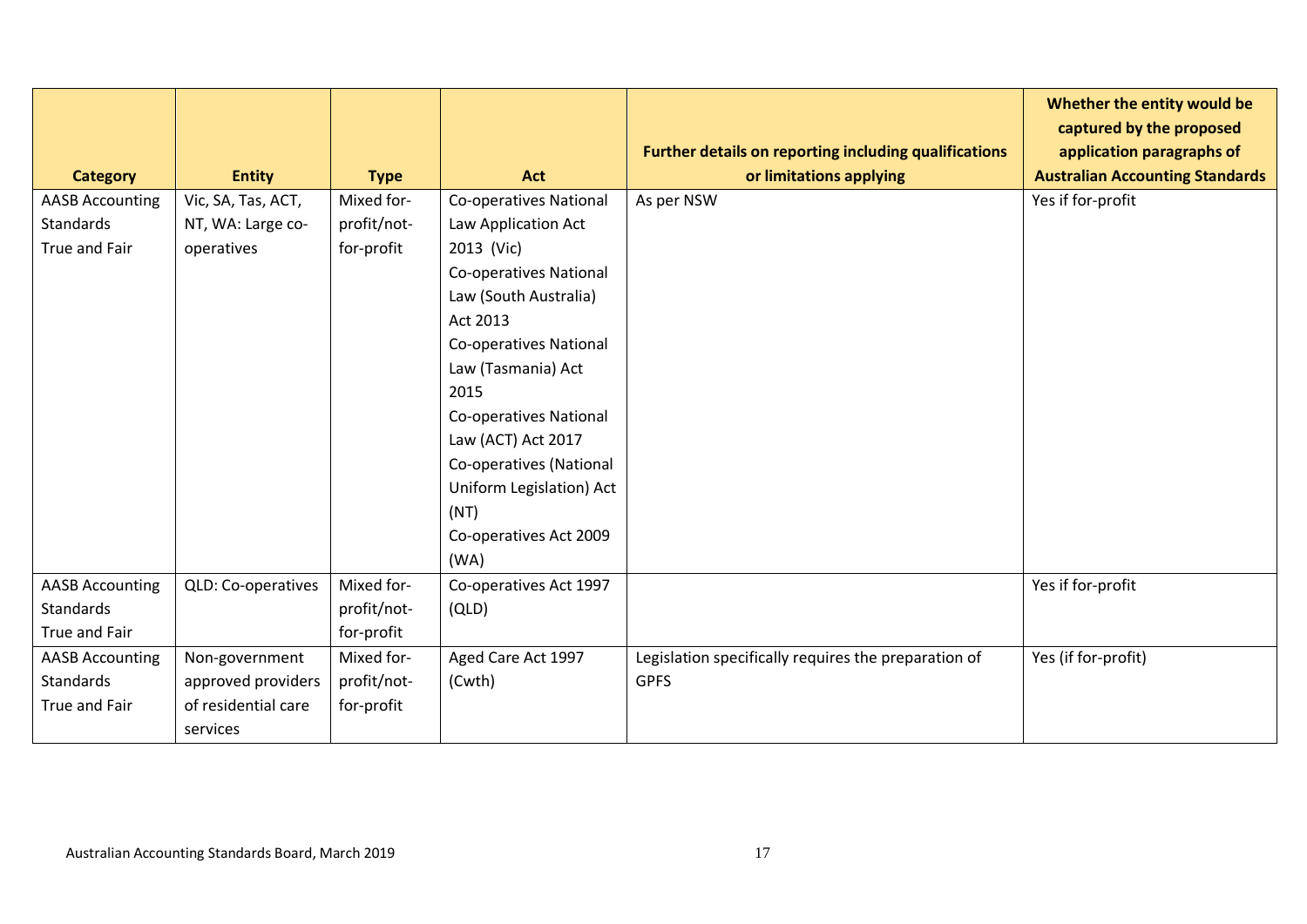| <b>Category</b>                                             | <b>Entity</b>                                                                       | <b>Type</b>                             | Act                                                                                                                                                                                                        | Further details on reporting including qualifications<br>or limitations applying                                                                                                        | Whether the entity would be<br>captured by the proposed<br>application paragraphs of<br><b>Australian Accounting Standards</b> |
|-------------------------------------------------------------|-------------------------------------------------------------------------------------|-----------------------------------------|------------------------------------------------------------------------------------------------------------------------------------------------------------------------------------------------------------|-----------------------------------------------------------------------------------------------------------------------------------------------------------------------------------------|--------------------------------------------------------------------------------------------------------------------------------|
| <b>AASB Accounting</b><br>Standards<br>True and Fair        | <b>Higher Education</b><br><b>Providers</b>                                         | Mixed for-<br>profit/not-<br>for-profit | <b>Higher Education</b><br>Support Act 2003<br>(Cwth)<br><b>Tertiary Education</b><br><b>Quality and Standards</b><br>Agency Act 2011 (Cwth)<br>Public sector financial<br>management state<br>legislation | For non-table A providers, the approved TEQSA form<br>refers to preparation of SPFS where permitted under<br>the Corporations Act 2001 or the Australian<br><b>Accounting Standards</b> | Mostly no (only if for-profit)                                                                                                 |
| <b>AASB Accounting</b><br><b>Standards</b><br>True and Fair | Regulated<br>compensation<br>schemes (fidelity<br>fund, National<br>Guarantee Fund) | Not-for-<br>profit                      | <b>Corporations Act 2001</b><br>(Cwth)                                                                                                                                                                     |                                                                                                                                                                                         | No                                                                                                                             |
| <b>AASB Accounting</b><br><b>Standards</b><br>True and Fair | Charities and not-<br>for-profit<br>organisations<br>(medium)                       | Not-for-<br>profit                      | Australian Charities and<br>Not-for profits<br><b>Commission Act 2012</b><br>(Cwth)                                                                                                                        | Preparation of special purpose financial statements<br>(SPFS) permitted for non-reporting entities                                                                                      | No                                                                                                                             |
| <b>AASB Accounting</b><br><b>Standards</b><br>True and Fair | Charities and not-<br>for-profit<br>organisations<br>(large)                        | Not-for-<br>profit                      | Australian Charities and<br>Not-for profits<br><b>Commission Act 2012</b><br>(Cwth)                                                                                                                        | Preparation of special purpose financial statements<br>(SPFS) permitted for non-reporting entities                                                                                      | <b>No</b>                                                                                                                      |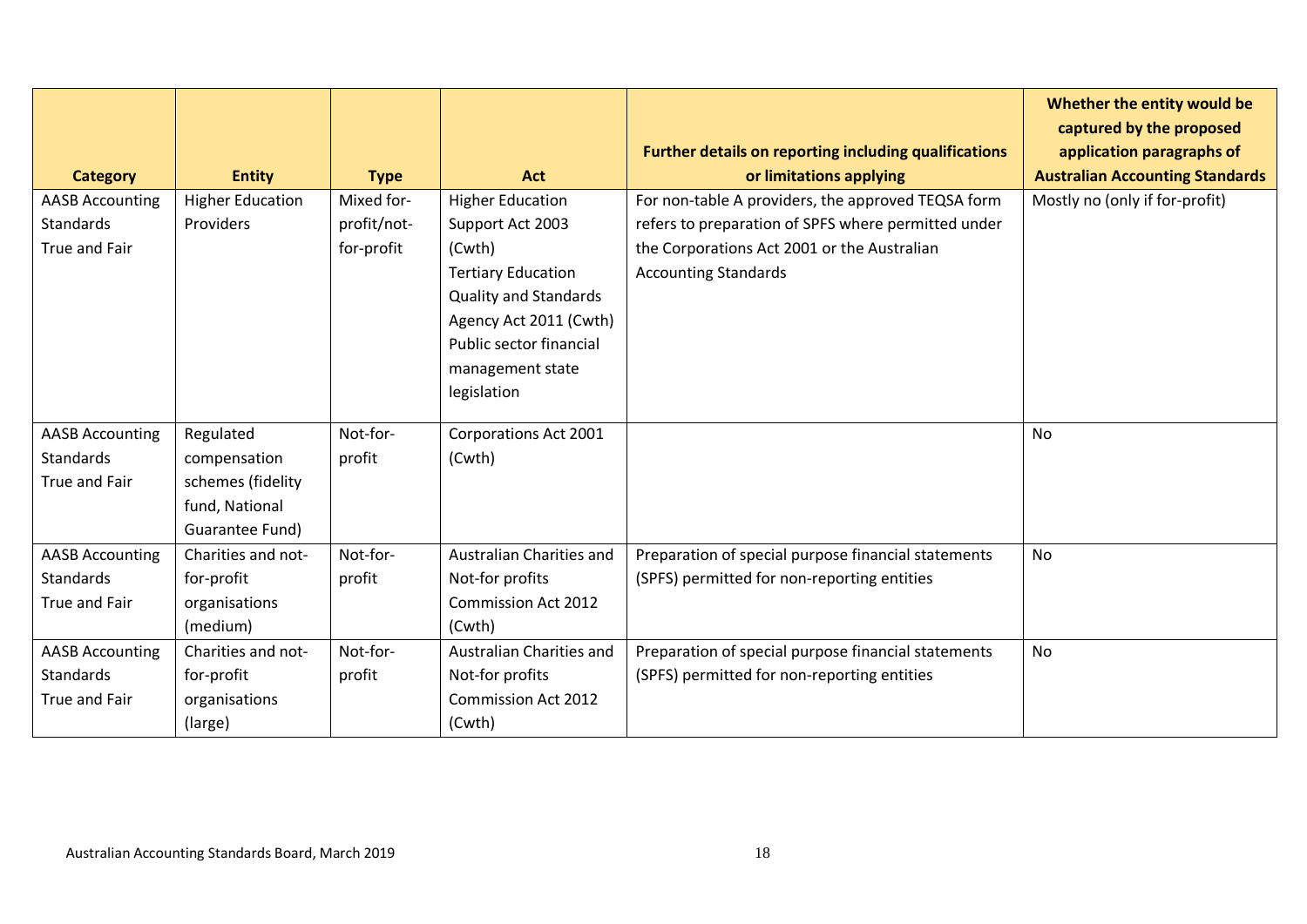|                                            |                            |                    |                                                                                                        | Further details on reporting including qualifications                                                                                                                                                                                                                                                                                                                                                                                                                                         | Whether the entity would be<br>captured by the proposed<br>application paragraphs of |
|--------------------------------------------|----------------------------|--------------------|--------------------------------------------------------------------------------------------------------|-----------------------------------------------------------------------------------------------------------------------------------------------------------------------------------------------------------------------------------------------------------------------------------------------------------------------------------------------------------------------------------------------------------------------------------------------------------------------------------------------|--------------------------------------------------------------------------------------|
| <b>Category</b>                            | <b>Entity</b>              | <b>Type</b>        | <b>Act</b>                                                                                             | or limitations applying                                                                                                                                                                                                                                                                                                                                                                                                                                                                       | <b>Australian Accounting Standards</b>                                               |
| <b>AASB Accounting</b><br><b>Standards</b> | Private ancillary<br>funds | Not-for-<br>profit | <b>Taxation Administration</b><br>Act 1953 (Cwth)/<br><b>Private Ancillary Fund</b><br>Guidelines 2009 | The trustee must prepare, or cause to be prepared,<br>financial statements showing the financial position of<br>the fund at the end of each financial year.<br>The financial statements must be prepared in<br>accordance with the accounting standards.                                                                                                                                                                                                                                      | <b>No</b>                                                                            |
|                                            |                            |                    |                                                                                                        | Note: If a fund is required to prepare, and does<br>prepare, a financial report in accordance with<br>Subdivision 60-C of the Australian Charities and Not-<br>for-profits Commission Act 2012, it will meet this<br>requirement.                                                                                                                                                                                                                                                             |                                                                                      |
| <b>AASB Accounting</b><br><b>Standards</b> | Public ancillary<br>funds  | Not-for-<br>profit | <b>Taxation Administration</b><br>Act 1953 (Cwth)/ Public<br><b>Ancillary Fund</b><br>Guidelines 2011  | The trustee must prepare, or cause to be prepared,<br>financial statements showing the financial position of<br>the fund at the end of each financial year.<br>The financial statements must be prepared in<br>accordance with the accounting standards.<br>Note: If a fund is required to prepare, and does<br>prepare, a financial report in accordance with<br>Subdivision 60-C of the Australian Charities and Not-<br>for-profits Commission Act 2012, it will meet this<br>requirement. | <b>No</b>                                                                            |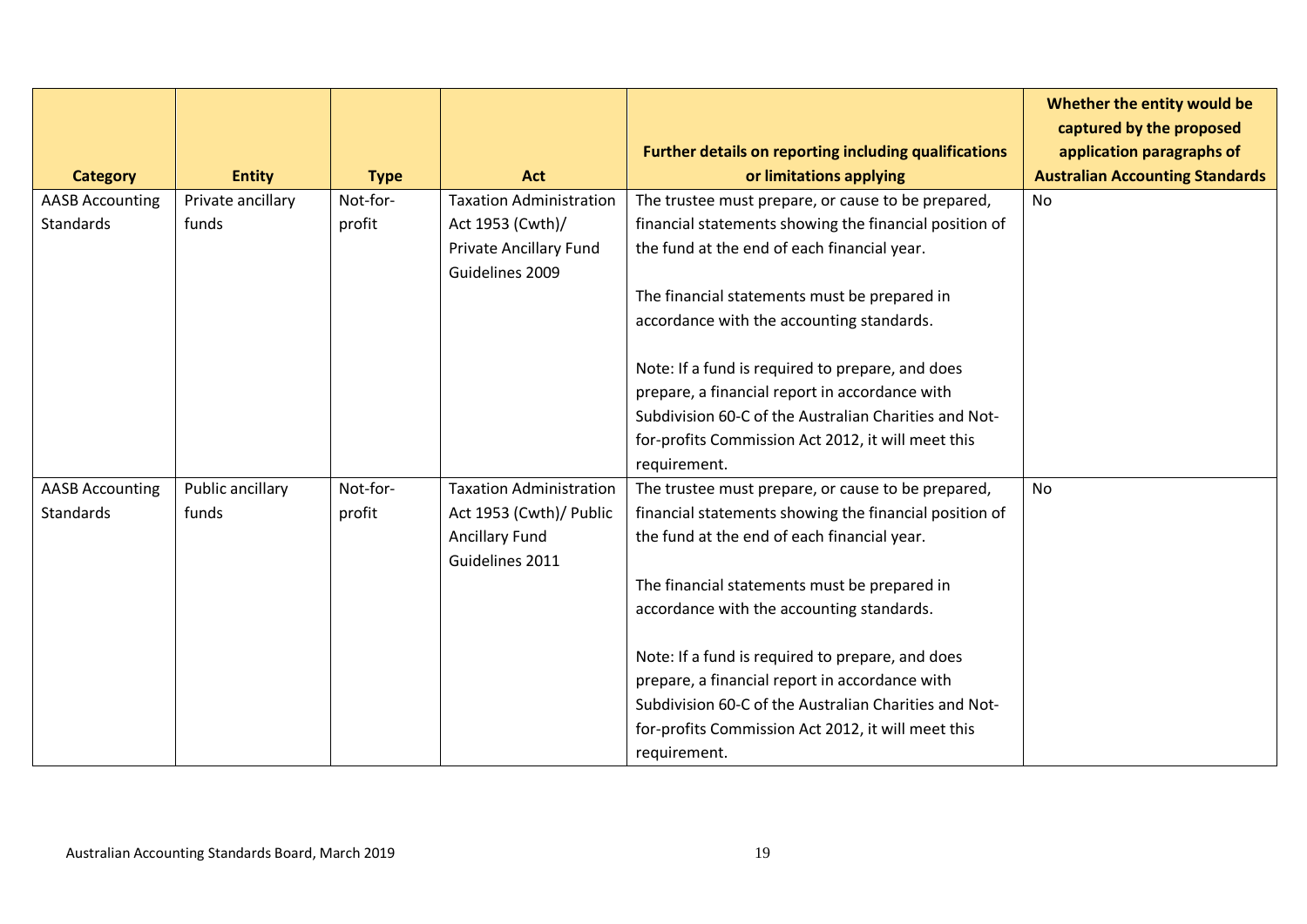|                        |                          |               |                                | Further details on reporting including qualifications   | Whether the entity would be<br>captured by the proposed<br>application paragraphs of |
|------------------------|--------------------------|---------------|--------------------------------|---------------------------------------------------------|--------------------------------------------------------------------------------------|
| <b>Category</b>        | <b>Entity</b>            | <b>Type</b>   | Act                            | or limitations applying                                 | <b>Australian Accounting Standards</b>                                               |
| <b>AASB Accounting</b> | <b>Trade Unions and</b>  | Not-for-      | Fair Work (Registered          | Some relief exists for reporting units with operating   | No                                                                                   |
| Standards              | employer                 | profit        | Organisations) Act 2009        | income of less than \$100,000 although a general        |                                                                                      |
| True and Fair          | organisations            |               | (Cwth)                         | purpose financial statement is still required.          |                                                                                      |
|                        |                          |               |                                | The Commissioner, may by written notice, determine      |                                                                                      |
|                        |                          |               |                                | that particular Australian Accounting Standards do not  |                                                                                      |
|                        |                          |               |                                | apply in relation to an organisation or to a class of   |                                                                                      |
|                        |                          |               |                                | organisations.                                          |                                                                                      |
| <b>AASB Accounting</b> | NSW: Registered          | Not-for-      | <b>Electoral Funding Act</b>   | A registered party must, within 16 weeks after the end  | No                                                                                   |
| Standards              | <b>Political Parties</b> | profit        | 2018 (NSW)                     | of each financial year (or within such longer period as |                                                                                      |
|                        |                          |               |                                | may be prescribed by the regulations), provide the      |                                                                                      |
|                        |                          |               |                                | Electoral Commission with a copy of the audited         |                                                                                      |
|                        |                          |               |                                | annual financial statements of the party in a form      |                                                                                      |
|                        |                          |               |                                | approved by the Electoral Commission. The annual        |                                                                                      |
|                        |                          |               |                                | financial statements must be prepared in accordance     |                                                                                      |
|                        |                          |               |                                | with the Accounting Standards issued by the             |                                                                                      |
|                        |                          |               |                                | Australian Accounting Standards Board. Exceptions       |                                                                                      |
|                        |                          |               |                                | apply including that the Electoral Commission may       |                                                                                      |
|                        |                          |               |                                | waive compliance where the Electoral Commission         |                                                                                      |
|                        |                          |               |                                | considers the cost of compliance would be               |                                                                                      |
|                        |                          |               |                                | unreasonable.                                           |                                                                                      |
| <b>AASB Accounting</b> | Commonwealth             | Public sector | Public Governance,             | The Public Governance, Performance and                  | No                                                                                   |
| Standards              | entities                 |               | Performance and                | Accountability (Financial Reporting) Rule prescribes    |                                                                                      |
| Fair                   |                          |               | <b>Accountability Act 2013</b> | which entities need to prepare Tier 1 GPFS and which    |                                                                                      |
|                        |                          |               | (Cwth)                         | can do Tier 2 under AASB 1053.                          |                                                                                      |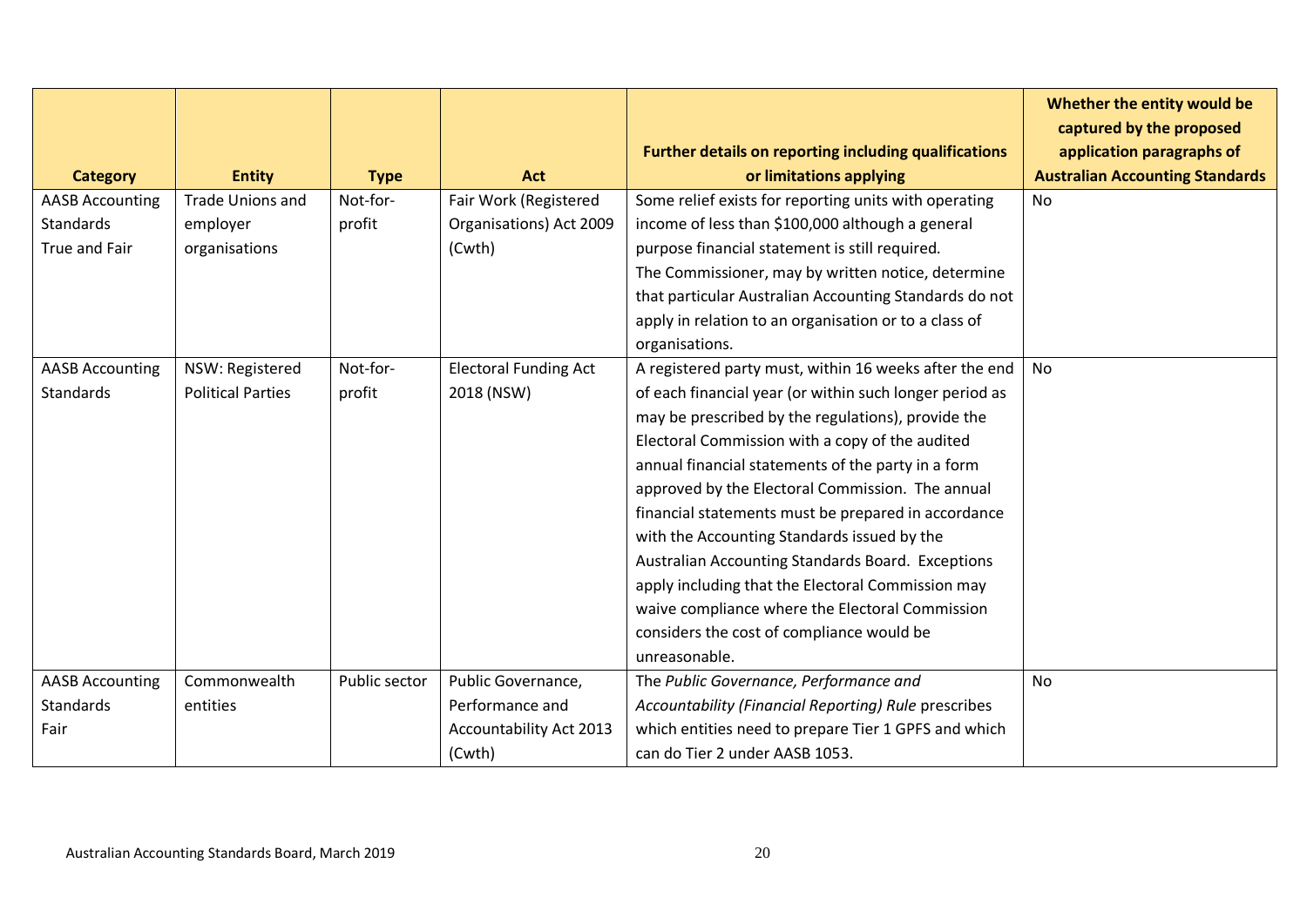| <b>Category</b>        | <b>Entity</b>        | <b>Type</b>   | Act                            | <b>Further details on reporting including qualifications</b><br>or limitations applying | Whether the entity would be<br>captured by the proposed<br>application paragraphs of<br><b>Australian Accounting Standards</b> |
|------------------------|----------------------|---------------|--------------------------------|-----------------------------------------------------------------------------------------|--------------------------------------------------------------------------------------------------------------------------------|
| <b>AASB Accounting</b> | Commonwealth         | Public sector | Public Governance,             | The directors of a Commonwealth company must give                                       | No                                                                                                                             |
| <b>Standards</b>       | companies            |               | Performance and                | the responsible Minister: (a) a copy of the company's                                   |                                                                                                                                |
| <b>True and Fair</b>   |                      |               | <b>Accountability Act 2013</b> | financial report, directors' report and auditor's report                                |                                                                                                                                |
|                        |                      |               | (Cwth)                         | that the company is required by the Corporations Act                                    |                                                                                                                                |
|                        |                      |               |                                | 2001 to have for the reporting period for the company                                   |                                                                                                                                |
|                        |                      |               |                                | (or would be required by that Act to have if the                                        |                                                                                                                                |
|                        |                      |               |                                | company were a public company); and (b) for a                                           |                                                                                                                                |
|                        |                      |               |                                | wholly-owned Commonwealth company-any                                                   |                                                                                                                                |
|                        |                      |               |                                | additional information or report prescribed by the                                      |                                                                                                                                |
|                        |                      |               |                                | rules.                                                                                  |                                                                                                                                |
| <b>AASB Accounting</b> | Victoria: Agencies / | Public sector | <b>Financial Management</b>    | This includes a State business corporation or State                                     | <b>No</b>                                                                                                                      |
| <b>Standards</b>       | bodies /             |               | Act 1994 (Vic)                 | body within the meaning of the State Owned                                              |                                                                                                                                |
| Fair                   | departments          |               |                                | Enterprises Act 1992 (Vic)                                                              |                                                                                                                                |
| <b>AASB Accounting</b> | WA:                  | Public sector | <b>Financial Management</b>    |                                                                                         | <b>No</b>                                                                                                                      |
| <b>Standards</b>       | Agencies/bodies/     |               | Act 2006 (WA)                  |                                                                                         |                                                                                                                                |
|                        | departments          |               |                                |                                                                                         |                                                                                                                                |
| <b>AASB Accounting</b> | NSW:                 | Public sector | Public Finance and             |                                                                                         | No                                                                                                                             |
| <b>Standards</b>       | Agencies/bodies/     |               | Audit Act 1983 (NSW)           |                                                                                         |                                                                                                                                |
| True and Fair          | departments          |               |                                |                                                                                         |                                                                                                                                |
| <b>AASB Accounting</b> | SA:                  | Public sector | Public Finance and             |                                                                                         | No                                                                                                                             |
| <b>Standards</b>       | Agencies/bodies/     |               | Audit Act 1987 (SA)            |                                                                                         |                                                                                                                                |
| True and fair          | departments          |               |                                |                                                                                         |                                                                                                                                |
| <b>AASB Accounting</b> | ACT:                 | Public sector | <b>Financial Management</b>    |                                                                                         | No                                                                                                                             |
| <b>Standards</b>       | Agencies/bodies/     |               | Act 1996 (ACT)                 |                                                                                         |                                                                                                                                |
|                        | departments          |               |                                |                                                                                         |                                                                                                                                |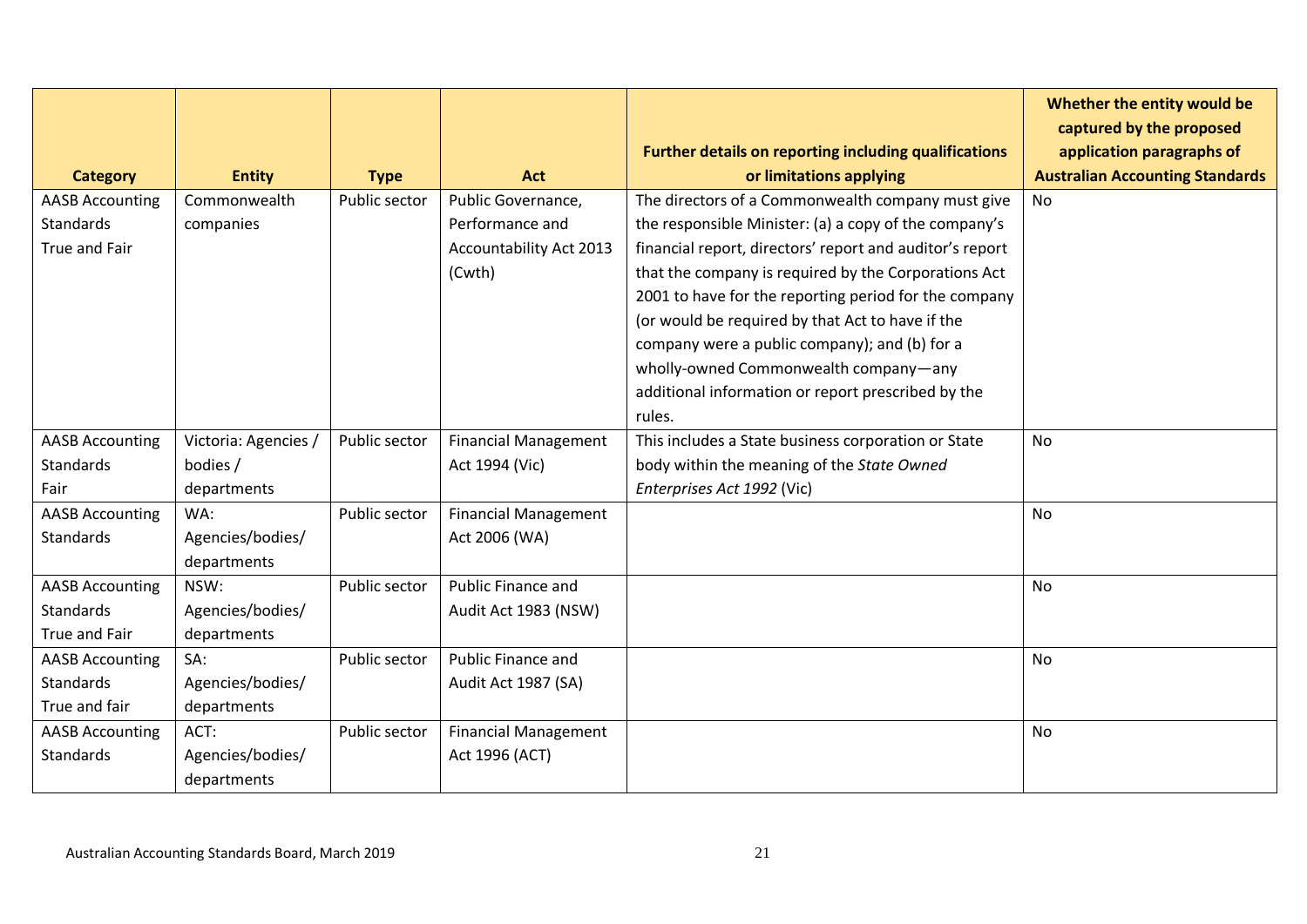|                        |                        |               |                                 | Further details on reporting including qualifications | Whether the entity would be<br>captured by the proposed<br>application paragraphs of |
|------------------------|------------------------|---------------|---------------------------------|-------------------------------------------------------|--------------------------------------------------------------------------------------|
| <b>Category</b>        | <b>Entity</b>          | <b>Type</b>   | Act                             | or limitations applying                               | <b>Australian Accounting Standards</b>                                               |
| <b>AASB Accounting</b> | NT:                    | Public sector | <b>Financial Management</b>     |                                                       | No                                                                                   |
| Standards              | Agencies/bodies/       |               | Act (NT)                        |                                                       |                                                                                      |
|                        | departments            |               |                                 |                                                       |                                                                                      |
| <b>AASB Accounting</b> | QLD:                   | Public sector | <b>Financial Accountability</b> |                                                       | <b>No</b>                                                                            |
| <b>Standards</b>       | Agencies/bodies/       |               | Act 2009 (QLD)                  |                                                       |                                                                                      |
|                        | departments            |               |                                 |                                                       |                                                                                      |
| <b>AASB Accounting</b> | NSW: Statutory         | Public sector | <b>State Owned</b>              |                                                       | <b>No</b>                                                                            |
| <b>Standards</b>       | state owned            |               | <b>Corporations Act 1989</b>    |                                                       |                                                                                      |
| True and Fair          | corporations           |               | (NSW)                           |                                                       |                                                                                      |
| <b>AASB Accounting</b> | QLD: Government        | Public sector | <b>Government Owned</b>         |                                                       | No                                                                                   |
| <b>Standards</b>       | owned enterprises      |               | <b>Corporations Act 1993</b>    |                                                       |                                                                                      |
|                        |                        |               | (QLD)                           |                                                       |                                                                                      |
| <b>AASB Accounting</b> | SA: Public             | Public sector | <b>Public Corporations Act</b>  |                                                       | No                                                                                   |
| <b>Standards</b>       | Corporations           |               | 1993 (SA)                       |                                                       |                                                                                      |
| <b>AASB Accounting</b> | WA: Electricity        | Public sector | <b>Electricity Corporations</b> |                                                       | No                                                                                   |
| <b>Standards</b>       | Corporations           |               | Act 2018 (WA)                   |                                                       |                                                                                      |
| True and Fair          |                        |               |                                 |                                                       |                                                                                      |
| <b>AASB Accounting</b> | <b>TAS: Government</b> | Public sector | <b>Government Business</b>      |                                                       | No                                                                                   |
| <b>Standards</b>       | <b>Business</b>        |               | Enterprises Act 1995            |                                                       |                                                                                      |
|                        | Enterprises            |               | (TAS)                           |                                                       |                                                                                      |
| <b>AASB Accounting</b> | <b>ACT: Territory</b>  | Public sector | Territory-owned                 |                                                       | <b>No</b>                                                                            |
| <b>Standards</b>       | Owned                  |               | Corporations Act 1990           |                                                       |                                                                                      |
|                        | Corporations           |               | (ACT)                           |                                                       |                                                                                      |
| <b>AASB Accounting</b> | NT: Government         | Public sector | Government Owned                | Reporting requirements align with the Corporations    | No                                                                                   |
| <b>Standards</b>       | owned                  |               | Corporations Act 2001           | Act 2001 (Cwth)                                       |                                                                                      |
| True and fair view     | corporations           |               | (NT)                            |                                                       |                                                                                      |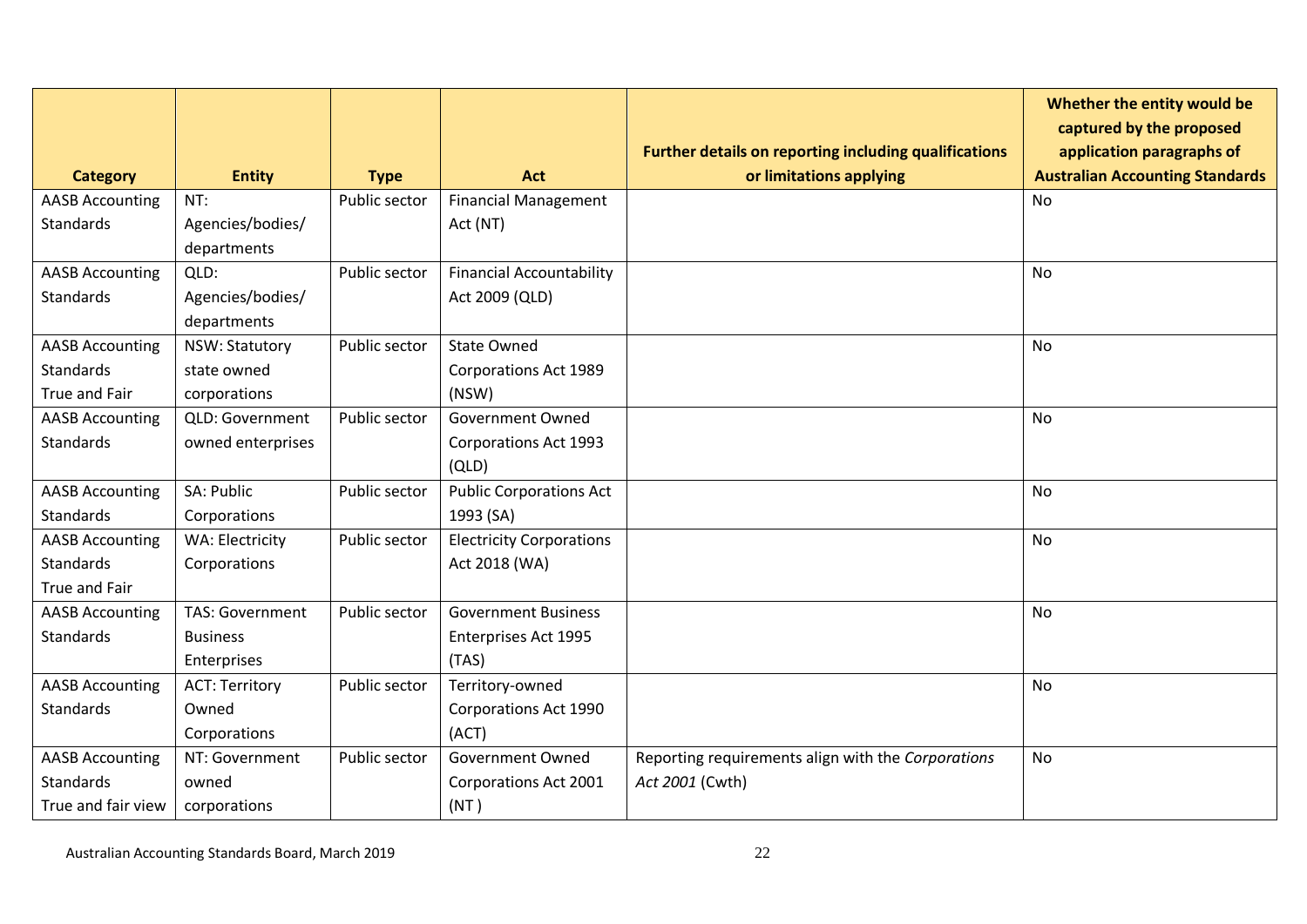|                        |                   |               |                             | Further details on reporting including qualifications | Whether the entity would be<br>captured by the proposed<br>application paragraphs of |
|------------------------|-------------------|---------------|-----------------------------|-------------------------------------------------------|--------------------------------------------------------------------------------------|
| <b>Category</b>        | <b>Entity</b>     | <b>Type</b>   | <b>Act</b>                  | or limitations applying                               | <b>Australian Accounting Standards</b>                                               |
| <b>AASB Accounting</b> | NSW: Local        | Public sector | <b>Local Government Act</b> |                                                       | No                                                                                   |
| <b>Standards</b>       | Government        |               | 1989 (NSW)                  |                                                       |                                                                                      |
| <b>AASB Accounting</b> | Vic: Local        | Public sector | <b>Local Government Act</b> |                                                       | No                                                                                   |
| <b>Standards</b>       | Government        |               | 1989 (VIC)                  |                                                       |                                                                                      |
| <b>AASB Accounting</b> | WA: Local         | Public sector | <b>Local Government Act</b> |                                                       | No                                                                                   |
| <b>Standards</b>       | Government        |               | 1995 (WA)                   |                                                       |                                                                                      |
| <b>AASB Accounting</b> | SA: Local         | Public sector | <b>Local Government Act</b> |                                                       | <b>No</b>                                                                            |
| <b>Standards</b>       | Government        |               | 1999 (SA)                   |                                                       |                                                                                      |
| <b>AASB Accounting</b> | QLD: Local        | Public sector | <b>Local Government Act</b> |                                                       | No                                                                                   |
| <b>Standards</b>       | Government        |               | 1999 (QLD)                  |                                                       |                                                                                      |
| <b>AASB Accounting</b> | <b>TAS: Local</b> | Public sector | <b>Local Government Act</b> |                                                       | <b>No</b>                                                                            |
| <b>Standards</b>       | Government        |               | 1993 (TAS)                  |                                                       |                                                                                      |
| <b>Fair financial</b>  |                   |               |                             |                                                       |                                                                                      |
| statements             |                   |               |                             |                                                       |                                                                                      |
| <b>AASB Accounting</b> | NT: Local         | Public sector | <b>Local Government Act</b> |                                                       | No                                                                                   |
| Standards              | Government        |               | 2008 (NT)                   |                                                       |                                                                                      |
| <b>AASB Accounting</b> | NSW: Greyhound    | Public sector | <b>Greyhound Racing Act</b> |                                                       | No                                                                                   |
| <b>Standards</b>       | Welfare and       |               | 2017 (NSW)                  |                                                       |                                                                                      |
| True and Fair          | Integrity         |               | <b>Annual Reports</b>       |                                                       |                                                                                      |
|                        | Commission        |               | (Departments) Act 1985      |                                                       |                                                                                      |
|                        |                   |               | (NSW)                       |                                                       |                                                                                      |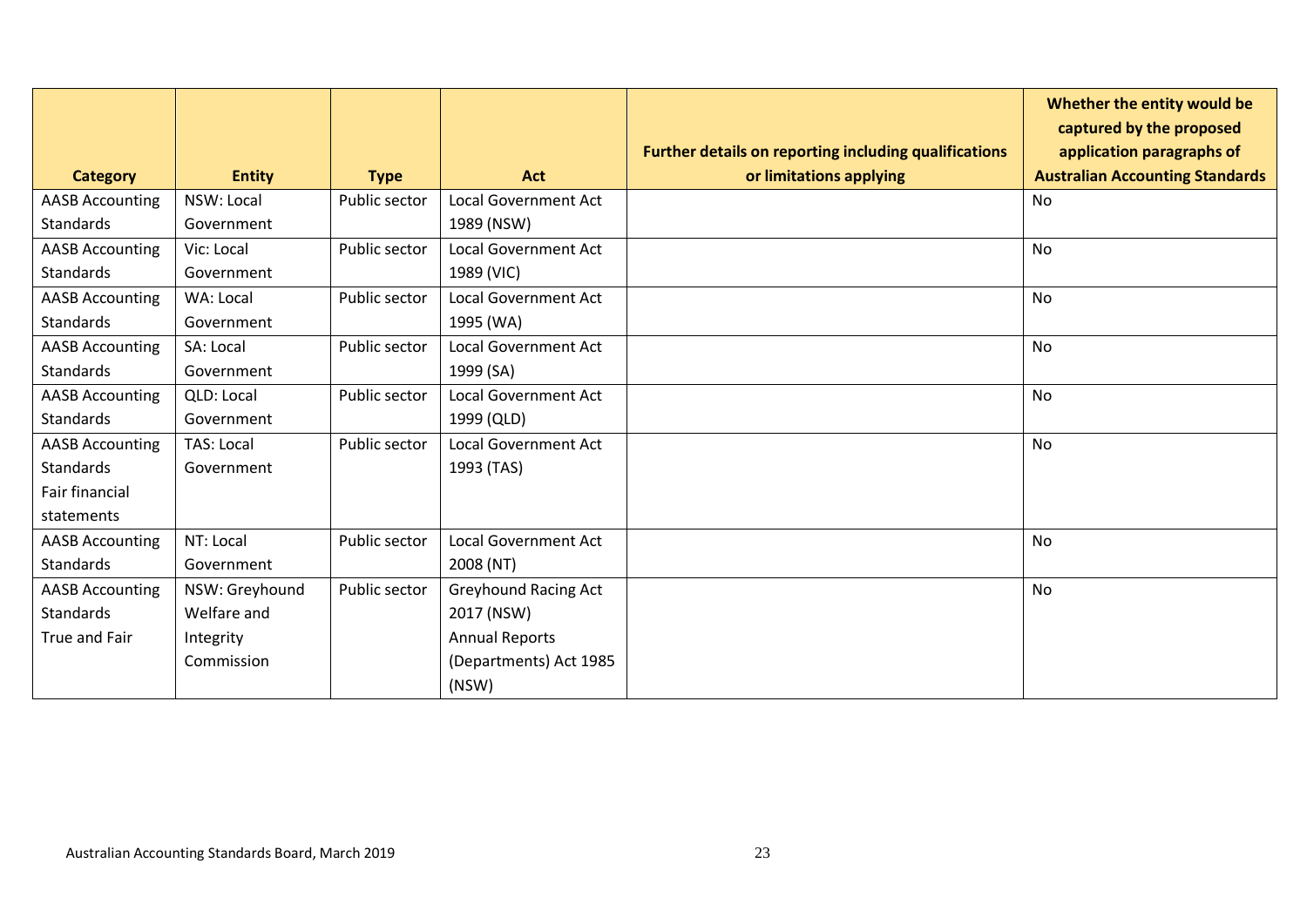| Category               | <b>Entity</b>     | <b>Type</b>   | <b>Act</b>                     | Further details on reporting including qualifications<br>or limitations applying | Whether the entity would be<br>captured by the proposed<br>application paragraphs of<br><b>Australian Accounting Standards</b> |
|------------------------|-------------------|---------------|--------------------------------|----------------------------------------------------------------------------------|--------------------------------------------------------------------------------------------------------------------------------|
| <b>AASB Accounting</b> | NSW: Independent  | Public sector | Gaming and Liquor              |                                                                                  | No                                                                                                                             |
| Standards              | Liquor and Gaming |               | <b>Administration Act 2007</b> |                                                                                  |                                                                                                                                |
| True and Fair          | Authority         |               | (NSW)                          |                                                                                  |                                                                                                                                |
|                        |                   |               | <b>Annual Reports</b>          |                                                                                  |                                                                                                                                |
|                        |                   |               | (Departments) Act 1985         |                                                                                  |                                                                                                                                |
|                        |                   |               | (NSW)                          |                                                                                  |                                                                                                                                |
|                        |                   |               |                                |                                                                                  |                                                                                                                                |
|                        |                   |               |                                |                                                                                  |                                                                                                                                |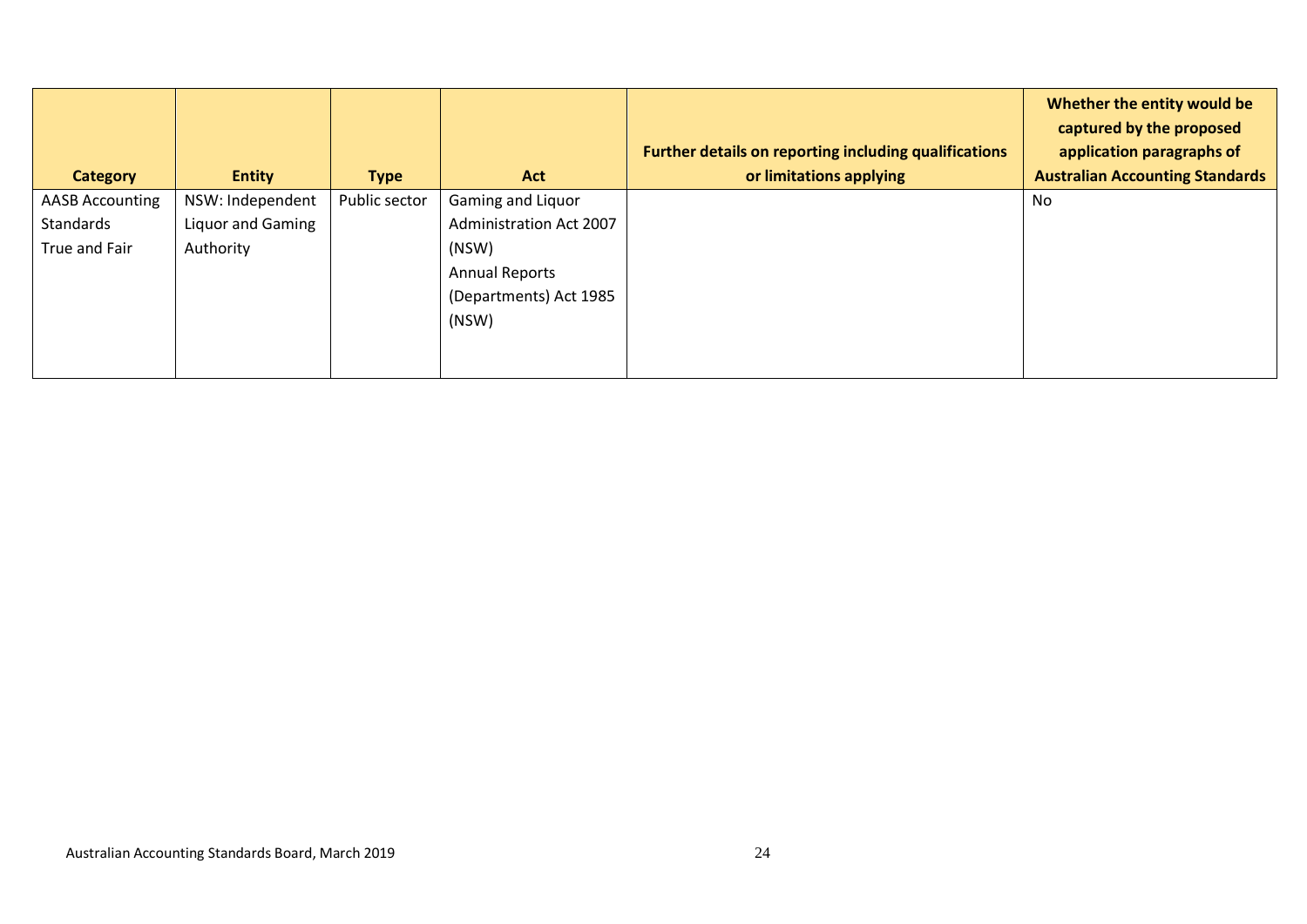# **Australian Accounting Standards (AAS) or Accounting Standards (AS)**

<span id="page-24-0"></span>

|                  |                    |                |                              |                                                              | <b>Whether the entity</b>   |
|------------------|--------------------|----------------|------------------------------|--------------------------------------------------------------|-----------------------------|
|                  |                    |                |                              |                                                              | would be captured by        |
|                  |                    |                |                              |                                                              | the proposed                |
|                  |                    |                |                              |                                                              | application paragraphs      |
|                  |                    |                |                              | <b>Further details on reporting including qualifications</b> | of Australian               |
| <b>Category</b>  | <b>Entity</b>      | <b>Type</b>    | <b>Act</b>                   | or limitations applying                                      | <b>Accounting Standards</b> |
| Accounting       | SA: Gaming         | For-profit     | Casino Act 1997 (SA)         | Financial accounts (in accordance with generally             | Yes                         |
| <b>Standards</b> | (Casino licensees) |                |                              | accepted accounting standards) required                      |                             |
| Accounting       | Charitable         | Not-for-profit | Corporations Act 2001 (Cwth) | Preparation of special purpose financial statements          | <b>No</b>                   |
| Standards        | Investment         |                | /ASIC Corporations           | (SPFS) permitted for non-reporting entities                  |                             |
|                  | Fundraiser         |                | (Charitable Investment       |                                                              |                             |
|                  |                    |                | Fundraising) Instrument      |                                                              |                             |
|                  |                    |                | 2016/813                     |                                                              |                             |
| Accounting       | NSW: RSL Club      | Not-for-profit | RSL NSW Act 2018             | RSL NSW must, within 6 months after the end of each          | <b>No</b>                   |
| Standards        |                    |                |                              | financial year of RSL NSW or within a longer period          |                             |
|                  |                    |                |                              | allowed by the Minister, prepare and forward to the          |                             |
|                  |                    |                |                              | Minister an annual report of its operations for that         |                             |
|                  |                    |                |                              | financial year. The annual report must include copies        |                             |
|                  |                    |                |                              | of the financial statements and accounts of RSL NSW,         |                             |
|                  |                    |                |                              | prepared in accordance with the Australian                   |                             |
|                  |                    |                |                              | Accounting Standards, for the financial year to which        |                             |
|                  |                    |                |                              | the report relates.                                          |                             |
| Australian       | Tas:               | Public sector  | Financial Management and     |                                                              | No                          |
| Accounting       | Agencies/bodies/   |                | Audit Act 1990 (TAS)         |                                                              |                             |
| Standards        | departments        |                |                              |                                                              |                             |
| Fair             |                    |                |                              |                                                              |                             |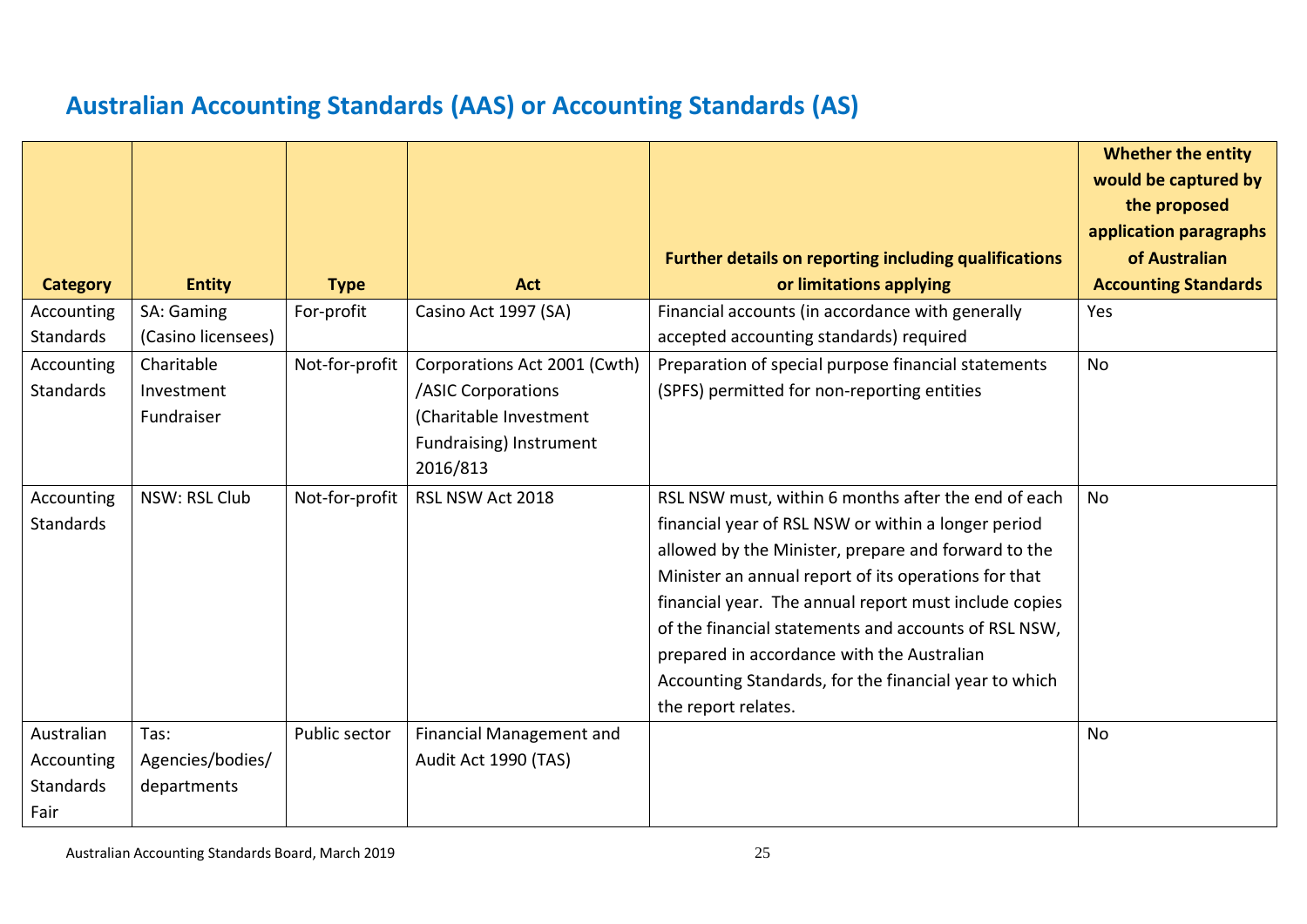## **True and Fair Financial Statements**

<span id="page-25-0"></span>

|                   |                          |             |               |                                                               | <b>Whether the entity</b><br>would be captured by<br>the proposed |
|-------------------|--------------------------|-------------|---------------|---------------------------------------------------------------|-------------------------------------------------------------------|
|                   |                          |             |               |                                                               | application paragraphs                                            |
|                   |                          |             |               | Further details on reporting including qualifications or      | of Australian                                                     |
| <b>Category</b>   | <b>Entity</b>            | <b>Type</b> | <b>Act</b>    | limitations applying                                          | <b>Accounting Standards</b>                                       |
| True and Fair     | NSW: Small co-operatives | Mixed for-  | Co-operatives | The small co-operative must prepare a report                  | At risk (if for-profit                                            |
| Financial         |                          | profit/not- | (Adoption of  | containing the following financial statements for a           | entity)                                                           |
| <b>Statements</b> |                          | for-profit  | National Law) | financial year:                                               |                                                                   |
|                   |                          |             | Act 2012      | (a) an income and expenditure statement that sets out         |                                                                   |
|                   |                          |             | (NSW)         | the appropriately classified individual sources of            |                                                                   |
|                   |                          |             |               | income and individual expenses incurred in the                |                                                                   |
|                   |                          |             |               | operation of the co-operative;                                |                                                                   |
|                   |                          |             |               | (b) balance sheet (including appropriately classified         |                                                                   |
|                   |                          |             |               | individual assets and liabilities of the co-operative);       |                                                                   |
|                   |                          |             |               | (c) statement of changes in equity;                           |                                                                   |
|                   |                          |             |               | (d) cash flow statement.                                      |                                                                   |
|                   |                          |             |               | A true and fair view of the co-operative's financial          |                                                                   |
|                   |                          |             |               | position, performance and cash flows is required.             |                                                                   |
|                   |                          |             |               | Comparative figures for the previous financial year           |                                                                   |
|                   |                          |             |               | must be included.                                             |                                                                   |
|                   |                          |             |               | A cash flow statement is not required if: (a) the             |                                                                   |
|                   |                          |             |               | consolidated revenue of the small co-operative and the        |                                                                   |
|                   |                          |             |               | entities it controls (if any) is less than \$750,000; and (b) |                                                                   |
|                   |                          |             |               | the value of the consolidated gross assets and the            |                                                                   |
|                   |                          |             |               | entities it controls (if any) is less than \$250,000.         |                                                                   |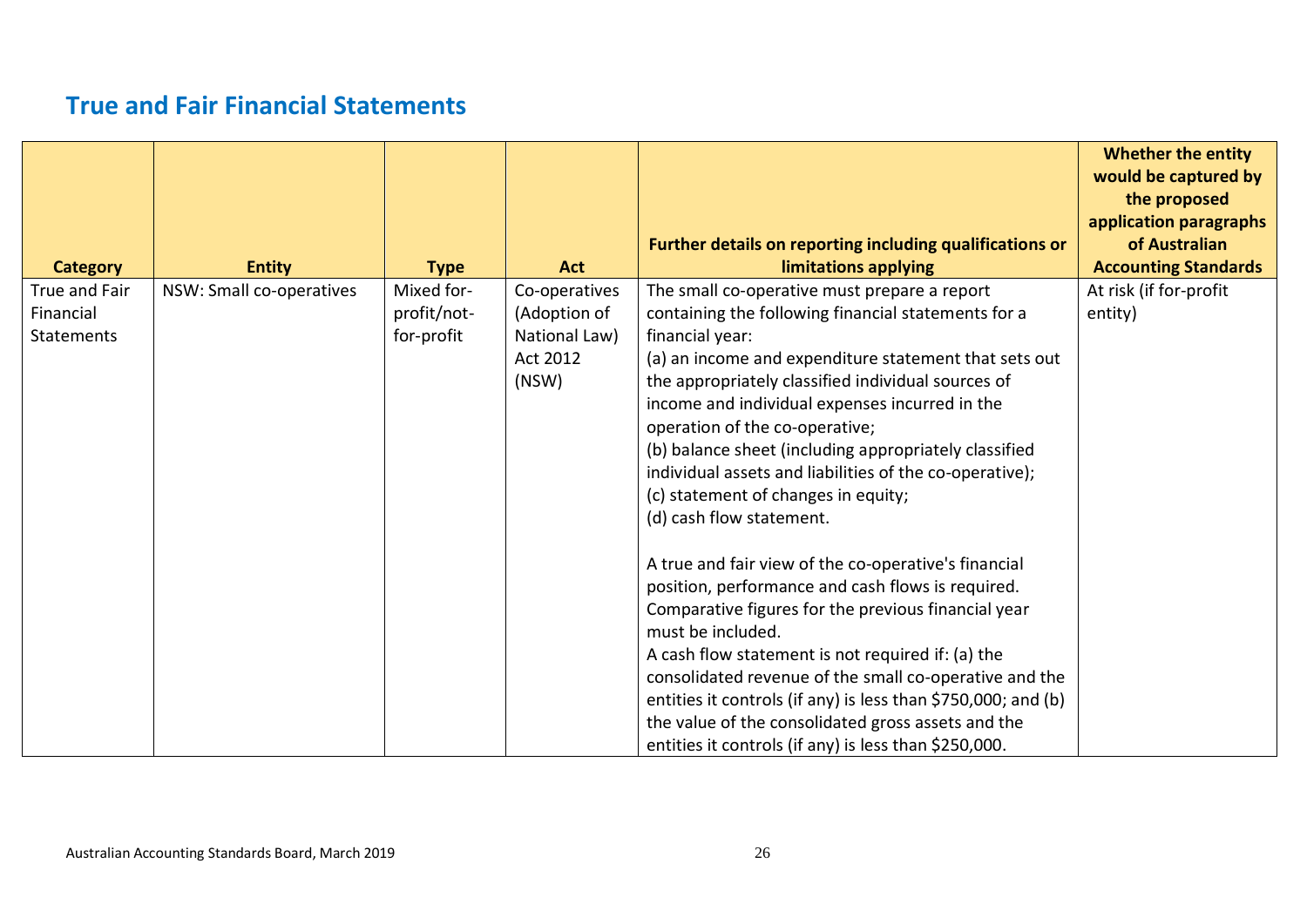|                   |                            |             |                                |                                                          | <b>Whether the entity</b>   |
|-------------------|----------------------------|-------------|--------------------------------|----------------------------------------------------------|-----------------------------|
|                   |                            |             |                                |                                                          | would be captured by        |
|                   |                            |             |                                |                                                          | the proposed                |
|                   |                            |             |                                |                                                          | application paragraphs      |
|                   |                            |             |                                | Further details on reporting including qualifications or | of Australian               |
| <b>Category</b>   | <b>Entity</b>              | <b>Type</b> | <b>Act</b>                     | limitations applying                                     | <b>Accounting Standards</b> |
| True and Fair     | Vic, SA, Tas, ACT, NT, WA: | Mixed for-  | Co-operatives                  | As per NSW                                               | As per NSW                  |
| Financial         | Small co-operatives        | profit/not- | <b>National Law</b>            |                                                          |                             |
| <b>Statements</b> |                            | for-profit  | <b>Application Act</b>         |                                                          |                             |
|                   |                            |             | 2013 (Vic)                     |                                                          |                             |
|                   |                            |             | Co-operatives                  |                                                          |                             |
|                   |                            |             | <b>National Law</b>            |                                                          |                             |
|                   |                            |             | (South                         |                                                          |                             |
|                   |                            |             | Australia) Act                 |                                                          |                             |
|                   |                            |             | 2013                           |                                                          |                             |
|                   |                            |             | Co-operatives                  |                                                          |                             |
|                   |                            |             | National Law<br>(Tasmania) Act |                                                          |                             |
|                   |                            |             | 2015                           |                                                          |                             |
|                   |                            |             | Co-operatives                  |                                                          |                             |
|                   |                            |             | National Law                   |                                                          |                             |
|                   |                            |             | (ACT) Act 2017                 |                                                          |                             |
|                   |                            |             | Co-operatives                  |                                                          |                             |
|                   |                            |             | (National                      |                                                          |                             |
|                   |                            |             | Uniform                        |                                                          |                             |
|                   |                            |             | Legislation)                   |                                                          |                             |
|                   |                            |             | Act (NT)                       |                                                          |                             |
|                   |                            |             | Co-operatives                  |                                                          |                             |
|                   |                            |             | Act 2009 (WA)                  |                                                          |                             |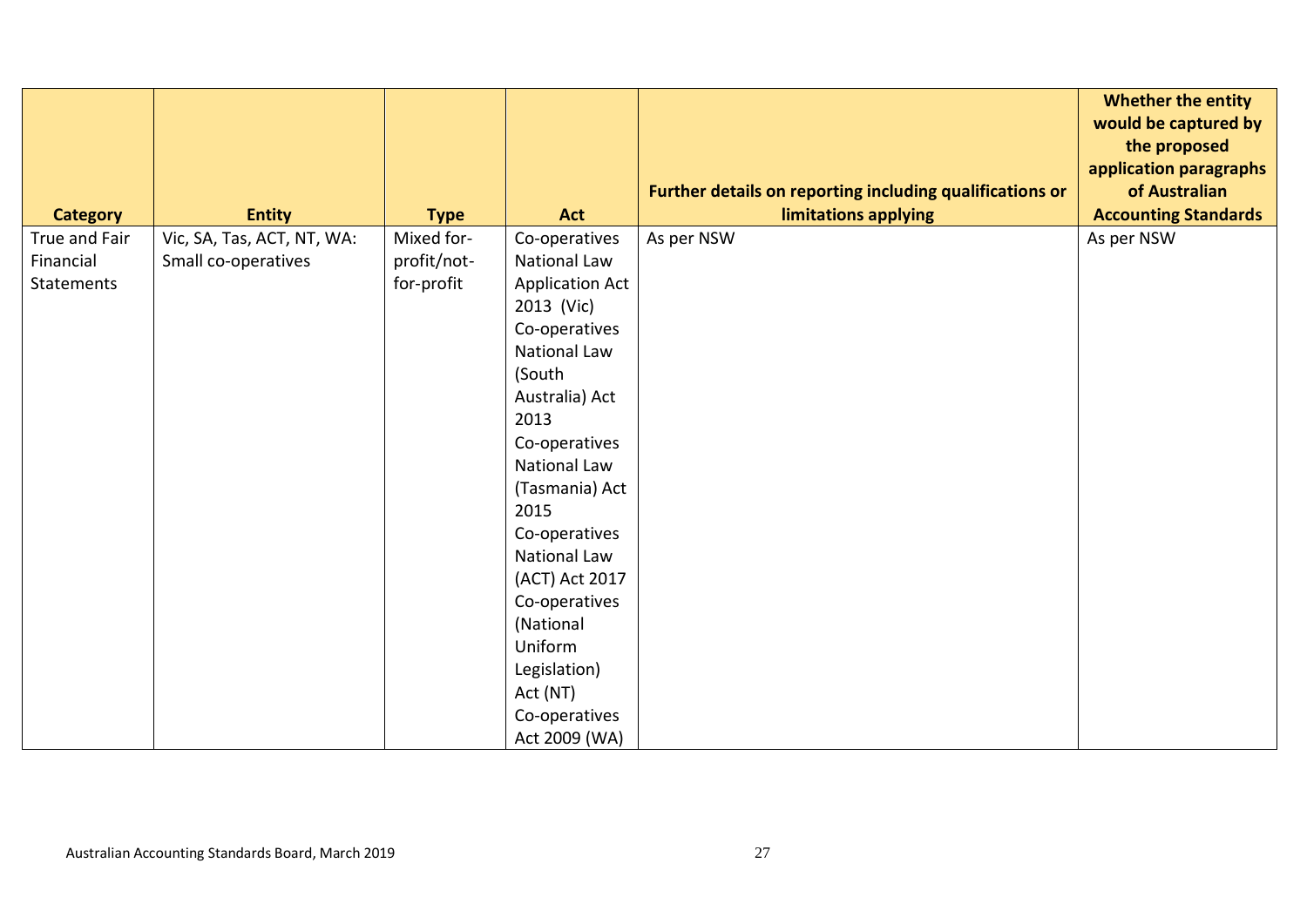# **Financial Statements / True And Fair Financial Operations**

<span id="page-27-0"></span>

| <b>Category</b>                                                       | <b>Entity</b>                       | <b>Type</b> | <b>Act</b>                                      | <b>Further details on reporting including qualifications or limitations</b><br>applying                                                                                                                                                                                                                                                                                                                                                                                                                                                                              | Whether the entity would<br>be captured by the<br>proposed application<br>paragraphs of Australian<br><b>Accounting Standards</b> |
|-----------------------------------------------------------------------|-------------------------------------|-------------|-------------------------------------------------|----------------------------------------------------------------------------------------------------------------------------------------------------------------------------------------------------------------------------------------------------------------------------------------------------------------------------------------------------------------------------------------------------------------------------------------------------------------------------------------------------------------------------------------------------------------------|-----------------------------------------------------------------------------------------------------------------------------------|
| Financial<br>Statements /<br>True and Fair<br>Financial<br>Operations | NSW: Casino<br>operators            | For-profit  | Casino Control<br>Act 2002<br>(NSW)             | It is a condition of a casino licence that the casino operator must,<br>as soon as practicable after the end of the financial year<br>determined for the casino by the Authority, prepare financial<br>statements and accounts, including:<br>(a) trading accounts, where applicable, for the financial year, and<br>(b) profit and loss accounts for the financial year, and<br>(c) a balance-sheet as at the end of the financial year,<br>that give a true and fair view of the financial operations of the<br>operator in relation to the casino.                | At risk                                                                                                                           |
| Financial<br>Statements /<br>True and Fair<br>Financial<br>Operations | Vic: Gaming<br>machine<br>operators | For-profit  | Gambling<br><b>Regulation Act</b><br>2003 (VIC) | An operator must, as soon as practicable after the end of each<br>financial year, prepare financial statements and accounts<br>including-(a) cash flow statements for the financial year; and (b)<br>profit and loss accounts for the financial year; and (c) a balance-<br>sheet as at the end of the financial year-that give a true and fair<br>view of the financial operations of the operator.                                                                                                                                                                 | At risk                                                                                                                           |
| Financial<br>Statements /<br>True and Fair<br>Financial<br>Operations | Vic:<br>Wagering<br>and betting     | For-profit  | Gambling<br><b>Regulation Act</b><br>2003 (VIC) | The wagering operator, the wagering and betting licensee and a<br>permit holder must, as soon as practicable after the end of each<br>financial year, prepare financial statements and accounts,<br>including-(a) cash flow statements for the financial year; and (b)<br>profit and loss accounts for the financial year; and (c) a balance-<br>sheet as at the end of the financial year-that give a true and fair<br>view of the financial operations of the wagering operator, the<br>wagering and betting licensee or the permit holder, as the case<br>may be. | At risk                                                                                                                           |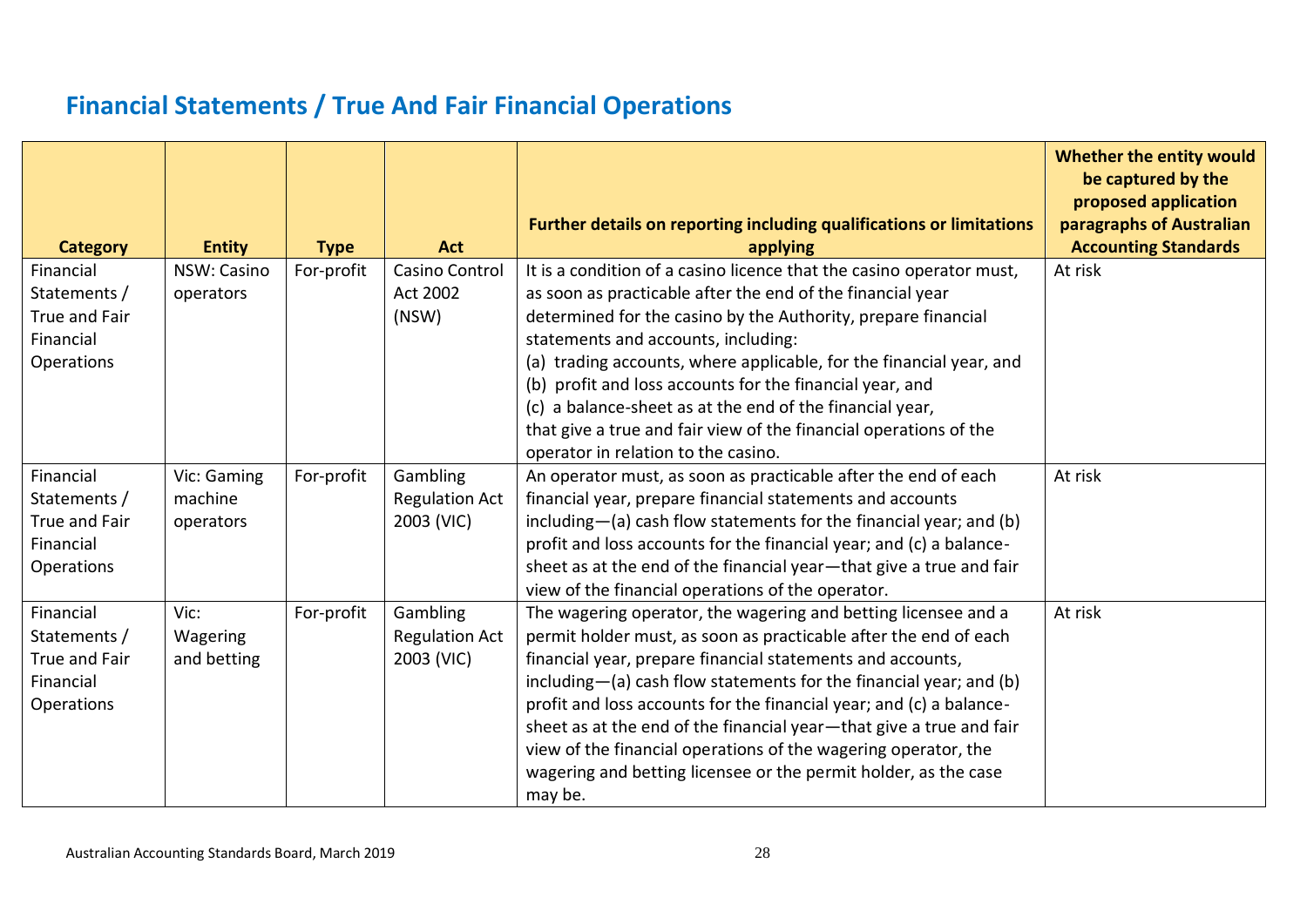| <b>Category</b>                                                              | <b>Entity</b>                                                                         | <b>Type</b> | <b>Act</b>                          | Further details on reporting including qualifications or limitations<br>applying                                                                                                                                                                                                                                                                                                                                                                                                                                      | Whether the entity would<br>be captured by the<br>proposed application<br>paragraphs of Australian<br><b>Accounting Standards</b> |
|------------------------------------------------------------------------------|---------------------------------------------------------------------------------------|-------------|-------------------------------------|-----------------------------------------------------------------------------------------------------------------------------------------------------------------------------------------------------------------------------------------------------------------------------------------------------------------------------------------------------------------------------------------------------------------------------------------------------------------------------------------------------------------------|-----------------------------------------------------------------------------------------------------------------------------------|
| Financial<br>Statements /<br>True and Fair<br>Financial<br>Operations        | Vic: Casino<br>operators                                                              | For-profit  | <b>Casino Control</b><br>Act (VIC)  | A casino operator must, as soon as practicable after the end of the<br>financial year determined for the casino by the Commission,<br>prepare financial statements and accounts, including:<br>(a) trading accounts, where applicable, for the financial year; and<br>(b) profit and loss accounts for the financial year; and<br>(c) a balance-sheet as at the end of the financial year that gives a<br>true and fair view of the financial operations of the operator in<br>relation to the casino.                | At risk                                                                                                                           |
| Financial<br>Statements /<br>True and Fair<br>Financial<br>Operations        | Tas: Gaming -<br>venue<br>operators,<br>gaming<br>operators,<br>licensed<br>providers | For-profit  | Gaming<br>Control Act<br>1993 (TAS) | A venue operator, gaming operator and licensed provider must, as<br>soon as practicable after the end of each financial year, prepare<br>financial statements and accounts, including-(a) business accounts,<br>where applicable, for the financial year; and (b) profit and loss<br>accounts for the financial year; and (c) a balance sheet as at the<br>end of the financial year that gives a true and fair view of the<br>financial operations of the operator. This does not include minor<br>gaming operators. | At risk                                                                                                                           |
| Financial<br>Statements /<br>True and Fair<br>Financial<br><b>Operations</b> | NT: Internet<br>gaming<br>licensees                                                   | For-profit  | Gaming<br>Control Act<br>1993 (NT)  | An internet gaming licensee must prepare financial statements and<br>accounts giving a true and fair view of the licensee's financial<br>operations conducted under the internet gaming licence, including<br>but not limited to: (a) trading accounts, if applicable, for each<br>financial year; (b) profit and loss accounts for each financial year;<br>and (c) a balance sheet as at the end of each financial year.                                                                                             | At risk                                                                                                                           |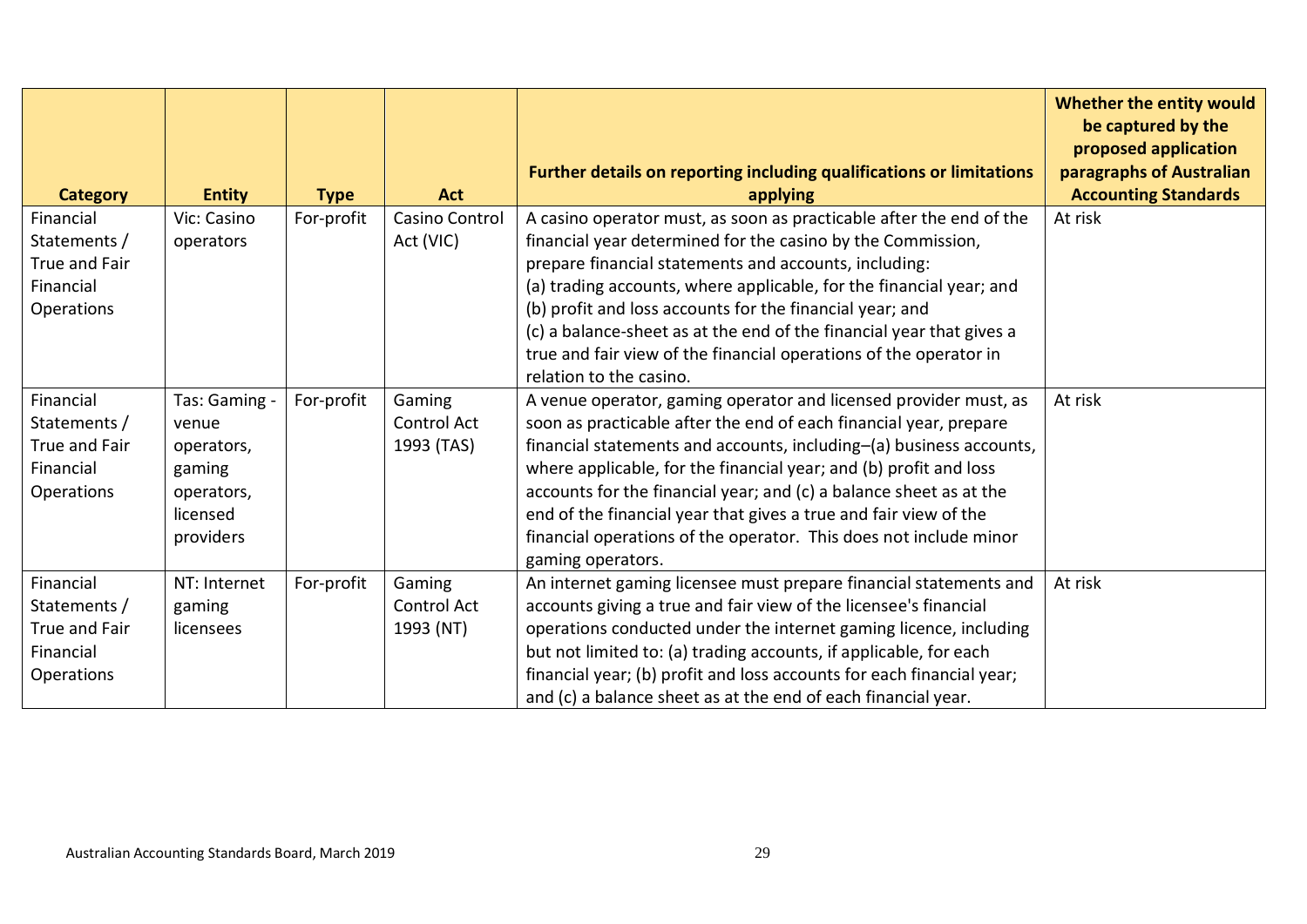| <b>Category</b>                                                              | <b>Entity</b>            | <b>Type</b> | <b>Act</b>                        | Further details on reporting including qualifications or limitations<br>applying                                                                                                                                                                                                                                                                                                                                                                                                | Whether the entity would<br>be captured by the<br>proposed application<br>paragraphs of Australian<br><b>Accounting Standards</b> |
|------------------------------------------------------------------------------|--------------------------|-------------|-----------------------------------|---------------------------------------------------------------------------------------------------------------------------------------------------------------------------------------------------------------------------------------------------------------------------------------------------------------------------------------------------------------------------------------------------------------------------------------------------------------------------------|-----------------------------------------------------------------------------------------------------------------------------------|
| Financial<br>Statements /<br>True and Fair<br>Financial<br><b>Operations</b> | QLD: Casino<br>operators | For-profit  | Casino Control<br>Act 1982 (QLD)  | A casino operator must prepare financial statements and accounts<br>giving a true and fair view of the operator's financial operations in<br>respect of the hotel-casino complex or the casino, as the case may<br>be, which statements and accounts must include-<br>(a) trading accounts, where applicable, for the financial year; and<br>(b) profit and loss accounts for the financial year; and<br>(c) balance sheet as at the end of the financial year.                 | At risk                                                                                                                           |
| Financial<br>Statements /<br>True and Fair<br>Financial<br>Operations        | QLD:<br>Wagering         | For-profit  | <b>Wagering Act</b><br>1998 (QLD) | An authority operator must prepare financial statements and<br>accounts as required by this section giving a true and fair view of<br>the financial operations of the operator conducted under the<br>wagering authority. The financial statements and accounts must<br>include the following-(a) trading accounts, if applicable, for each<br>financial year;(b) profit and loss accounts for each financial year;(c)<br>a balance sheet as at the end of each financial year. | At risk                                                                                                                           |
| Financial<br>Statements /<br>True and Fair<br>Financial<br><b>Operations</b> | QLD: Keno                | For-profit  | Keno Act 1996<br>(QLD)            | A keno licensee must prepare financial statements and accounts as<br>required by this section giving a true and fair view of the licensee's<br>financial operations conducted under the keno licence. The<br>financial statements and accounts must include the following-<br>(a) trading accounts, if applicable, for each financial year;<br>(b) profit and loss accounts for each financial year;<br>(c) a balance sheet as at the end of each financial year.               | At risk                                                                                                                           |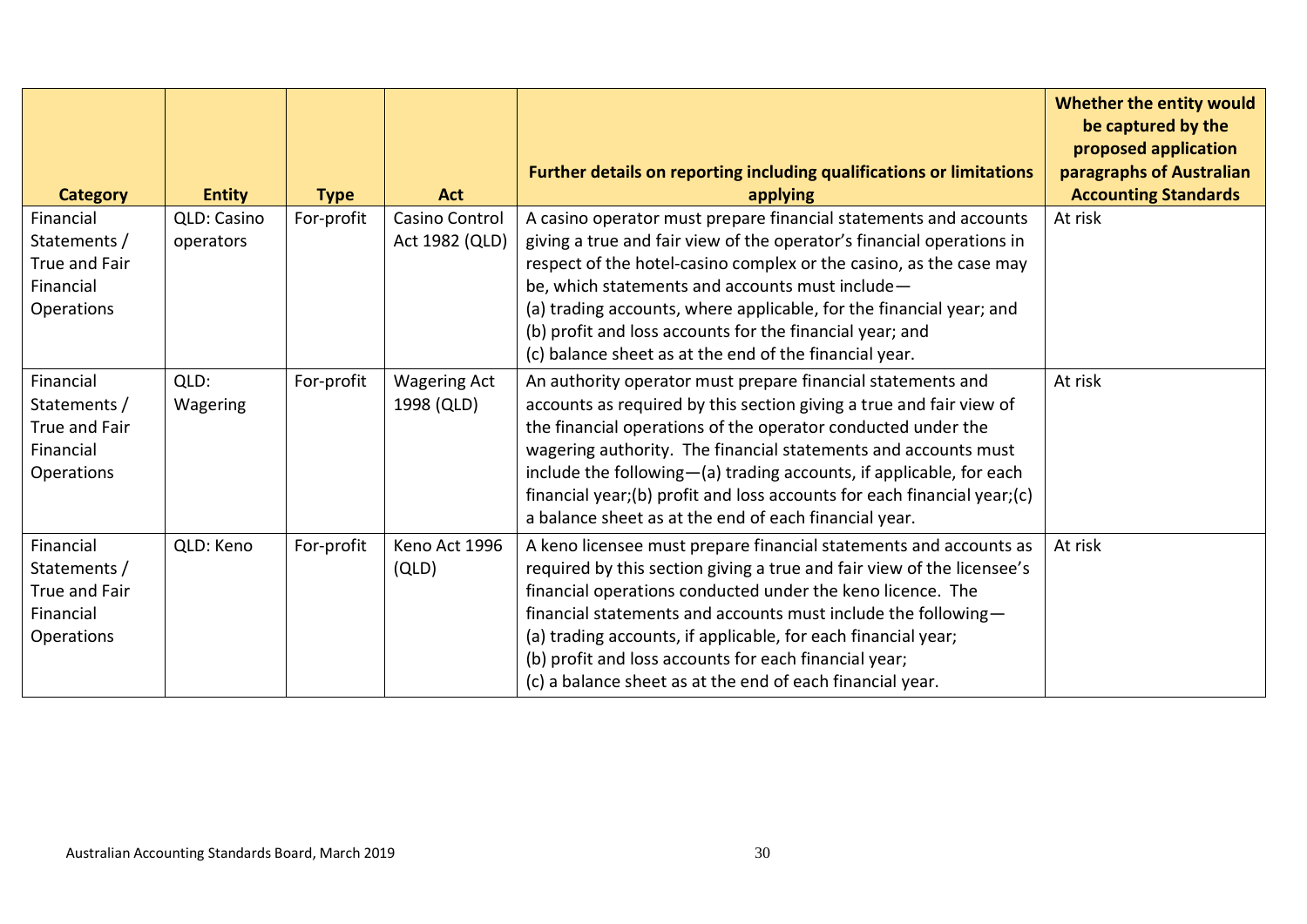| <b>Category</b>                                                       | <b>Entity</b>                            | <b>Type</b> | <b>Act</b>                          | Further details on reporting including qualifications or limitations<br>applying                                                                                                                                                                                                                                                                                                                                                                                                                                                                                                                                                                       | Whether the entity would<br>be captured by the<br>proposed application<br>paragraphs of Australian<br><b>Accounting Standards</b> |
|-----------------------------------------------------------------------|------------------------------------------|-------------|-------------------------------------|--------------------------------------------------------------------------------------------------------------------------------------------------------------------------------------------------------------------------------------------------------------------------------------------------------------------------------------------------------------------------------------------------------------------------------------------------------------------------------------------------------------------------------------------------------------------------------------------------------------------------------------------------------|-----------------------------------------------------------------------------------------------------------------------------------|
| Financial<br>Statements /<br>True and Fair<br>Financial<br>Operations | QLD: licensed<br>monitoring<br>operators | For-profit  | Gaming<br>Machine Act<br>1991 (QLD) | A licensed monitoring operator must prepare financial statements<br>and accounts as required by this section giving a true and fair view<br>of the financial operations of the operator conducted under the<br>operator's licence. The financial statements and accounts must<br>include the following-<br>(a) trading accounts, if applicable, for each financial year;<br>(b) profit and loss accounts for each financial year;<br>(c) a balance sheet as at the end of each financial year.                                                                                                                                                         | At risk                                                                                                                           |
| Financial<br>Statements /<br><b>Fair Financial</b><br>Operations      | <b>ACT: Casino</b><br>operators          | For-profit  | Casino Control<br>Act 2006 (ACT)    | The casino licensee must ensure that the accounts and financial<br>statements of the casino are audited, as soon as practicable after<br>the end of each financial year, by an auditor approved in writing by<br>the commission.<br>Financial statements, for a financial year, include-<br>(a) trading accounts, if applicable, for the financial year; and<br>(b) profit and loss accounts for the financial year; and<br>(c) any other statements that are necessary to fairly reflect the<br>financial operations of the casino licensee in relation to casino<br>operations during the year and its financial position at the end of<br>the year. | At risk                                                                                                                           |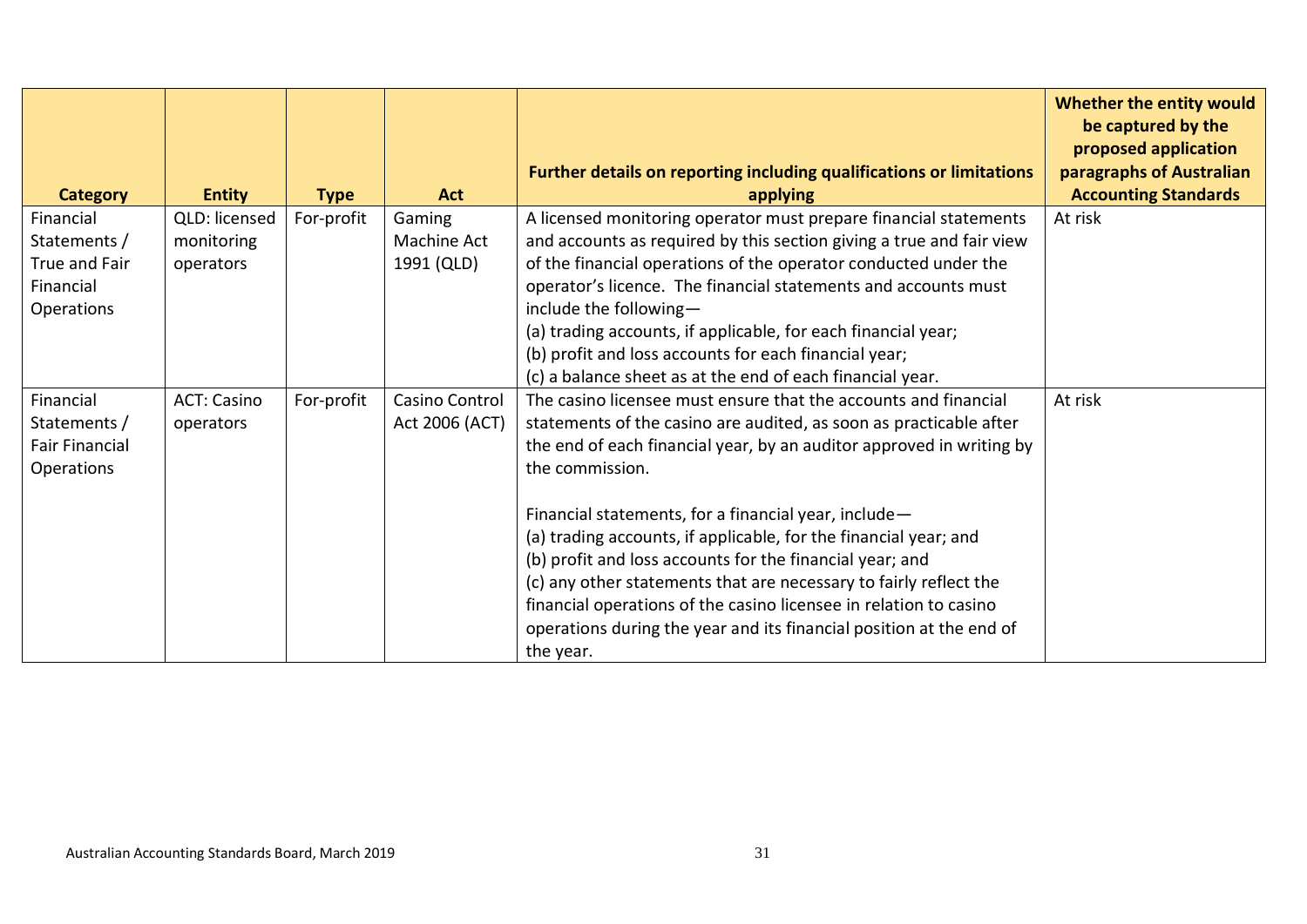| <b>Category</b>                                                       | <b>Entity</b>                                                                                                                      | <b>Type</b>                             | <b>Act</b>                                                      | Further details on reporting including qualifications or limitations<br>applying                                                                                                                                                                                                                                                                                                                                                                                                                                                                                                                                                                                                                                                                                | Whether the entity would<br>be captured by the<br>proposed application<br>paragraphs of Australian<br><b>Accounting Standards</b> |
|-----------------------------------------------------------------------|------------------------------------------------------------------------------------------------------------------------------------|-----------------------------------------|-----------------------------------------------------------------|-----------------------------------------------------------------------------------------------------------------------------------------------------------------------------------------------------------------------------------------------------------------------------------------------------------------------------------------------------------------------------------------------------------------------------------------------------------------------------------------------------------------------------------------------------------------------------------------------------------------------------------------------------------------------------------------------------------------------------------------------------------------|-----------------------------------------------------------------------------------------------------------------------------------|
| Financial<br>Statements /<br>True and Fair<br>Financial<br>Operations | Vic:<br>Community<br>and<br>Charitable<br>Gaming -<br>Bingo centre<br>operators /<br>commercial<br>raffle<br>organiser<br>licensee | Mixed for-<br>profit/not-<br>for-profit | Gambling<br><b>Regulation Act</b><br>2003 (VIC)                 | A bingo centre operator must, as soon as practicable after the end<br>of each financial year, prepare financial statements and accounts<br>including-(a) profit and loss accounts for the financial year; and<br>(b) a balance-sheet as at the end of the financial year-that give a<br>true and fair view of the financial operations of the operator.<br>A licensee must, as soon as practicable after the end of each<br>financial year, prepare financial statements and accounts<br>including-(a) profit and loss accounts for the financial year; and<br>(b) a balance-sheet as at the end of the financial year-that give a<br>true and fair view of the financial operations of the licensee in<br>relation to conducting raffles, in whole or in part. | At risk (if for-profit)                                                                                                           |
| Financial<br>Statements /<br>True and Fair<br>Financial<br>Operations | QLD: Lottery                                                                                                                       | Mixed for-<br>profit/not-<br>for-profit | Lotteries Act<br>1997 (QLD)                                     | A primary licensee must prepare financial statements and accounts<br>as required by this section giving a true and fair view of the<br>licensee's financial operations conducted under the primary<br>licence. The financial statements and accounts must include the<br>following-(a) trading accounts, if applicable, for each financial<br>year;(b) profit and loss accounts for each financial year;(c)a balance<br>sheet as at the end of each financial year.                                                                                                                                                                                                                                                                                             | At risk                                                                                                                           |
| Financial<br>Statements /<br>True and Fair<br>Financial<br>Operations | QLD: Gaming<br>(holder of a<br>category 3<br>gaming<br>licence)                                                                    | Not for-<br>profit                      | Charitable and<br>Non-Profit<br><b>Gaming Act</b><br>1999 (QLD) | The holder of a category 3 gaming licence must prepare financial<br>statements and accounts as required by this section giving a true<br>and fair view of the holder's financial operations for the game. The<br>financial statements and accounts must include the following for<br>each financial year the holder conducts the game-(a) trading<br>accounts, if applicable; (b) profit and loss accounts; (c) a balance<br>sheet as at the end of the financial year                                                                                                                                                                                                                                                                                          | <b>No</b>                                                                                                                         |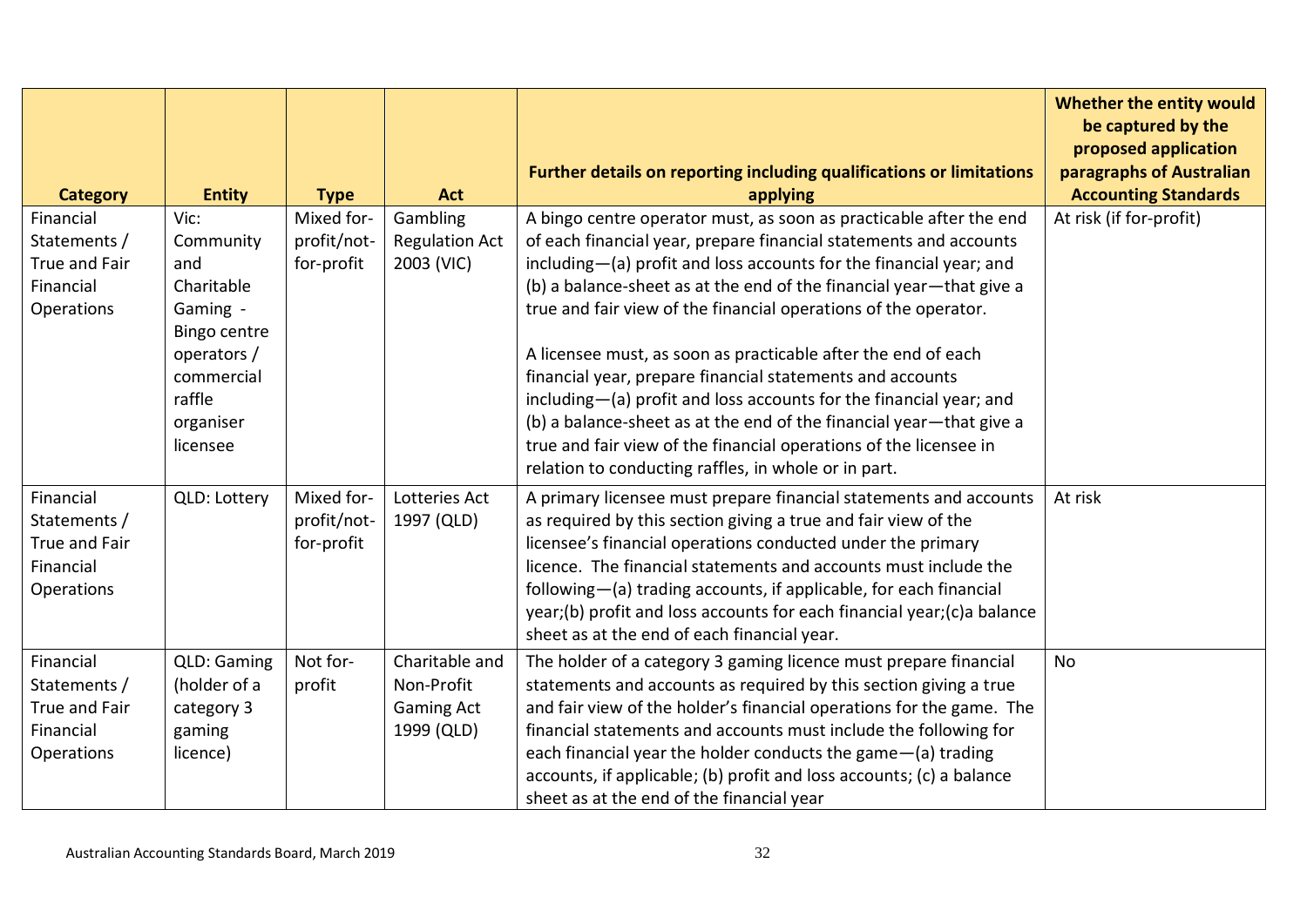# **Financial Information: AASB Accounting Standards/AAS/AS**

<span id="page-32-0"></span>

| <b>Category</b>                | <b>Entity</b>  | <b>Type</b> | <b>Act</b>               | Further details on reporting including qualifications or<br>limitations applying | <b>Whether the entity</b><br>would be captured by<br>the proposed<br>application<br>paragraphs of<br><b>Australian Accounting</b><br><b>Standards</b> |
|--------------------------------|----------------|-------------|--------------------------|----------------------------------------------------------------------------------|-------------------------------------------------------------------------------------------------------------------------------------------------------|
| Financial Information: AASB    | Friendly       | For-        | Financial                | APRA prescribed forms are to be completed consistent with                        | At risk                                                                                                                                               |
| accounting<br>standards/AAS/AS | societies/life | profit      | Sector<br>(Collection of | Australian Accounting Standards unless otherwise specifically<br>stated          |                                                                                                                                                       |
|                                | insurance      |             |                          |                                                                                  |                                                                                                                                                       |
|                                | companies      |             | Data) Act<br>2001 (Cwth) |                                                                                  |                                                                                                                                                       |
| Financial Information: AASB    | Registrable    | For-        | Financial                | APRA prescribed forms are to be completed consistent with                        | At risk                                                                                                                                               |
| accounting                     | superannuation | profit      | Sector                   | Australian Accounting Standards unless otherwise specifically                    |                                                                                                                                                       |
| standards/AAS/AS               | entity         |             | (Collection of           | stated                                                                           |                                                                                                                                                       |
|                                |                |             | Data) Act                |                                                                                  |                                                                                                                                                       |
|                                |                |             | 2001 (Cwth)              |                                                                                  |                                                                                                                                                       |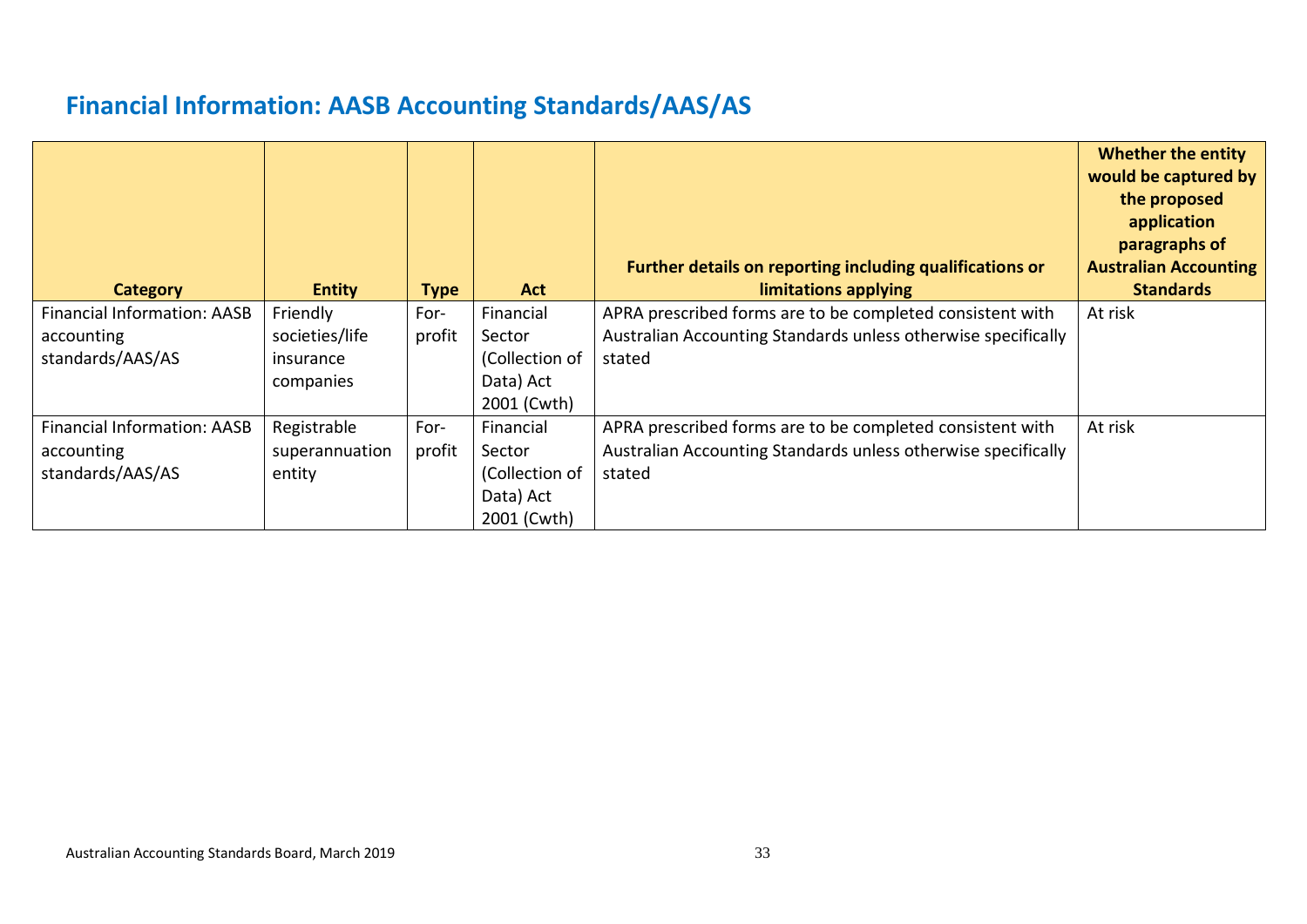|                                    |               |             |              |                                                                                                                                              | <b>Whether the entity</b><br>would be captured by<br>the proposed |
|------------------------------------|---------------|-------------|--------------|----------------------------------------------------------------------------------------------------------------------------------------------|-------------------------------------------------------------------|
|                                    |               |             |              |                                                                                                                                              | application<br>paragraphs of                                      |
|                                    |               |             |              | Further details on reporting including qualifications or                                                                                     | <b>Australian Accounting</b>                                      |
| <b>Category</b>                    | <b>Entity</b> | <b>Type</b> | <b>Act</b>   | limitations applying                                                                                                                         | <b>Standards</b>                                                  |
| <b>Financial Information: AASB</b> | Prospectus    | For-        | Corporations | A prospectus must explain the entity's financial position,                                                                                   | <b>Clarification from ASIC</b>                                    |
| accounting standards / AAS         | including IPO | profit      | Act 2001     | performance and prospects, see CA section 710. ASIC                                                                                          | may be required given                                             |
| /AS                                |               |             | (Cwth)       | Regulatory Guide 228 Prospectuses, Effective disclosure for                                                                                  | <b>ASIC Regulatory Guide</b>                                      |
|                                    |               |             |              | retail investors explains what type of financial information                                                                                 | 228                                                               |
|                                    |               |             |              | must be included to satisfy the requirements in section 710.                                                                                 |                                                                   |
|                                    |               |             |              | This includes a statement of financial position, income                                                                                      |                                                                   |
|                                    |               |             |              | statement and cash flow statement and other information                                                                                      |                                                                   |
|                                    |               |             |              | that is material from the financial statements and notes, but                                                                                |                                                                   |
|                                    |               |             |              | not necessarily the full financial report prepared under                                                                                     |                                                                   |
|                                    |               |             |              | Chapter 2M.3 (RG 228.87). However, the financial                                                                                             |                                                                   |
|                                    |               |             |              | information must be prepared in compliance with Chapter                                                                                      |                                                                   |
|                                    |               |             |              | 2M.3 which includes compliance with AASB Accounting                                                                                          |                                                                   |
|                                    |               |             |              | Standards (RG228.91). RG 228.95 permits inclusion of                                                                                         |                                                                   |
|                                    |               |             |              | financial information that is derived from financial                                                                                         |                                                                   |
|                                    |               |             |              | statements prepared on a 'special purpose' basis.                                                                                            |                                                                   |
|                                    |               |             |              | NB: Section 712 allows information to be incorporated by                                                                                     |                                                                   |
|                                    |               |             |              | reference in a document lodged with ASIC and section 713                                                                                     |                                                                   |
|                                    |               |             |              | allows disclosing entities offering continuously quoted<br>securities to include the most recent full annual financial                       |                                                                   |
|                                    |               |             |              |                                                                                                                                              |                                                                   |
|                                    |               |             |              |                                                                                                                                              |                                                                   |
|                                    |               |             |              |                                                                                                                                              |                                                                   |
|                                    |               |             |              | report that was lodged with ASIC in the prospectus, or to<br>make a copy of the latest annual report available on request<br>free of charge. |                                                                   |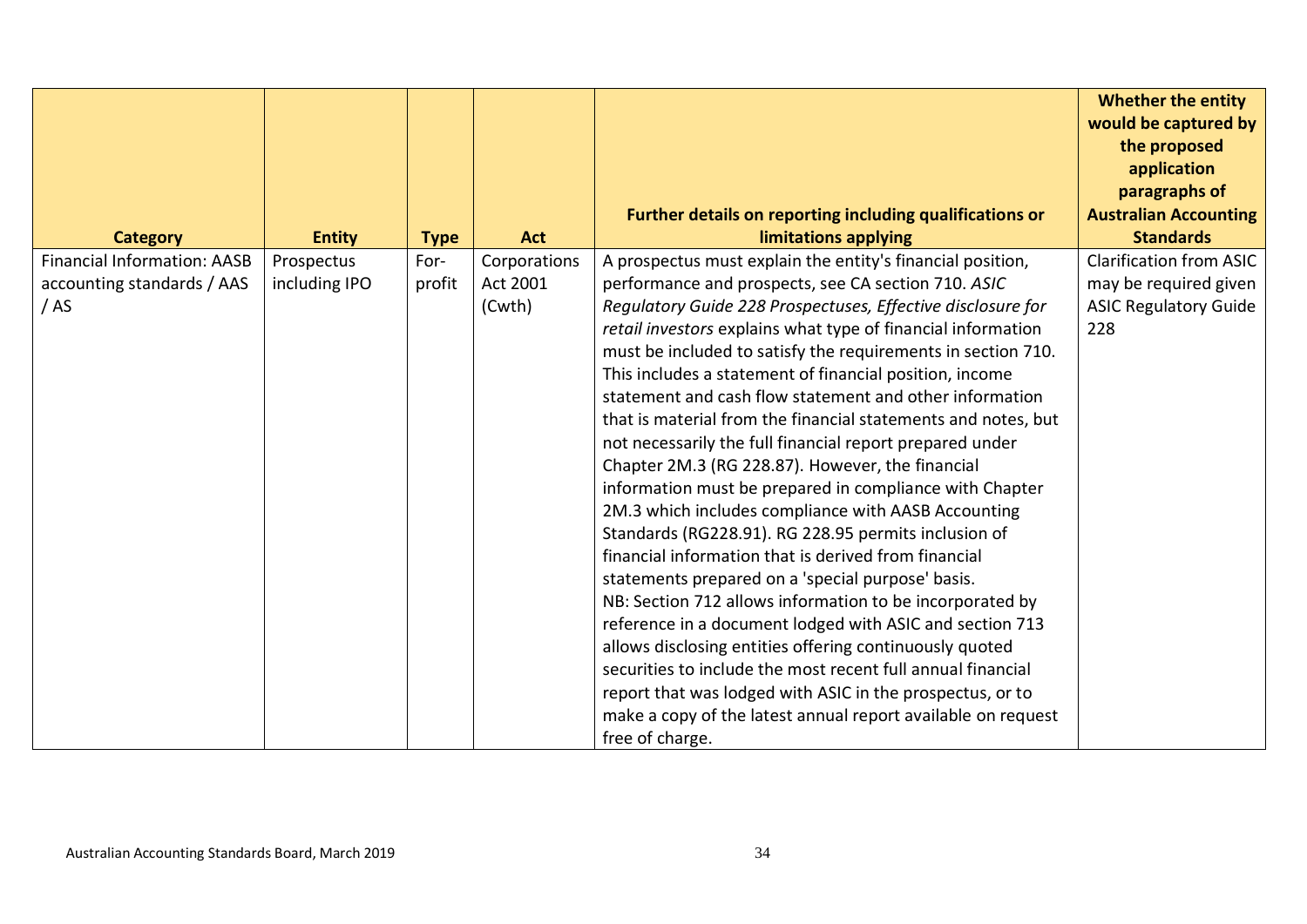|                                    |                       |             |                      |                                                                                                               | <b>Whether the entity</b><br>would be captured by<br>the proposed<br>application |
|------------------------------------|-----------------------|-------------|----------------------|---------------------------------------------------------------------------------------------------------------|----------------------------------------------------------------------------------|
|                                    |                       |             |                      |                                                                                                               | paragraphs of                                                                    |
|                                    |                       |             |                      | Further details on reporting including qualifications or                                                      | <b>Australian Accounting</b>                                                     |
| <b>Category</b>                    | <b>Entity</b>         | <b>Type</b> | <b>Act</b>           | limitations applying                                                                                          | <b>Standards</b>                                                                 |
| <b>Financial Information: AASB</b> | <b>SA: Retirement</b> | For-        | Retirement           | The part of the annual statement of audited accounts that is                                                  | At risk                                                                          |
| accounting standards / AAS         | villages              | profit      | <b>Villages Act</b>  | required to show the income received from residents and                                                       |                                                                                  |
| /AS                                |                       |             | 2016 (SA)            | expenditure of that income for the financial year, and any                                                    |                                                                                  |
|                                    |                       |             |                      | income or expenditure from a capital fund is required to be                                                   |                                                                                  |
|                                    |                       |             |                      | prepared in accordance with generally accepted accounting                                                     |                                                                                  |
|                                    |                       |             |                      | standards. Other particulars in relation to the annual                                                        |                                                                                  |
|                                    |                       |             |                      | statement of audited accounts are also required. An interim                                                   |                                                                                  |
|                                    |                       |             |                      | financial report requested is also required to be prepared in                                                 |                                                                                  |
| <b>Financial Information: AASB</b> | Vic: Landlord in      | For-        | <b>Retail Leases</b> | accordance with generally accepted accounting standards.<br>Landlords must prepare statement of outgoings and | At risk                                                                          |
| accounting standards / AAS         | retail leases         | profit      | Act 2003             | statement of advertising/promotional expenditure that is                                                      |                                                                                  |
| / AS                               |                       |             | (VIC)                | prepared in accordance with relevant principles and                                                           |                                                                                  |
|                                    |                       |             |                      | disclosure requirements of applicable accounting standards                                                    |                                                                                  |
| <b>Financial Information: AASB</b> | WA: Landlords         | For-        | Commercial           | Landlords must prepare statement of operating expenses                                                        | At risk                                                                          |
| accounting standards / AAS         | in retail leases      | profit      | Tenancy              | that is prepared in accordance with relevant principles and                                                   |                                                                                  |
| /AS                                |                       |             | (Retail Shops)       | disclosure requirements of applicable accounting standards                                                    |                                                                                  |
|                                    |                       |             | Agreements           |                                                                                                               |                                                                                  |
|                                    |                       |             | Act 1985             |                                                                                                               |                                                                                  |
|                                    |                       |             | (WA)                 |                                                                                                               |                                                                                  |
| <b>Financial Information: AASB</b> | NSW: Landlords        | For-        | <b>Retail Leases</b> | Landlords must prepare annual sinking fund statements,                                                        | At risk                                                                          |
| accounting standards / AAS         | in retail leases      | profit      | Act 1994             | outgoings statements and advertising and promotion                                                            |                                                                                  |
| /AS                                |                       |             | (NSW)                | expenditure statements that are prepared in accordance with                                                   |                                                                                  |
|                                    |                       |             |                      | relevant principles and disclosure requirements of applicable                                                 |                                                                                  |
|                                    |                       |             |                      | accounting standards                                                                                          |                                                                                  |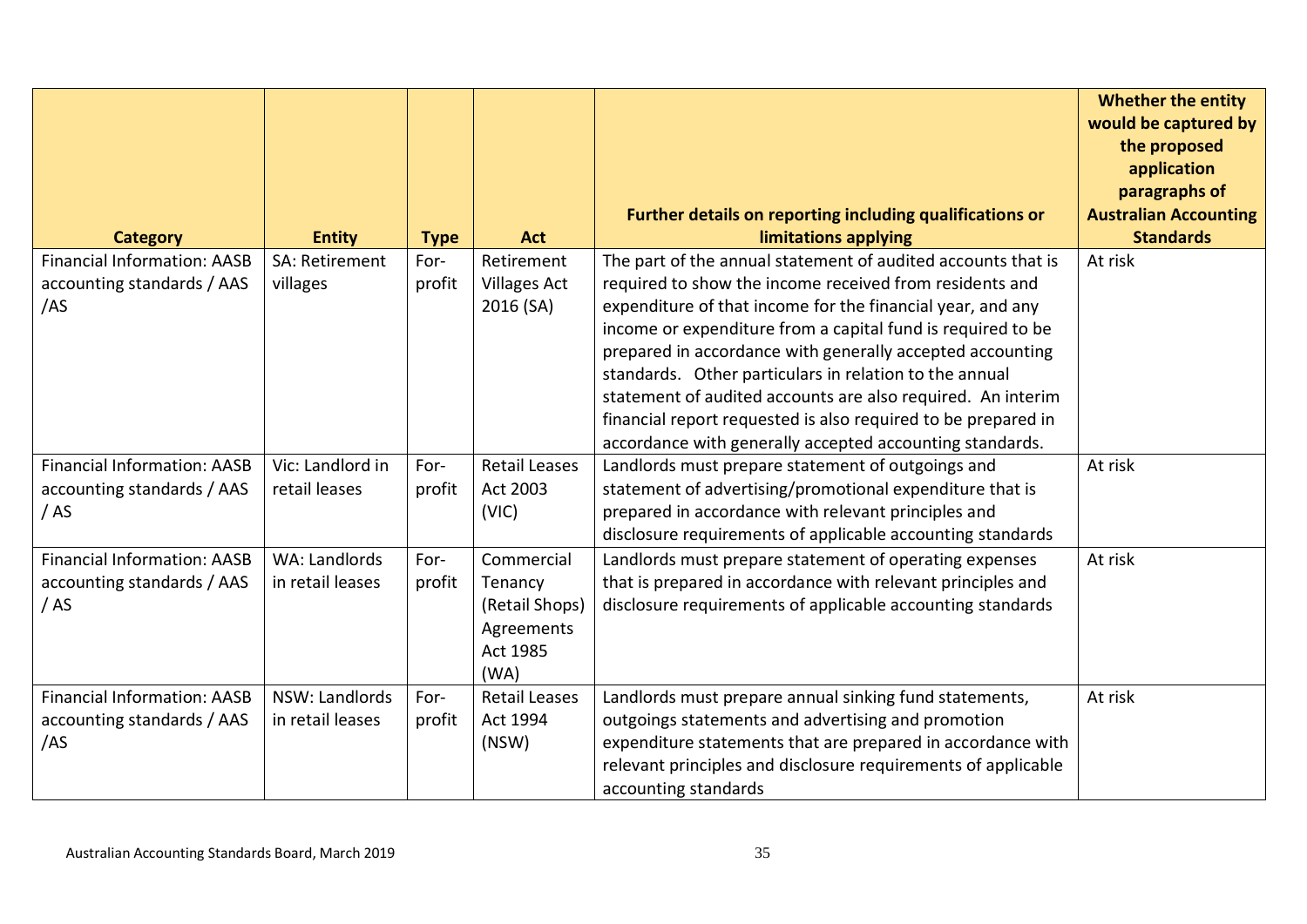|                                    |                          |             |                  |                                                                  | <b>Whether the entity</b><br>would be captured by<br>the proposed |
|------------------------------------|--------------------------|-------------|------------------|------------------------------------------------------------------|-------------------------------------------------------------------|
|                                    |                          |             |                  |                                                                  | application                                                       |
|                                    |                          |             |                  | Further details on reporting including qualifications or         | paragraphs of<br><b>Australian Accounting</b>                     |
| <b>Category</b>                    | <b>Entity</b>            | <b>Type</b> | <b>Act</b>       | limitations applying                                             | <b>Standards</b>                                                  |
| <b>Financial Information: AASB</b> | NT: Landlords in         | For-        | <b>Business</b>  | Landlords must prepare annual sinking fund statements,           | At risk                                                           |
| accounting standards /AAS          | retail leases            | profit      | <b>Tenancies</b> | outgoings statements and advertising and promotion               |                                                                   |
| /AS                                |                          |             | (Fair            | expenditure statements that are prepared in accordance with      |                                                                   |
|                                    |                          |             | Dealings) Act    | relevant principles and disclosure requirements of applicable    |                                                                   |
|                                    |                          |             | (NT)             | accounting standards                                             |                                                                   |
| <b>Financial Information: AASB</b> | SA: Landlords in         | For-        | Retail and       | Landlords must prepare annual outgoings statements and           | At risk                                                           |
| accounting standards / AAS         | retail leases            | profit      | Commercial       | advertising and promotion expenditure statements that are        |                                                                   |
| /AS                                |                          |             | Leases Act       | prepared in accordance with relevant principles and              |                                                                   |
|                                    |                          |             | 1995 (SA)        | disclosure requirements of applicable accounting standards       |                                                                   |
| <b>Financial Information: AASB</b> | Special                  | Not-        | Social           | The financial statements about the trust must include:           | <b>No</b>                                                         |
| accounting standards / AAS         | <b>Disability Trusts</b> | for         | Security Act     | (a) a profit and loss statement for the relevant financial year; |                                                                   |
| /AS                                |                          | profit      | 1991 (Cwth)      | and                                                              |                                                                   |
|                                    |                          |             |                  | (b) a balance sheet with applicable notes for the relevant       |                                                                   |
|                                    |                          |             |                  | financial year; and                                              |                                                                   |
|                                    |                          |             |                  | (c) if necessary, a depreciation schedule for each class of      |                                                                   |
|                                    |                          |             |                  | trust assets for the relevant financial year.                    |                                                                   |
|                                    |                          |             |                  | Financial statements given in accordance with section 1209S      |                                                                   |
|                                    |                          |             |                  | of the Act and this Part must:                                   |                                                                   |
|                                    |                          |             |                  | (a) give a true and fair view of the trust's financial position  |                                                                   |
|                                    |                          |             |                  | and performance as at 30 June of the relevant financial year;    |                                                                   |
|                                    |                          |             |                  | and                                                              |                                                                   |
|                                    |                          |             |                  | (b) comply with the relevant Australian Accounting               |                                                                   |
|                                    |                          |             |                  | Standards.                                                       |                                                                   |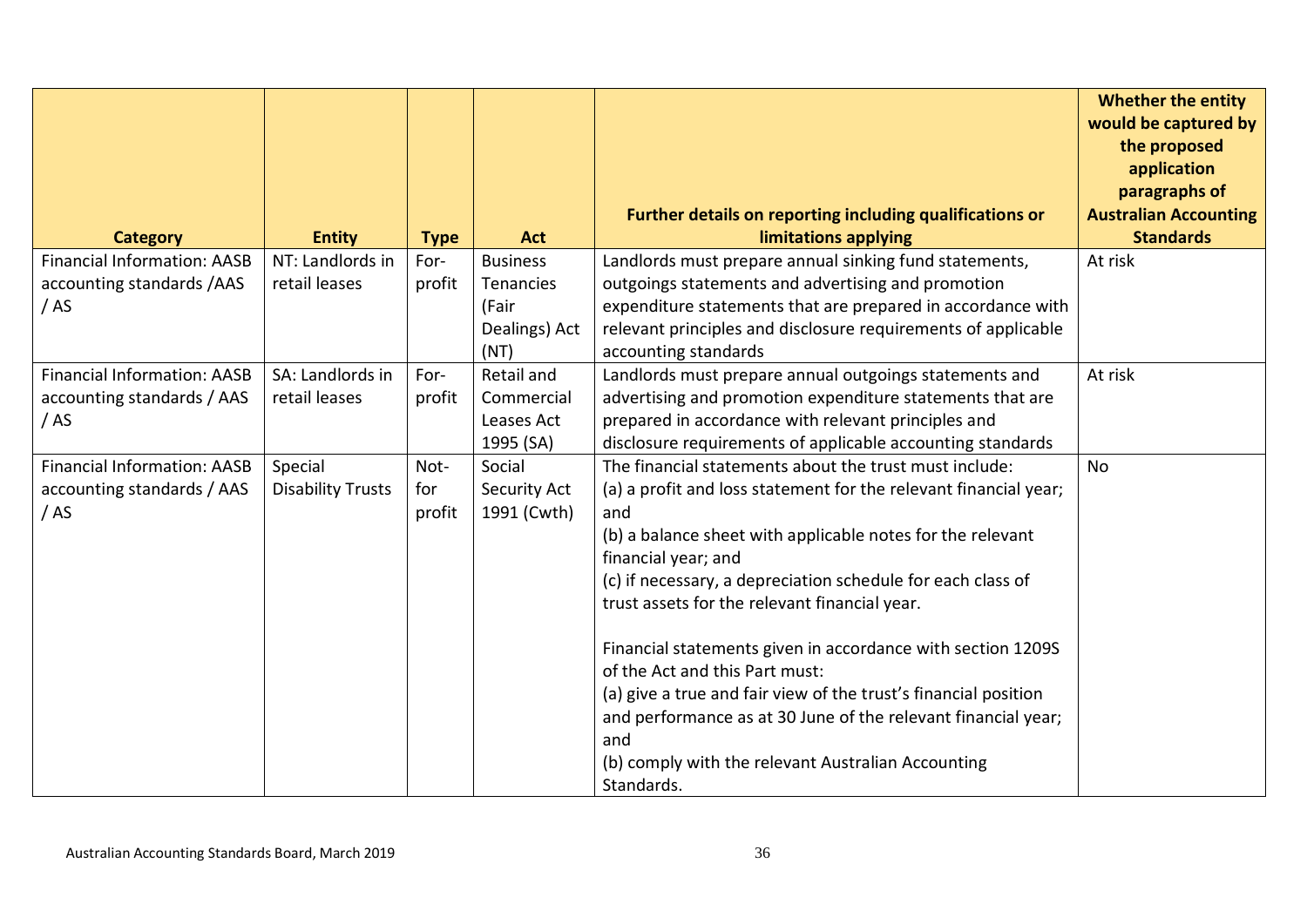| <b>Category</b>                    | <b>Entity</b>     | <b>Type</b> | <b>Act</b>   | Further details on reporting including qualifications or<br>limitations applying | <b>Whether the entity</b><br>would be captured by<br>the proposed<br>application<br>paragraphs of<br><b>Australian Accounting</b><br><b>Standards</b> |
|------------------------------------|-------------------|-------------|--------------|----------------------------------------------------------------------------------|-------------------------------------------------------------------------------------------------------------------------------------------------------|
| <b>Financial Information: AASB</b> | Australian        | Not-        | <b>ACFID</b> | An income statement, balance sheet based on AASB 101,                            | No                                                                                                                                                    |
| accounting standards / AAS         | Council for       | for-        | Mandatory    | and a statement of changes in equity is required                                 |                                                                                                                                                       |
| / AS                               | International     | profit      | Guidance on  |                                                                                  |                                                                                                                                                       |
|                                    | Development       |             | Financial    |                                                                                  |                                                                                                                                                       |
|                                    | <b>Members</b>    |             | Reporting    |                                                                                  |                                                                                                                                                       |
|                                    | (where            |             |              |                                                                                  |                                                                                                                                                       |
|                                    | consolidated      |             |              |                                                                                  |                                                                                                                                                       |
|                                    | international aid |             |              |                                                                                  |                                                                                                                                                       |
|                                    | and               |             |              |                                                                                  |                                                                                                                                                       |
|                                    | development       |             |              |                                                                                  |                                                                                                                                                       |
|                                    | revenue is        |             |              |                                                                                  |                                                                                                                                                       |
|                                    | $>$ \$250,000)    |             |              |                                                                                  |                                                                                                                                                       |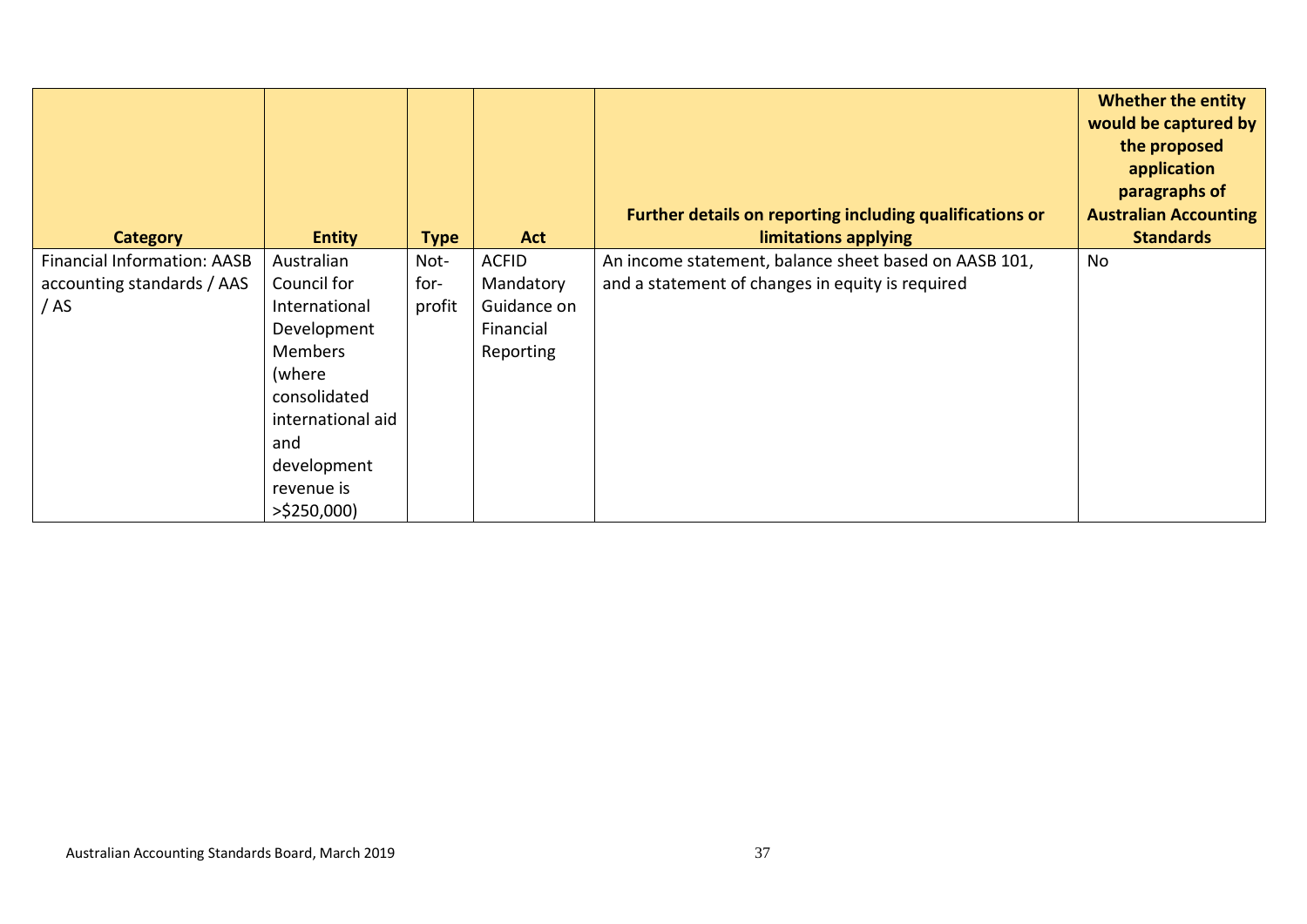# **True And Fair Financial Information**

<span id="page-37-0"></span>

|                 |                              |             |               |                                                                                                       | Whether the entity would<br>be captured by the   |
|-----------------|------------------------------|-------------|---------------|-------------------------------------------------------------------------------------------------------|--------------------------------------------------|
|                 |                              |             |               | <b>Further details on reporting including qualifications or</b>                                       | proposed application<br>paragraphs of Australian |
| <b>Category</b> | <b>Entity</b>                | <b>Type</b> | <b>Act</b>    | limitations applying                                                                                  | <b>Accounting Standards</b>                      |
| True and        | Vic: Incorporated            | Mixed for-  | Associations  | The financial statements must $-(a)$ give a true and fair view                                        | At risk (if for-profit)                          |
| Fair            | <b>Associations (Tier 1)</b> | profit/not- | Incorporation | of the financial position and performance of the association                                          |                                                  |
| Financial       |                              | for-profit  | Reform Act    | during and at the end of its last financial year; and (b) deal                                        |                                                  |
| Information     |                              |             | 2012 (VIC)    | with any matters prescribed by the regulations.                                                       |                                                  |
|                 |                              |             |               |                                                                                                       |                                                  |
|                 |                              |             |               | In addition, to any another requirements, the content of                                              |                                                  |
|                 |                              |             |               | financial statements must contain particulars of the following                                        |                                                  |
|                 |                              |             |               | : (i) the income and expenditure of the association; (ii) the                                         |                                                  |
|                 |                              |             |               | assets and liabilities of the association; (iii)                                                      |                                                  |
|                 |                              |             |               | mortgages/charges/securities of any description; (iv)                                                 |                                                  |
|                 |                              |             |               | separate statements for any trusts of which the association is                                        |                                                  |
|                 |                              |             |               | a trustee (v) any trust held on behalf of the association by a                                        |                                                  |
|                 |                              |             |               | person or body other than the association, in which funds or<br>assets of the association are placed. |                                                  |
| True and        | WA: Incorporated             | Mixed for-  | Associations  | True and fair view of financial position and performance                                              | At risk (if for-profit)                          |
| Fair            | <b>Associations (Tier 1)</b> | profit/not- | Incorporation | required. For this purpose, a tier 1 association that uses the                                        |                                                  |
| Financial       |                              | for-profit  | Act 2012 (WA) | cash basis of accounting may prepare $-$ (i) a statement of                                           |                                                  |
| Information     |                              |             |               | receipts and payments for the financial year; and (ii) a                                              |                                                  |
|                 |                              |             |               | reconciled statement of bank account balances as at the end                                           |                                                  |
|                 |                              |             |               | of the financial year; and (iii) a statement of assets and                                            |                                                  |
|                 |                              |             |               | liabilities as at the end of the financial year; and (b) a tier 1                                     |                                                  |
|                 |                              |             |               | association that uses the accrual basis of accounting may                                             |                                                  |
|                 |                              |             |               | prepare $-$ (i) a statement of income and expenditure for the                                         |                                                  |
|                 |                              |             |               | financial year; and (ii) a balance sheet.                                                             |                                                  |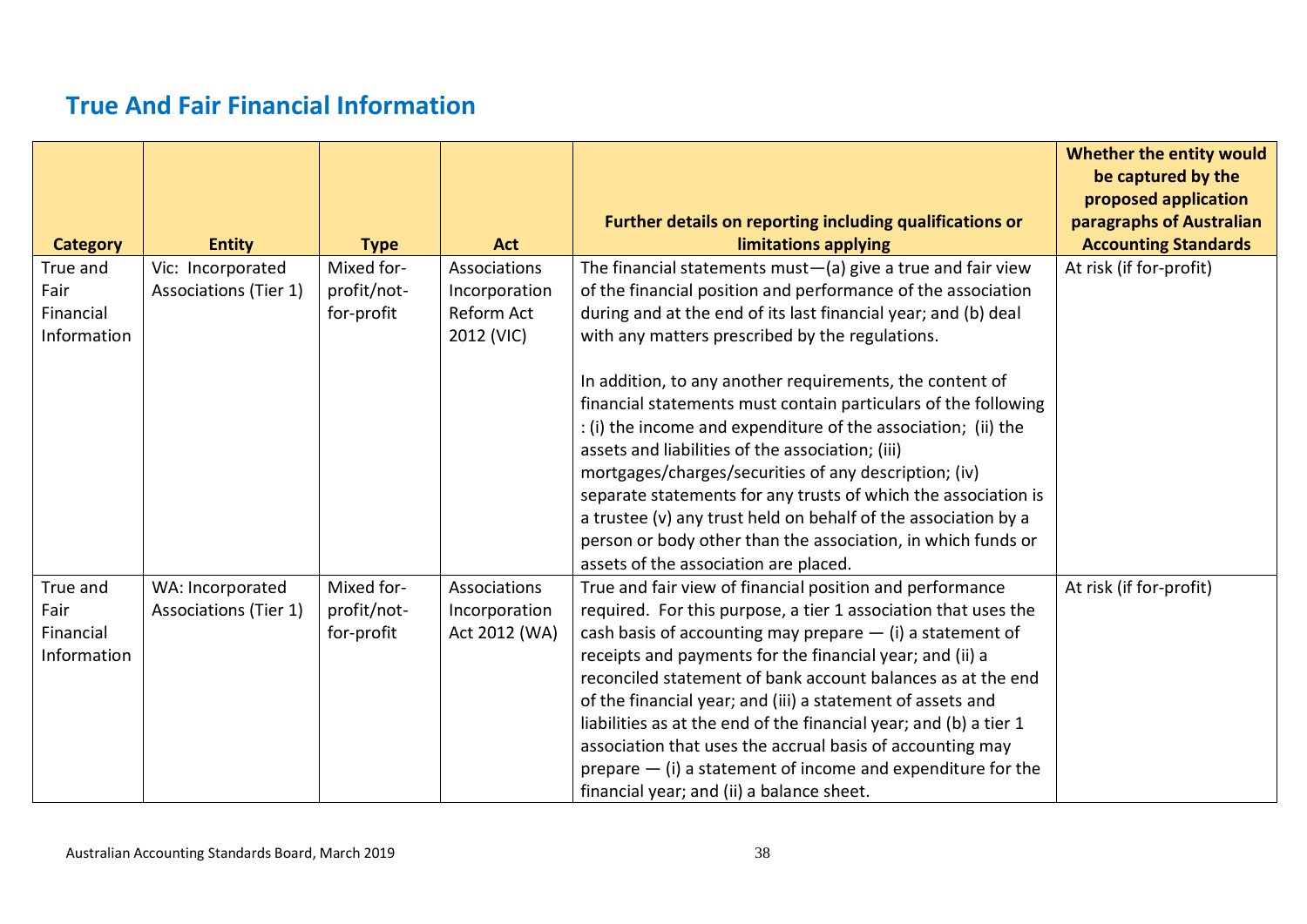| <b>Entity</b>                | <b>Type</b>                       | <b>Act</b>                              | Further details on reporting including qualifications or<br>limitations applying | Whether the entity would<br>be captured by the<br>proposed application<br>paragraphs of Australian<br><b>Accounting Standards</b>                                                                                                                                                                                                                                                                                                                                                                                                                                                                                                                                                                                                                                                                                                                                                                                                                                                                                                                                                                                               |
|------------------------------|-----------------------------------|-----------------------------------------|----------------------------------------------------------------------------------|---------------------------------------------------------------------------------------------------------------------------------------------------------------------------------------------------------------------------------------------------------------------------------------------------------------------------------------------------------------------------------------------------------------------------------------------------------------------------------------------------------------------------------------------------------------------------------------------------------------------------------------------------------------------------------------------------------------------------------------------------------------------------------------------------------------------------------------------------------------------------------------------------------------------------------------------------------------------------------------------------------------------------------------------------------------------------------------------------------------------------------|
| NSW: Incorporated            | Mixed for-                        | Associations                            | The financial statements must give a true and fair view of the                   | At risk (if for-profit)                                                                                                                                                                                                                                                                                                                                                                                                                                                                                                                                                                                                                                                                                                                                                                                                                                                                                                                                                                                                                                                                                                         |
| <b>Associations (Tier 2)</b> | profit/not-                       | Incorporation                           | association's affairs and must deal with such matters as                         |                                                                                                                                                                                                                                                                                                                                                                                                                                                                                                                                                                                                                                                                                                                                                                                                                                                                                                                                                                                                                                                                                                                                 |
|                              | for-profit                        | Act 2009 (VIC)                          | prescribed by the regulations. For these purposes, financial                     |                                                                                                                                                                                                                                                                                                                                                                                                                                                                                                                                                                                                                                                                                                                                                                                                                                                                                                                                                                                                                                                                                                                                 |
|                              |                                   |                                         | statements must include: (a) an income and expenditure                           |                                                                                                                                                                                                                                                                                                                                                                                                                                                                                                                                                                                                                                                                                                                                                                                                                                                                                                                                                                                                                                                                                                                                 |
|                              |                                   |                                         | statement and a balance sheet; (b) details of any mortgages,                     |                                                                                                                                                                                                                                                                                                                                                                                                                                                                                                                                                                                                                                                                                                                                                                                                                                                                                                                                                                                                                                                                                                                                 |
|                              |                                   |                                         |                                                                                  |                                                                                                                                                                                                                                                                                                                                                                                                                                                                                                                                                                                                                                                                                                                                                                                                                                                                                                                                                                                                                                                                                                                                 |
|                              |                                   |                                         |                                                                                  |                                                                                                                                                                                                                                                                                                                                                                                                                                                                                                                                                                                                                                                                                                                                                                                                                                                                                                                                                                                                                                                                                                                                 |
|                              |                                   |                                         |                                                                                  |                                                                                                                                                                                                                                                                                                                                                                                                                                                                                                                                                                                                                                                                                                                                                                                                                                                                                                                                                                                                                                                                                                                                 |
|                              |                                   |                                         |                                                                                  |                                                                                                                                                                                                                                                                                                                                                                                                                                                                                                                                                                                                                                                                                                                                                                                                                                                                                                                                                                                                                                                                                                                                 |
|                              |                                   |                                         |                                                                                  | At risk (if for-profit)                                                                                                                                                                                                                                                                                                                                                                                                                                                                                                                                                                                                                                                                                                                                                                                                                                                                                                                                                                                                                                                                                                         |
|                              |                                   |                                         |                                                                                  |                                                                                                                                                                                                                                                                                                                                                                                                                                                                                                                                                                                                                                                                                                                                                                                                                                                                                                                                                                                                                                                                                                                                 |
|                              |                                   |                                         |                                                                                  |                                                                                                                                                                                                                                                                                                                                                                                                                                                                                                                                                                                                                                                                                                                                                                                                                                                                                                                                                                                                                                                                                                                                 |
|                              |                                   |                                         |                                                                                  |                                                                                                                                                                                                                                                                                                                                                                                                                                                                                                                                                                                                                                                                                                                                                                                                                                                                                                                                                                                                                                                                                                                                 |
|                              |                                   |                                         |                                                                                  |                                                                                                                                                                                                                                                                                                                                                                                                                                                                                                                                                                                                                                                                                                                                                                                                                                                                                                                                                                                                                                                                                                                                 |
|                              |                                   |                                         |                                                                                  |                                                                                                                                                                                                                                                                                                                                                                                                                                                                                                                                                                                                                                                                                                                                                                                                                                                                                                                                                                                                                                                                                                                                 |
|                              |                                   |                                         |                                                                                  |                                                                                                                                                                                                                                                                                                                                                                                                                                                                                                                                                                                                                                                                                                                                                                                                                                                                                                                                                                                                                                                                                                                                 |
|                              |                                   |                                         |                                                                                  |                                                                                                                                                                                                                                                                                                                                                                                                                                                                                                                                                                                                                                                                                                                                                                                                                                                                                                                                                                                                                                                                                                                                 |
|                              |                                   |                                         |                                                                                  |                                                                                                                                                                                                                                                                                                                                                                                                                                                                                                                                                                                                                                                                                                                                                                                                                                                                                                                                                                                                                                                                                                                                 |
|                              |                                   |                                         |                                                                                  |                                                                                                                                                                                                                                                                                                                                                                                                                                                                                                                                                                                                                                                                                                                                                                                                                                                                                                                                                                                                                                                                                                                                 |
|                              |                                   |                                         |                                                                                  |                                                                                                                                                                                                                                                                                                                                                                                                                                                                                                                                                                                                                                                                                                                                                                                                                                                                                                                                                                                                                                                                                                                                 |
|                              |                                   |                                         |                                                                                  |                                                                                                                                                                                                                                                                                                                                                                                                                                                                                                                                                                                                                                                                                                                                                                                                                                                                                                                                                                                                                                                                                                                                 |
|                              |                                   |                                         |                                                                                  |                                                                                                                                                                                                                                                                                                                                                                                                                                                                                                                                                                                                                                                                                                                                                                                                                                                                                                                                                                                                                                                                                                                                 |
|                              | ACT: Incorporated<br>Associations | Mixed for-<br>profit/not-<br>for-profit | <b>ACT</b><br>Incorporations<br>Act 1991                                         | charges and other securities affecting any property owned by<br>the association, (c) a separate income and expenditure<br>statement and balance sheet for each trust for which the<br>association is the trustee.<br>The statement of accounts must give a true and fair account<br>of-(a) the income and expenditure of the association during<br>the most recently ended financial year of the association; and<br>(b) the assets and liabilities of the association at the end of<br>that financial year; and (c) any mortgages, charges or other<br>securities of any description affecting any property of the<br>association at the end of that financial year; and (d) for each<br>trust of which the association was the trustee during a period<br>in that financial year, being part or all of that financial year-<br>(i) the income and expenditure of the trust during that<br>period; and (ii) the assets and liabilities of the trust at the end<br>of that period; and (iii) any mortgages, charges or other<br>securities of any description affecting any of the property of<br>the trust during that period. |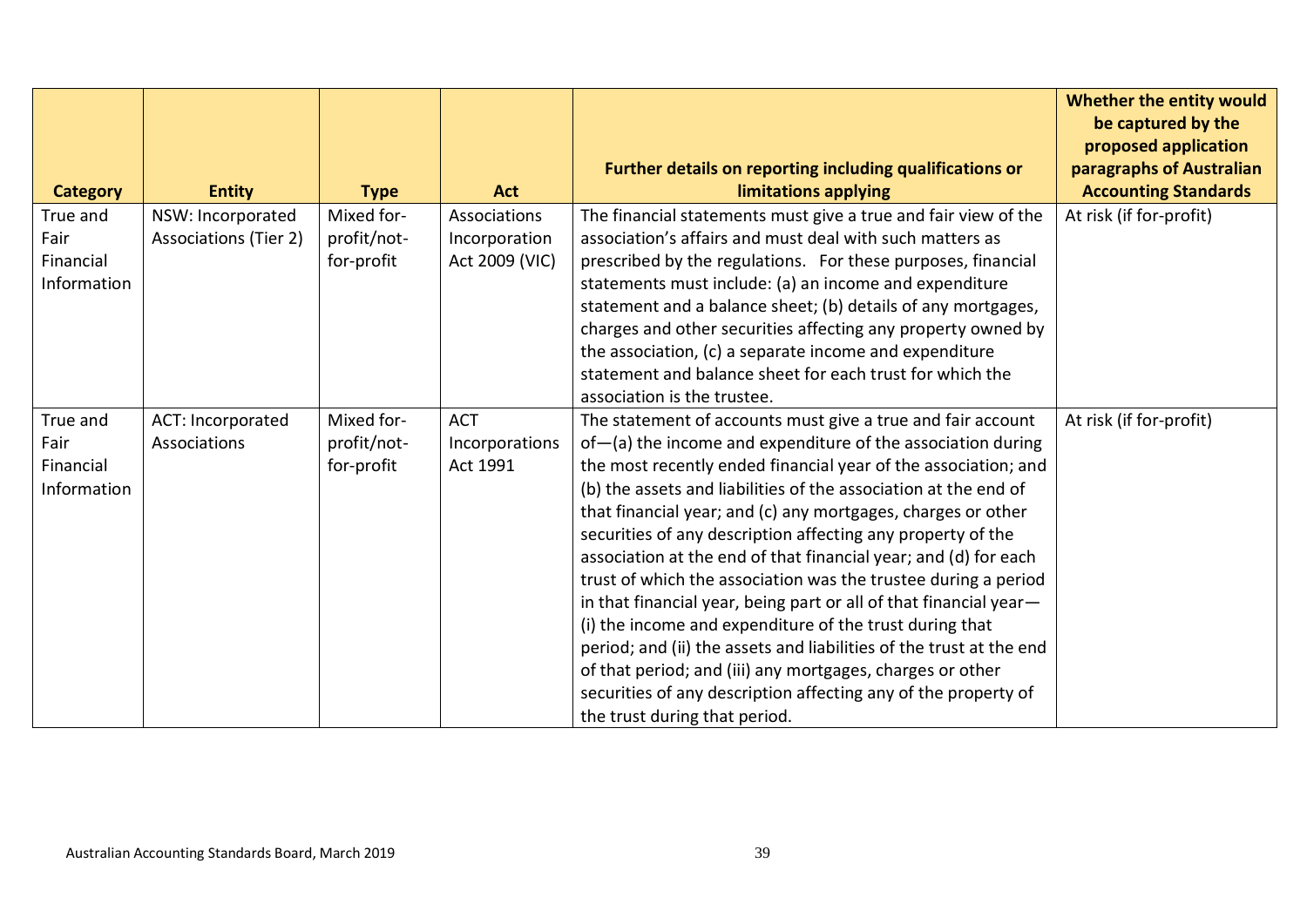| <b>Category</b>  | <b>Entity</b>                                 | <b>Type</b>               | <b>Act</b>                  | Further details on reporting including qualifications or<br>limitations applying                                          | Whether the entity would<br>be captured by the<br>proposed application<br>paragraphs of Australian<br><b>Accounting Standards</b> |
|------------------|-----------------------------------------------|---------------------------|-----------------------------|---------------------------------------------------------------------------------------------------------------------------|-----------------------------------------------------------------------------------------------------------------------------------|
| True and<br>Fair | NSW: Co-operative<br><b>Housing Societies</b> | Mixed for-<br>profit/not- | Co-operative<br>Housing and | True and fair view of statement of financial performance and<br>statement of financial position [unless relief granted by | At risk (if for-profit)                                                                                                           |
| Financial        |                                               | for-profit                | Starr-Bowkett               | Registrar]                                                                                                                |                                                                                                                                   |
| Information      |                                               |                           | Societies Act<br>1998 (NSW) |                                                                                                                           |                                                                                                                                   |
| True and         | Vic: Fundraising                              | Not-for-profit            | Fundraising                 | Certain records and accounts are required that provide a true                                                             | No                                                                                                                                |
| Fair             | organisations                                 |                           | Act 1998 (VIC)              | and fair view of the income and expenditure relating to a                                                                 |                                                                                                                                   |
| Financial        |                                               |                           |                             | fundraising appeal                                                                                                        |                                                                                                                                   |
| Information      |                                               |                           |                             |                                                                                                                           |                                                                                                                                   |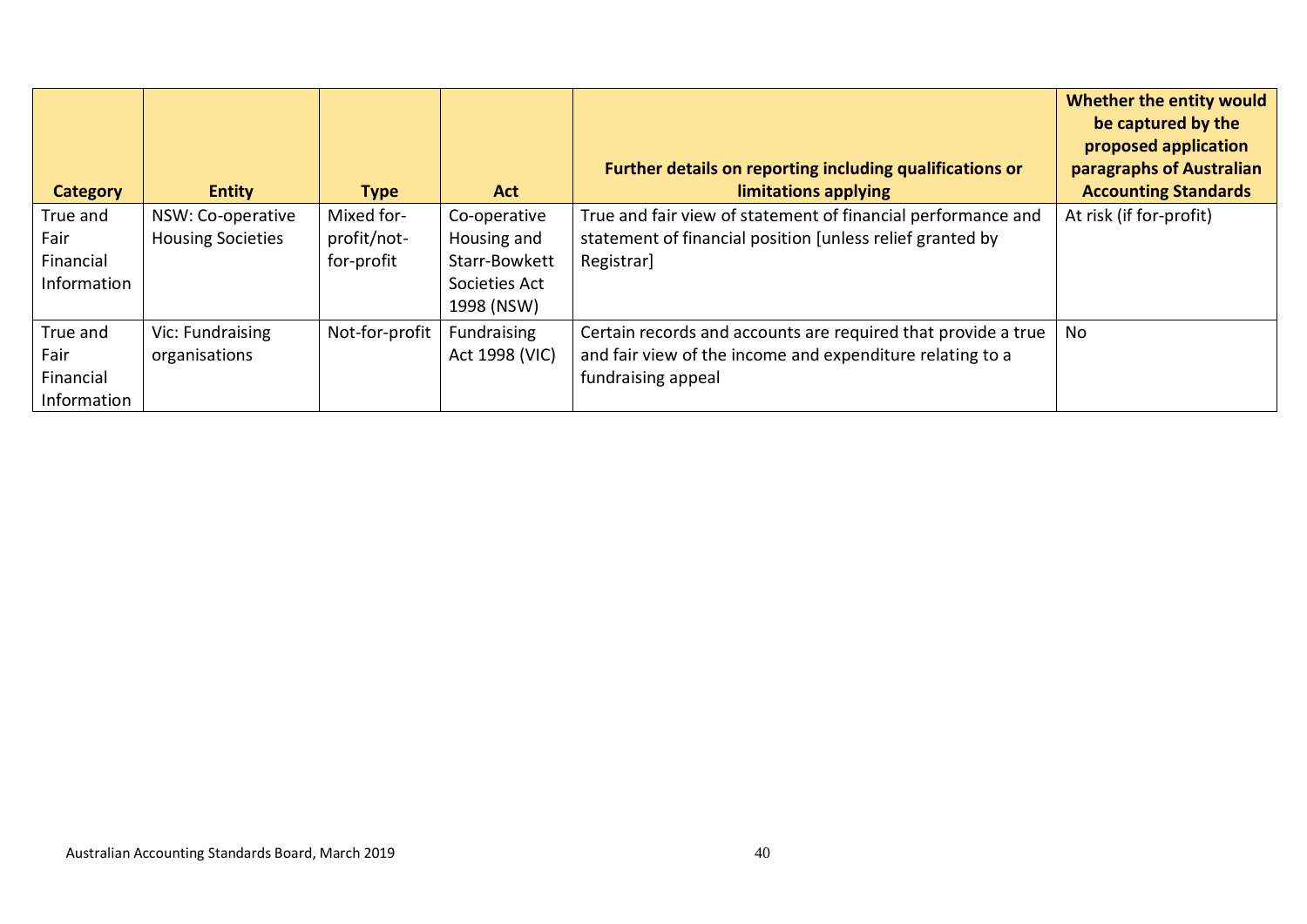# **Fair Financial Information**

<span id="page-40-0"></span>

| Category                      | <b>Entity</b>                                  | <b>Type</b>                             | <b>Act</b>                                      | <b>Further details on reporting including qualifications or limitations</b><br>applying                                                                                                                                                                                                                                                                                                                                                                                                                                                                                                                                                                                                                                                                                                         | <b>Whether the entity</b><br>would be captured by<br>the proposed<br>application paragraphs<br>of Australian<br><b>Accounting Standards</b> |
|-------------------------------|------------------------------------------------|-----------------------------------------|-------------------------------------------------|-------------------------------------------------------------------------------------------------------------------------------------------------------------------------------------------------------------------------------------------------------------------------------------------------------------------------------------------------------------------------------------------------------------------------------------------------------------------------------------------------------------------------------------------------------------------------------------------------------------------------------------------------------------------------------------------------------------------------------------------------------------------------------------------------|---------------------------------------------------------------------------------------------------------------------------------------------|
| Fair financial<br>information | SA: Prescribed<br>Incorporated<br>Associations | Mixed for-<br>profit/not-<br>for-profit | Associations<br>Incorporations<br>Act 1985 (SA) | Prescribed associations require accounts to be prepared that<br>present fairly the results of the operations of the association.<br>Accounts of an incorporated association means-(a) a combination<br>$of$ -(i) an account of receipts and payments recording the total<br>receipts and payments based on the cash method of accounting;<br>and (ii) a statement of assets and liabilities; or (b) a combination<br>$of$ -(i) an account of income and expenditure recording the total<br>income and expenditure based on the accrual method of<br>accounting; and (ii) a balance sheet, together with such statements,<br>reports and notes, other than auditors' reports, as are attached to<br>and intended to be read with the account, statement or balance<br>sheet, as the case may be; | At risk (if for-profit)                                                                                                                     |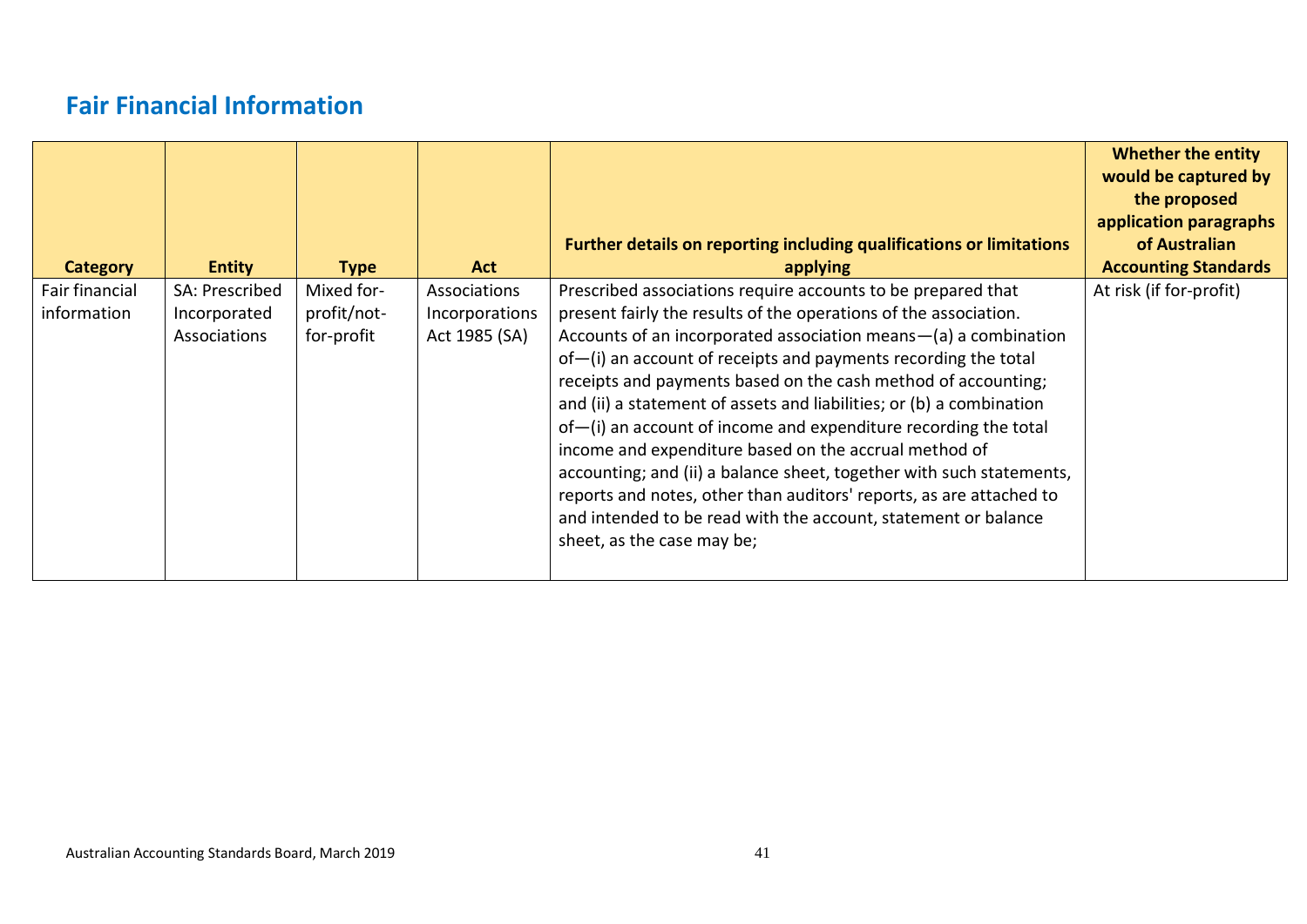# **Accounting Principles**

<span id="page-41-0"></span>

| Category                                                                               | <b>Entity</b>                | <b>Type</b> | <b>Act</b>                                       | Further details on reporting including qualifications or limitations<br>applying                                                                                                                                                                                                                                                                                                             | <b>Whether the entity</b><br>would be captured by<br>the proposed<br>application paragraphs<br>of Australian<br><b>Accounting Standards</b> |
|----------------------------------------------------------------------------------------|------------------------------|-------------|--------------------------------------------------|----------------------------------------------------------------------------------------------------------------------------------------------------------------------------------------------------------------------------------------------------------------------------------------------------------------------------------------------------------------------------------------------|---------------------------------------------------------------------------------------------------------------------------------------------|
| Accounting principles<br>commercially<br>accepted principles<br>relating to accounting | Significant<br>global entity | For-profit  | Taxation<br>Administration<br>Act 1953<br>(Cwth) | Significant global entities must provide GPFS to the ATO if they do<br>not lodge GPFS with ASIC. The GPFS must comply with Australian<br>Accounting Standards if the entity is subject to the reporting<br>requirements of Chapter 2M.3 of the Corporations Act 2001, but<br>can comply with other commercially accepted principles relating to<br>accounting (foreign GAAP) in other cases. | At risk                                                                                                                                     |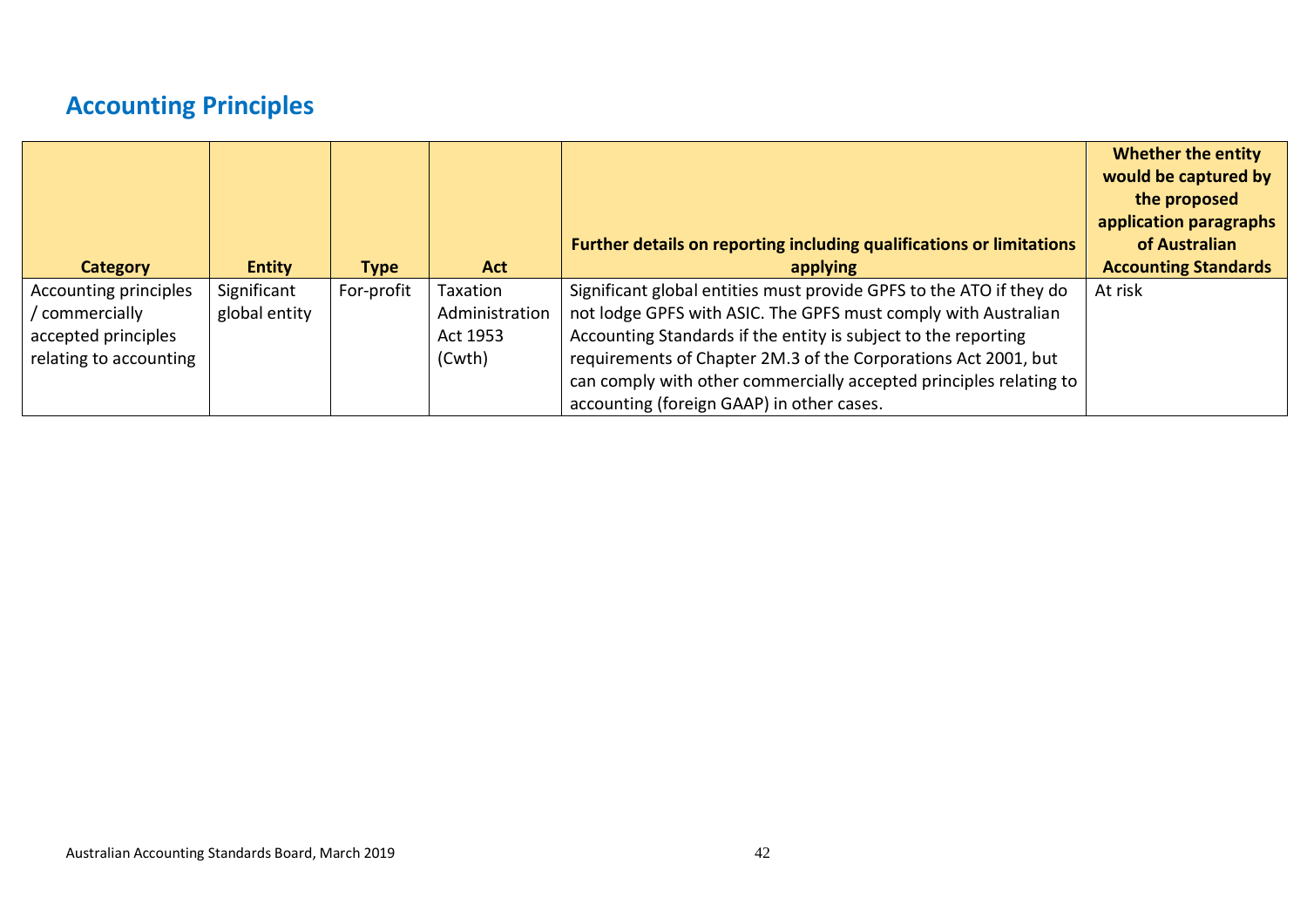#### **Financial Statements**

<span id="page-42-0"></span>

|                 |                            |             |                |                                                                                  | Whether the entity would be<br>captured by the proposed<br>application paragraphs of |
|-----------------|----------------------------|-------------|----------------|----------------------------------------------------------------------------------|--------------------------------------------------------------------------------------|
| <b>Category</b> | <b>Entity</b>              | <b>Type</b> | <b>Act</b>     | Further details on reporting including qualifications or<br>limitations applying | <b>Australian Accounting</b><br><b>Standards</b>                                     |
| Financial       | Registered foreign         | For-profit  | Corporations   | Balance sheet/cash flow statement/profit and loss in                             | <b>No</b>                                                                            |
| Statements      | company                    |             | Act 2001       | such format and containing particulars as required by                            |                                                                                      |
|                 |                            |             | (Cwth)         | the law of the company in its place of origin                                    |                                                                                      |
| Financial       | Vic:                       | For-profit  | Gambling       | All entities listed on the Roll are required by the                              | <b>No</b>                                                                            |
| Statements      | Manufacturers/suppliers/   |             | Regulation     | Regulator to provide annual audited financial                                    |                                                                                      |
|                 | testers of gambling        |             | Act 2003 (VIC) | statements to the Commission within four (4) months of                           |                                                                                      |
|                 | equipment and systems      |             |                | the completion of each financial year in accordance with                         |                                                                                      |
|                 |                            |             |                | conditions imposed under the Act                                                 |                                                                                      |
| Financial       | WA: Permit holders -       | For-profit  | Gaming and     | Permit holders to conduct authorised gaming must                                 | No                                                                                   |
| Statements      | gaming                     |             | Wagering       | prepare and furnish to the Commission a financial                                |                                                                                      |
|                 |                            |             | Commissioner   | statement in or substantially complying with the form                            |                                                                                      |
|                 |                            |             | Act 1987       | that is annexed to the permit                                                    |                                                                                      |
|                 |                            |             | (WA)           |                                                                                  |                                                                                      |
| Financial       | <b>ACT: Gaming machine</b> | For-profit  | Gaming         | A licensee must, as soon as practicable (but not later                           | <b>No</b>                                                                            |
| Statements      | licensees (revenue is at   |             | Machine Act    | than 6 months) after the end of each financial year-                             |                                                                                      |
|                 | least \$200,000)           |             | (ACT)          | if the licensee's gross revenue for the year is at least                         |                                                                                      |
|                 |                            |             |                | $$200000 -$                                                                      |                                                                                      |
|                 |                            |             |                | (i) ensure that the licensee's financial statements for                          |                                                                                      |
|                 |                            |             |                | the year are audited by a qualified accountant; and                              |                                                                                      |
|                 |                            |             |                | (ii) ensure that the audited financial statements identify                       |                                                                                      |
|                 |                            |             |                | the licensee's gross revenue during the year; and                                |                                                                                      |
|                 |                            |             |                | - give the commission a copy of the audited financial                            |                                                                                      |
|                 |                            |             |                | statements                                                                       |                                                                                      |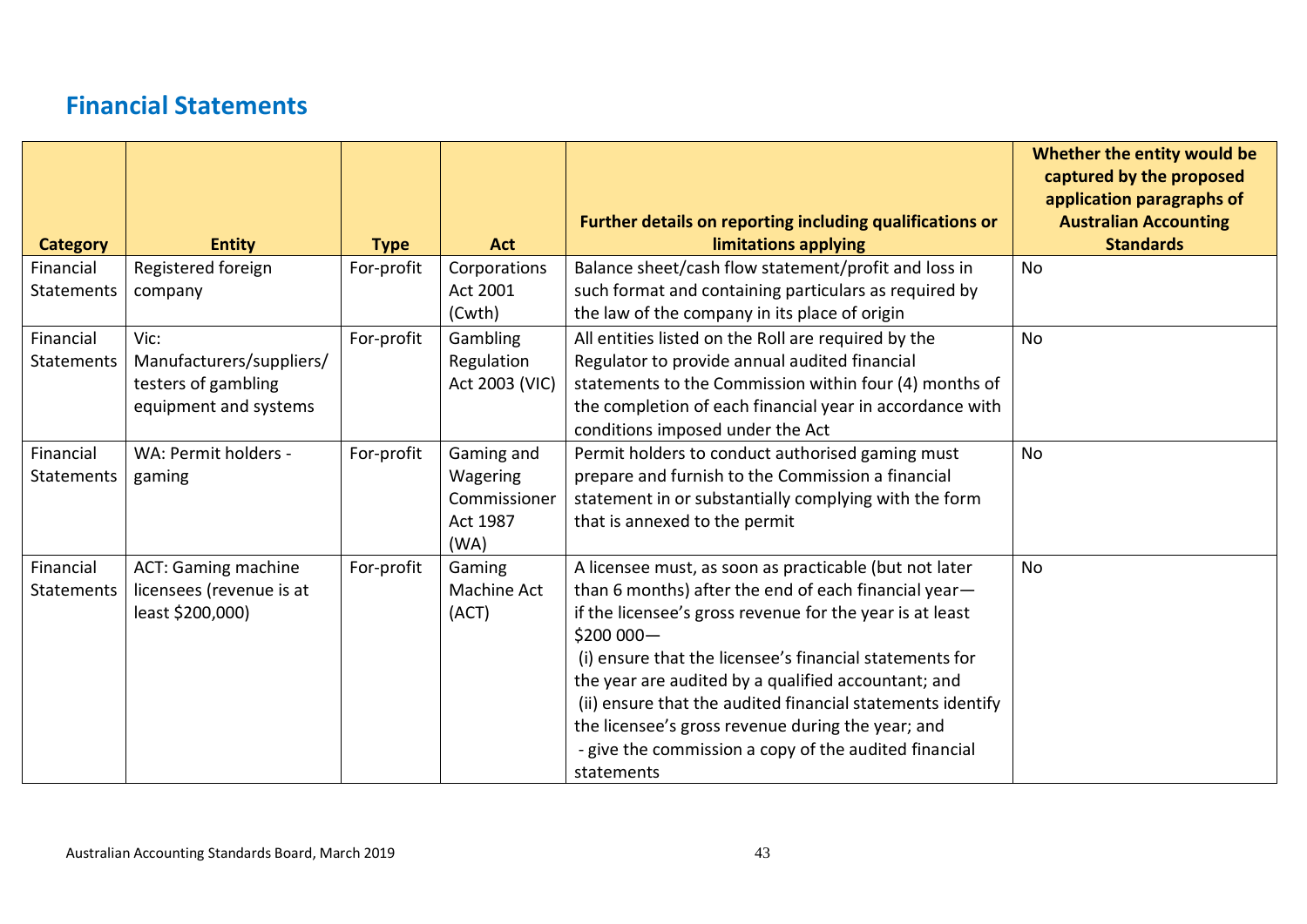|                                |                                                                                            |                                         |                                          | Further details on reporting including qualifications or                                                                                                                                                                                                                                                                                                                                                                                                                    | Whether the entity would be<br>captured by the proposed<br>application paragraphs of<br><b>Australian Accounting</b> |
|--------------------------------|--------------------------------------------------------------------------------------------|-----------------------------------------|------------------------------------------|-----------------------------------------------------------------------------------------------------------------------------------------------------------------------------------------------------------------------------------------------------------------------------------------------------------------------------------------------------------------------------------------------------------------------------------------------------------------------------|----------------------------------------------------------------------------------------------------------------------|
| <b>Category</b>                | <b>Entity</b>                                                                              | <b>Type</b>                             | <b>Act</b>                               | limitations applying                                                                                                                                                                                                                                                                                                                                                                                                                                                        | <b>Standards</b>                                                                                                     |
| Financial<br><b>Statements</b> | <b>Greyhound Racing NSW</b>                                                                | For-profit                              | Greyhound<br>Racing Act<br>2017 (NSW)    |                                                                                                                                                                                                                                                                                                                                                                                                                                                                             | <b>No</b>                                                                                                            |
| Financial<br>Statements        | WA: Retirement villages<br>(prior to entry into<br>contract)                               | For-profit                              | Retirement<br>villages Act<br>1992 (WA)  | Prior to a person entering into a residence contract in<br>relation to a retirement village that is already operating:<br>(i) if the financial statements of the village for the<br>previous financial year have been audited - a copy of<br>the audited financial statements and the audit report;<br>and<br>(ii) if the financial statements of the village for the<br>previous financial year have not been audited $-$ a copy<br>of the unaudited financial statements. | <b>No</b>                                                                                                            |
| Financial<br><b>Statements</b> | Vic: Owners Corporations                                                                   | Mixed for-<br>profit/not-<br>for-profit | Owners<br>Corporation<br>Act 2006 (VIC)  | An owners corporation must prepare annual financial<br>statements for presentation at the annual general<br>meeting of the owners corporation.<br>A prescribed owners corporation must prepare its<br>financial statements in accordance with the standards<br>required by the regulations (but that the regulations do<br>not specify any standards).                                                                                                                      | <b>No</b>                                                                                                            |
| Financial<br>Statements        | Vic: Public lottery<br>licensees                                                           | Mixed for-<br>profit/not-<br>for-profit | Gambling<br>Regulation<br>Act 2003 (VIC) | A public lottery licensee must prepare financial<br>statements of the public lotteries conducted by the<br>licensee during each financial year                                                                                                                                                                                                                                                                                                                              | <b>No</b>                                                                                                            |
| Financial<br><b>Statements</b> | Home care/flexible care<br>entities/residential care<br>(government approved<br>providers) | Mixed for-<br>profit/not-<br>for-profit | <b>Aged Care Act</b><br>1997 (Cwth)      | Aged care financial report required                                                                                                                                                                                                                                                                                                                                                                                                                                         | No                                                                                                                   |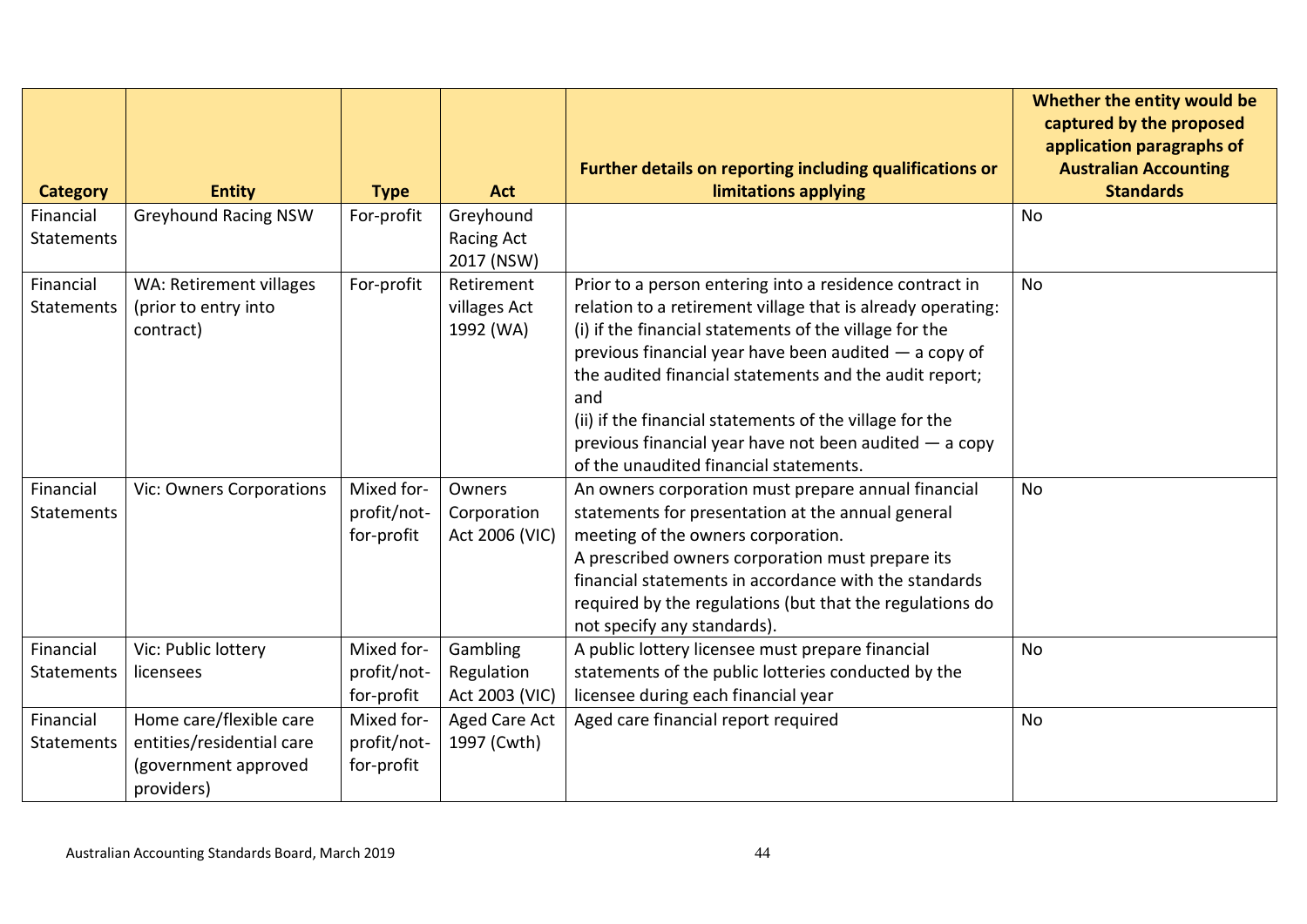| <b>Category</b>   | <b>Entity</b>             | <b>Type</b> | <b>Act</b>          | Further details on reporting including qualifications or<br>limitations applying | Whether the entity would be<br>captured by the proposed<br>application paragraphs of<br><b>Australian Accounting</b><br><b>Standards</b> |
|-------------------|---------------------------|-------------|---------------------|----------------------------------------------------------------------------------|------------------------------------------------------------------------------------------------------------------------------------------|
| Financial         | Tas: Property Agents      | Not-for-    | Property            | Applies in relation to the compensatory Property Agents                          | No                                                                                                                                       |
| <b>Statements</b> | Trust                     | profit      | Agents and          | Trust under the Act.                                                             |                                                                                                                                          |
|                   |                           |             | Land                |                                                                                  |                                                                                                                                          |
|                   |                           |             | <b>Transactions</b> |                                                                                  |                                                                                                                                          |
|                   |                           |             | Act 2019            |                                                                                  |                                                                                                                                          |
|                   |                           |             | (TAS)               |                                                                                  |                                                                                                                                          |
| Financial         | <b>Racing NSW</b>         | Not-for-    | Thoroughbred        |                                                                                  | No                                                                                                                                       |
| <b>Statements</b> |                           | profit      | Racing Act          |                                                                                  |                                                                                                                                          |
|                   |                           |             | 1996 (NSW)          |                                                                                  |                                                                                                                                          |
| Financial         | <b>Harness Racing NSW</b> | Not-for-    | Harnesss            |                                                                                  | <b>No</b>                                                                                                                                |
| <b>Statements</b> |                           | profit      | Racing Act          |                                                                                  |                                                                                                                                          |
|                   |                           |             | 2009 (NSW)          |                                                                                  |                                                                                                                                          |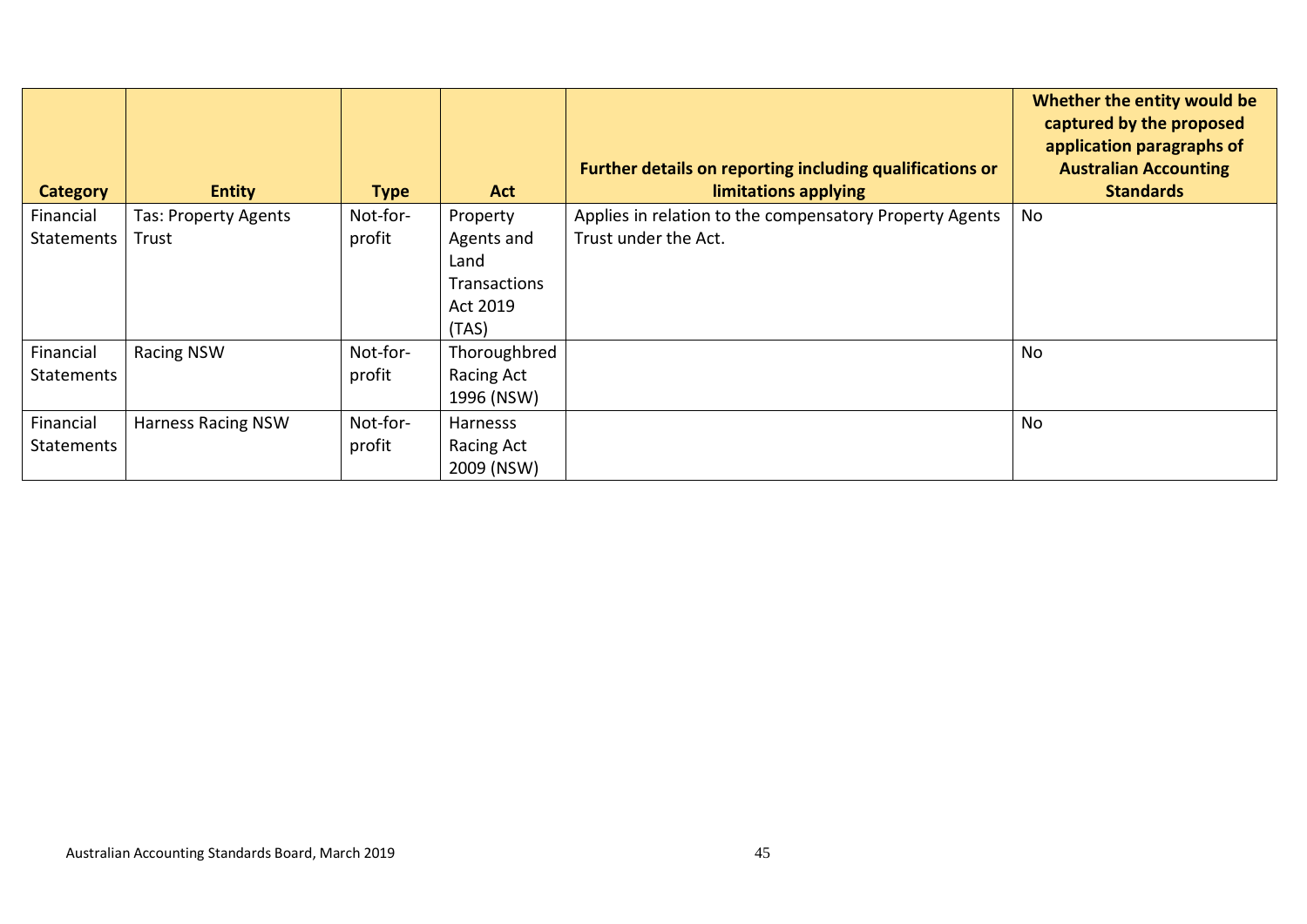# **Financial Information**

<span id="page-45-0"></span>

| <b>Category</b>          | <b>Entity</b>                          | <b>Type</b> | <b>Act</b>                                                                                     | Further details on reporting including qualifications or limitations<br>applying                                                                                                                                                                                                                                                                                                                                                                                                                                                                                                                                                                                                                                                                                                                                                                                                                 | <b>Whether the entity</b><br>would be captured by<br>the proposed<br>application paragraphs<br>of Australian<br><b>Accounting Standards</b> |
|--------------------------|----------------------------------------|-------------|------------------------------------------------------------------------------------------------|--------------------------------------------------------------------------------------------------------------------------------------------------------------------------------------------------------------------------------------------------------------------------------------------------------------------------------------------------------------------------------------------------------------------------------------------------------------------------------------------------------------------------------------------------------------------------------------------------------------------------------------------------------------------------------------------------------------------------------------------------------------------------------------------------------------------------------------------------------------------------------------------------|---------------------------------------------------------------------------------------------------------------------------------------------|
| Financial<br>Information | Landlords in<br>retail leases<br>(Tas) | For-profit  | <b>Fair Trading</b><br>(Code of<br>Practice for<br>Retail<br>Tenancies)<br>Regulations<br>1998 | If requested, property owners must prepare a statement showing the<br>recoverable outgoings expenditure and an advertising and promotion<br>expenditure statement                                                                                                                                                                                                                                                                                                                                                                                                                                                                                                                                                                                                                                                                                                                                | <b>No</b>                                                                                                                                   |
| Financial<br>Information | NSW:<br>Retirement<br>villages         | For-profit  | Retirement<br><b>Villages Act</b><br>1999 (NSW)                                                | The operator of the village must provide the residents of the village<br>with copies of the audited accounts for that financial year which must<br>include (but are not limited to):<br>(i) details of the income and expenditure of the village during the<br>financial year, including income and expenditure of the capital works<br>fund (if any),<br>(ii) details of the balance of the capital works fund (if any),<br>(iii) details of amounts received for certain insurance claims,<br>(iv) details of any interests, mortgages and other charges affecting<br>the property of, or forming part of, the village (other than property or<br>premises owned by residents of the village) as at the end of the<br>financial year.<br>Quarterly accounts of the income and expenditure of the village are<br>also to be provided although this is not required in certain<br>circumstances. | <b>No</b>                                                                                                                                   |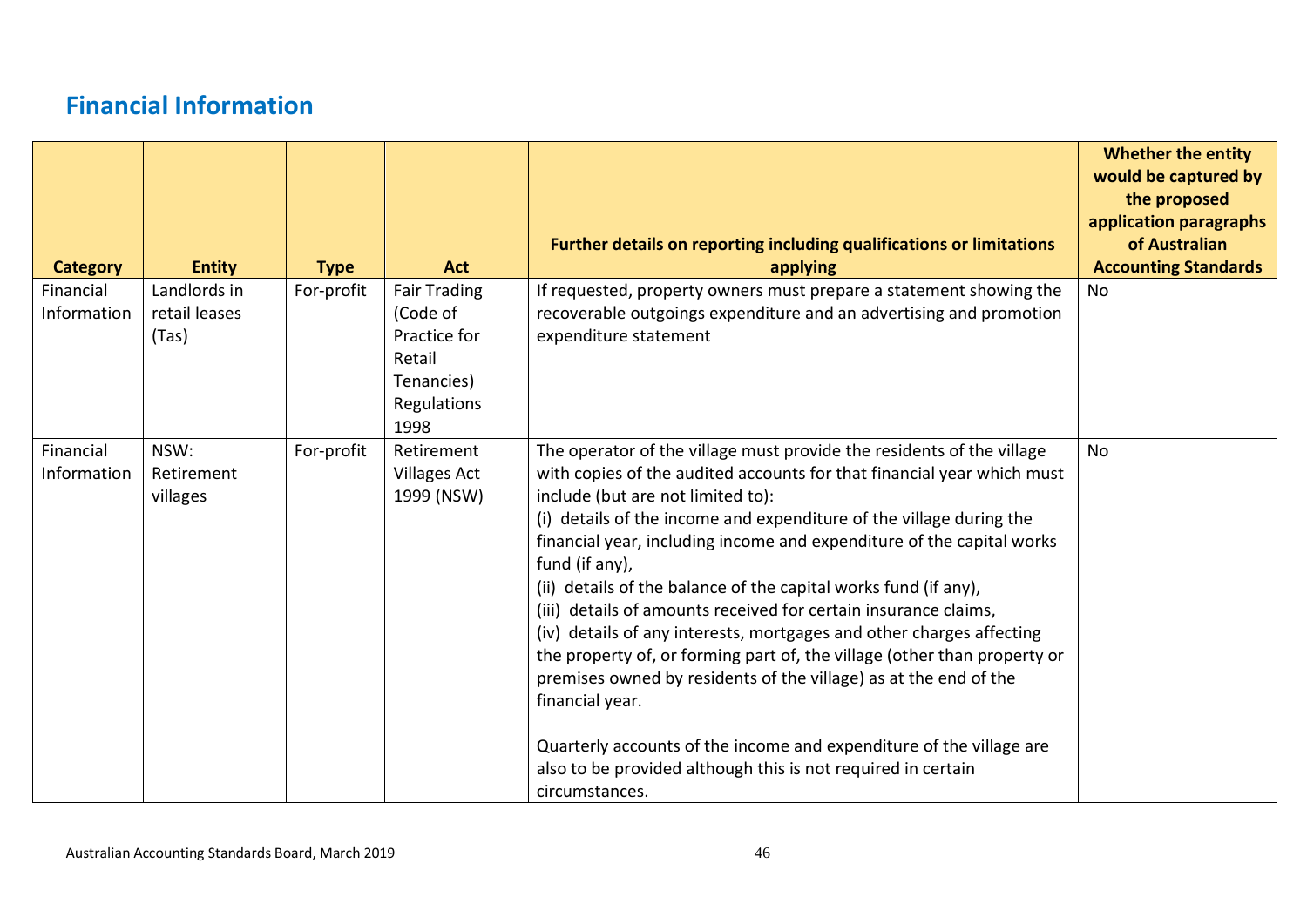| <b>Category</b>          | <b>Entity</b>               | <b>Type</b> | <b>Act</b>                                      | Further details on reporting including qualifications or limitations<br>applying                                                                                                                                                                                                                                                                                                                                                                                                                                                                                                                                                                                                                                                                                                                                                                                                                                                                                | <b>Whether the entity</b><br>would be captured by<br>the proposed<br>application paragraphs<br>of Australian<br><b>Accounting Standards</b> |
|--------------------------|-----------------------------|-------------|-------------------------------------------------|-----------------------------------------------------------------------------------------------------------------------------------------------------------------------------------------------------------------------------------------------------------------------------------------------------------------------------------------------------------------------------------------------------------------------------------------------------------------------------------------------------------------------------------------------------------------------------------------------------------------------------------------------------------------------------------------------------------------------------------------------------------------------------------------------------------------------------------------------------------------------------------------------------------------------------------------------------------------|---------------------------------------------------------------------------------------------------------------------------------------------|
| Financial<br>Information | Vic: Retirement<br>villages | For-profit  | Retirement<br><b>Villages Act</b><br>1986 (VIC) | The manager must prepare and present to the annual meeting a<br>financial statement showing in respect of the prescribed period-<br>(a) the source of income received by way of charges for the provision<br>of goods and services by the manager; and<br>(b) details of expenditure on the provision of goods and services for<br>the village by the manager, including the amounts spent and the<br>items to which the expenditure related-<br>and details of what provision (if any) has been made for future extra<br>ordinary or major works in the village and showing, in respect of the<br>period of 12 months beginning immediately after the prescribed<br>period ends-<br>(c) details of anticipated expenditure on goods and services for the<br>village; and<br>(d) details of any proposed increases in maintenance charges to be<br>paid by residents; and<br>(e) details of any special levies which it is proposed to ask residents to<br>pay. | No                                                                                                                                          |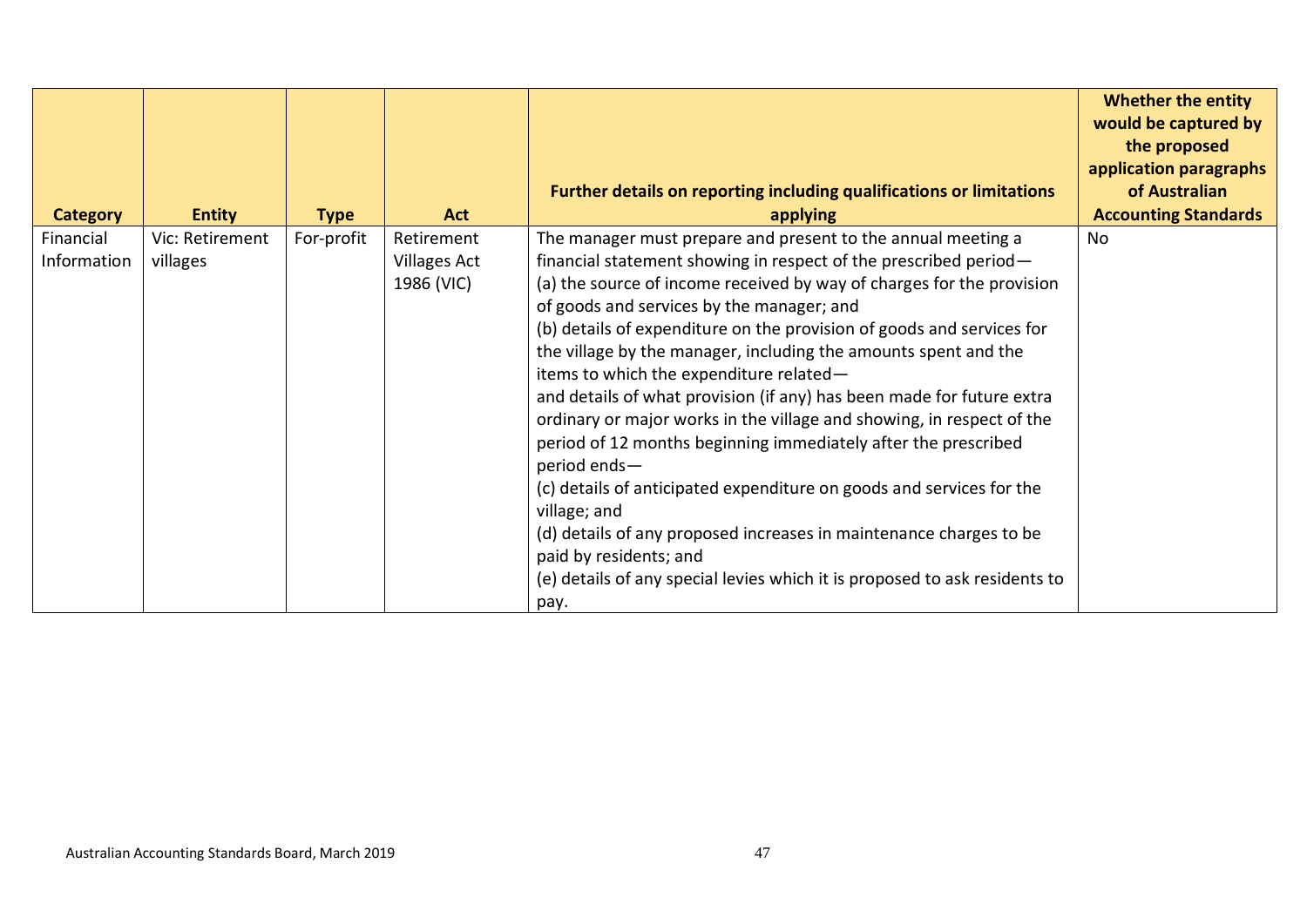| Further details on reporting including qualifications or limitations<br><b>Entity</b><br><b>Act</b><br>applying<br><b>Category</b><br><b>Type</b>   | <b>Whether the entity</b><br>would be captured by<br>the proposed<br>application paragraphs |
|-----------------------------------------------------------------------------------------------------------------------------------------------------|---------------------------------------------------------------------------------------------|
|                                                                                                                                                     | of Australian                                                                               |
|                                                                                                                                                     | <b>Accounting Standards</b>                                                                 |
| A scheme operator must ensure a financial statement showing the<br>Financial<br>For-profit<br>Retirement<br>QLD:<br>No                              |                                                                                             |
| Information<br>following particulars about the retirement village's operation is given,<br>Retirement<br><b>Villages Act</b>                        |                                                                                             |
| on request, to a resident within 5 months after the end of each<br>1999 (QLD)<br>villages                                                           |                                                                                             |
| financial year $-$ (a) income and expenditure of the capital                                                                                        |                                                                                             |
| replacement fund for the financial year; (b) income and expenditure                                                                                 |                                                                                             |
| of the maintenance reserve fund for the financial year; (c)                                                                                         |                                                                                             |
| expenditure involved in providing each general service for the                                                                                      |                                                                                             |
| financial year; (d) amounts received for insurance claims relating to                                                                               |                                                                                             |
| the retirement village during the financial year; (e) assets and                                                                                    |                                                                                             |
| liabilities relating to the retirement village as at the end of the                                                                                 |                                                                                             |
| financial year; (f) interests, mortgages and other charges affecting the                                                                            |                                                                                             |
| retirement village's property as at the end of the financial year.                                                                                  |                                                                                             |
|                                                                                                                                                     |                                                                                             |
| At the request of a resident, the scheme operator must, within 28                                                                                   |                                                                                             |
| days after receiving the request, give the resident a quarterly financial<br>statement. The statement must list, for the quarter $-$ (a) the income |                                                                                             |
| of, and expenditure from - (i) the capital replacement fund; and (ii)                                                                               |                                                                                             |
| the maintenance reserve fund; and (b) the expenditure involved in                                                                                   |                                                                                             |
| providing each general service.                                                                                                                     |                                                                                             |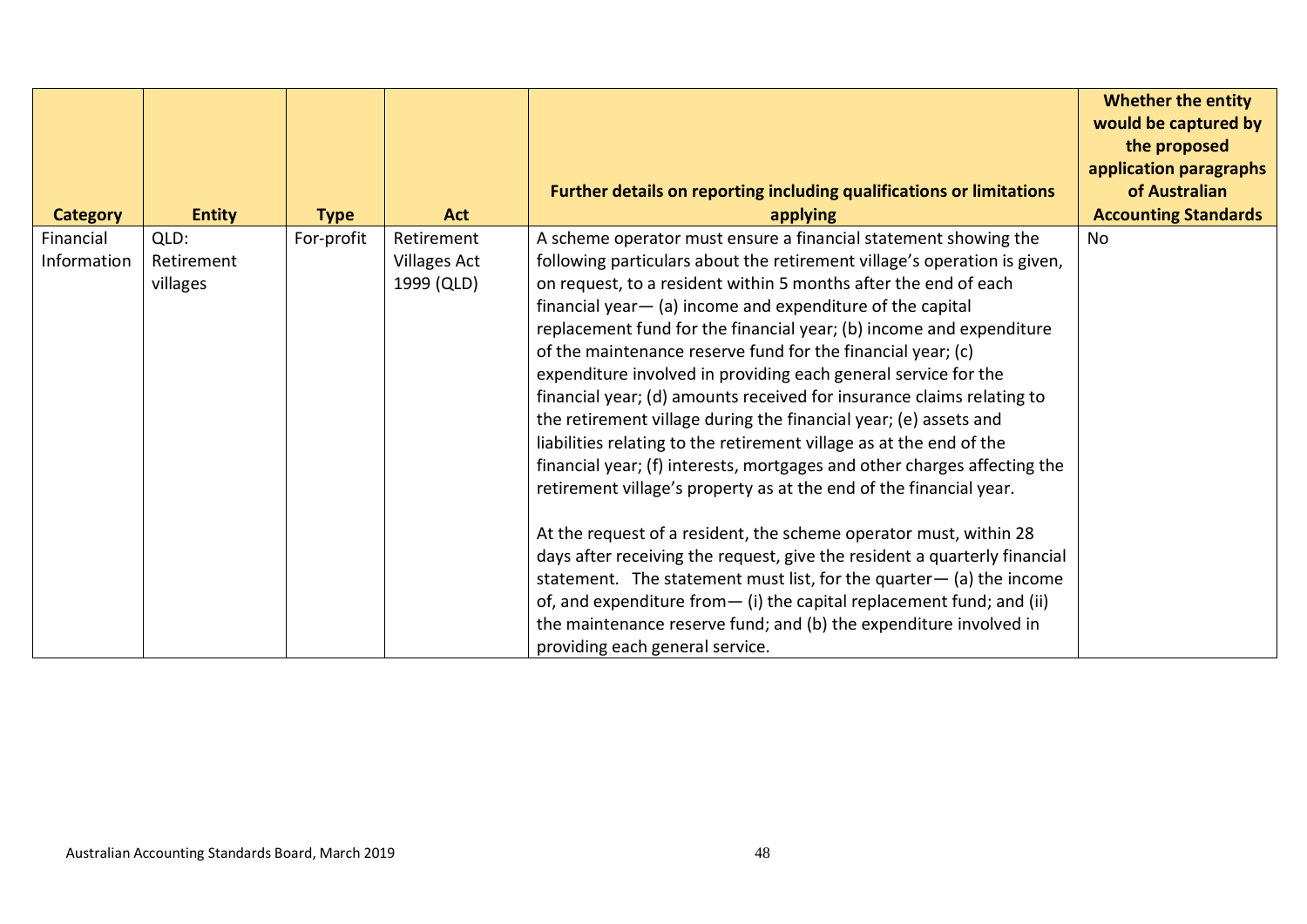|                          |                                    |             |                                                 |                                                                                                                                                                                                                                                                                                                                                                                                                                                                                                                                                                                                                                                                                                                                                                                                                                                                         | <b>Whether the entity</b><br>would be captured by<br>the proposed |
|--------------------------|------------------------------------|-------------|-------------------------------------------------|-------------------------------------------------------------------------------------------------------------------------------------------------------------------------------------------------------------------------------------------------------------------------------------------------------------------------------------------------------------------------------------------------------------------------------------------------------------------------------------------------------------------------------------------------------------------------------------------------------------------------------------------------------------------------------------------------------------------------------------------------------------------------------------------------------------------------------------------------------------------------|-------------------------------------------------------------------|
|                          |                                    |             |                                                 | Further details on reporting including qualifications or limitations                                                                                                                                                                                                                                                                                                                                                                                                                                                                                                                                                                                                                                                                                                                                                                                                    | application paragraphs<br>of Australian                           |
| <b>Category</b>          | <b>Entity</b>                      | <b>Type</b> | <b>Act</b>                                      | applying                                                                                                                                                                                                                                                                                                                                                                                                                                                                                                                                                                                                                                                                                                                                                                                                                                                                | <b>Accounting Standards</b>                                       |
| Financial<br>Information | <b>ACT: Retirement</b><br>villages | For-profit  | Retirement<br><b>Villages Act</b><br>2012 (ACT) | Audited annual accounts must be given to the residents and must<br>include: (i) details of the income and spending of the retirement<br>village during the financial year, including income and spending of the<br>capital works fund (if any) (ii) details of the balance of the capital<br>works fund (if any); (iii) details of amounts received for certain<br>insurance claims; (iv) details of any interests, mortgages and other<br>charges affecting the property of, or forming part of, the retirement<br>village (other than property or premises owned by residents) as at the<br>end of the financial year; and (b) a statement containing various<br>prescribed particulars. Quarterly accounts are also required to be<br>provided under s 168 although this need not be given to residents in<br>certain circumstances.                                 | No                                                                |
| Financial<br>Information | Tas: Retirement<br>villages        | For-profit  | Retirement<br><b>Villages Act</b><br>2004 (TAS) | A notice for an annual general meeting is to be accompanied by $-$<br>(a) if the retirement village was operating at any time during the<br>previous financial year, a statement of income received from<br>residents and tenants, and expenditure from that income, for the<br>previous financial year; and<br>(b) a statement of estimates of income from residents and tenants,<br>and expenditure from that income, for the current financial year; and<br>(c) a statement of estimates of income, from any source, and<br>expenditure, for the current financial year in respect of any<br>contingency, sinking or other reserve fund or account established for<br>the purposes of capital replacement or improvements, irregular long-<br>term maintenance or other similar items; and<br>(f) a balance sheet for the retirement village together with a summary |                                                                   |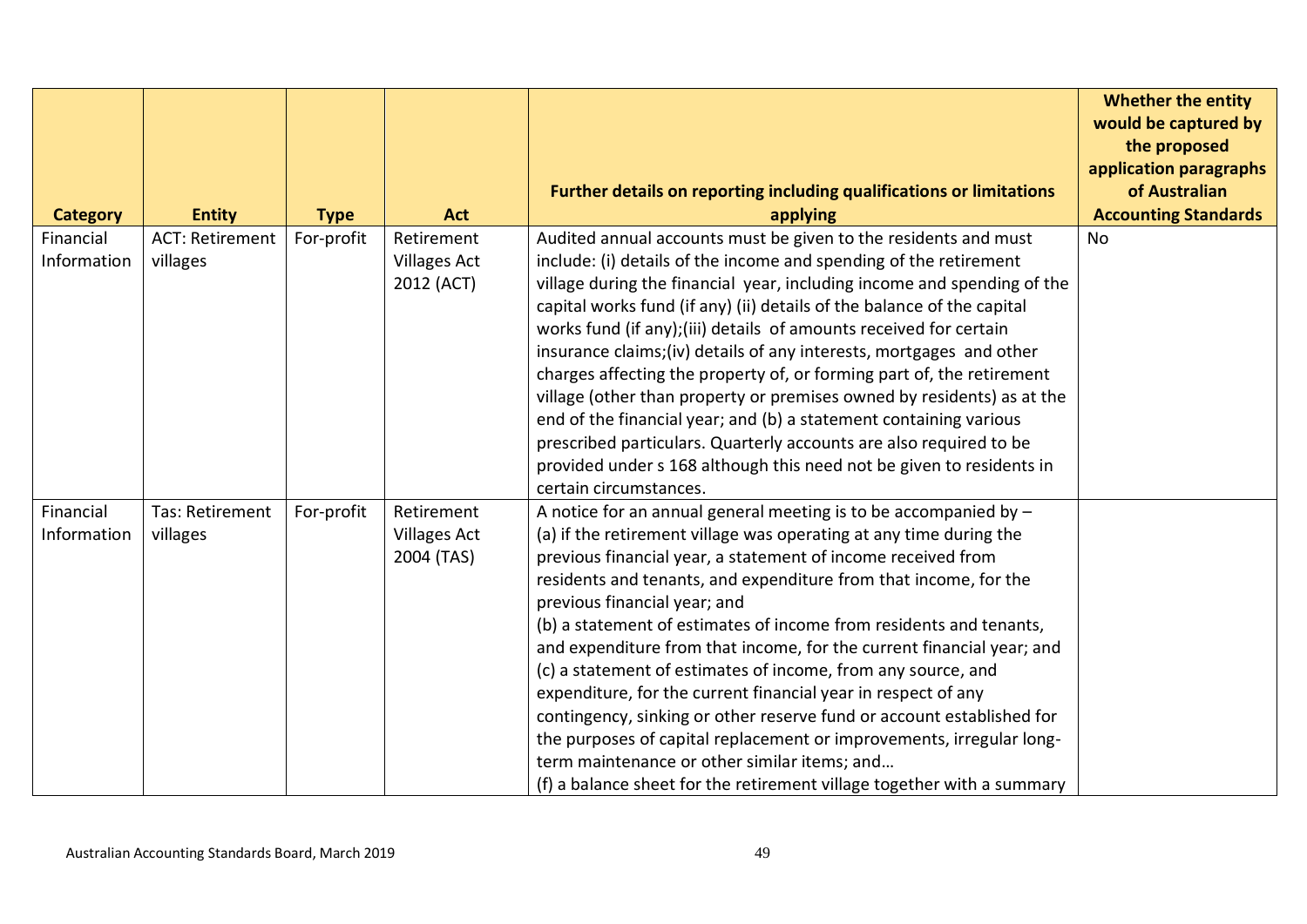|                          |                                        |                                         |                                                                                         |                                                                                                                                                                                                                                                                                                                                                                                                                                                                                                                                                                                                                                                                                                                                                                                                                                                                                         | <b>Whether the entity</b><br>would be captured by |
|--------------------------|----------------------------------------|-----------------------------------------|-----------------------------------------------------------------------------------------|-----------------------------------------------------------------------------------------------------------------------------------------------------------------------------------------------------------------------------------------------------------------------------------------------------------------------------------------------------------------------------------------------------------------------------------------------------------------------------------------------------------------------------------------------------------------------------------------------------------------------------------------------------------------------------------------------------------------------------------------------------------------------------------------------------------------------------------------------------------------------------------------|---------------------------------------------------|
|                          |                                        |                                         |                                                                                         |                                                                                                                                                                                                                                                                                                                                                                                                                                                                                                                                                                                                                                                                                                                                                                                                                                                                                         | the proposed<br>application paragraphs            |
| <b>Category</b>          | <b>Entity</b>                          | <b>Type</b>                             | <b>Act</b>                                                                              | Further details on reporting including qualifications or limitations<br>applying                                                                                                                                                                                                                                                                                                                                                                                                                                                                                                                                                                                                                                                                                                                                                                                                        | of Australian<br><b>Accounting Standards</b>      |
|                          |                                        |                                         |                                                                                         | expressed in clear and simple terms of the general effect of the<br>balance sheet.                                                                                                                                                                                                                                                                                                                                                                                                                                                                                                                                                                                                                                                                                                                                                                                                      |                                                   |
| Financial<br>Information | Landlords in<br>retail leases<br>(ACT) | For-profit                              | Leases<br>(Commercial<br>and Retail) Act<br>2001 (ACT)                                  | Lessors must prepare annual outgoings reports                                                                                                                                                                                                                                                                                                                                                                                                                                                                                                                                                                                                                                                                                                                                                                                                                                           | <b>No</b>                                         |
| Financial<br>Information | Landlords in<br>retail leases<br>(QLD) | For-profit                              | <b>Retail Shop</b><br>Leases Act 1994<br>(QLD)                                          | If requested, property owners must prepare a statement showing the<br>recoverable outgoings expenditure and an advertising and promotion<br>expenditure statement                                                                                                                                                                                                                                                                                                                                                                                                                                                                                                                                                                                                                                                                                                                       | <b>No</b>                                         |
| Financial<br>Information | Small<br>Indigenous<br>Corporations    | Mixed for-<br>profit/not-<br>for-profit | Corporations<br>(Aboriginal and<br><b>Torres Strait</b><br>Islander) Act<br>2006 (Cwth) | Alternative reporting requirements can apply where gross operating<br>income is \$100,000 or more but less than \$5,000,000 and certain<br>other criteria are satisfied. The alternative reporting requirements<br>consist of preparing one or more annual reports accounting for the<br>expenditure of the funding by the corporation over the full financial<br>year, an income and expenditure statement for any income and<br>expenditure which has not already been included in any of the annual<br>reports, a balance sheet disclosing any assets and liabilities of the<br>corporation which has not already been included in any of those<br>annual reports and a declaration of directors that states whether in<br>the directors' opinion there are reasonable grounds to believe that<br>the corporation will be able to pay its debts when they become due<br>and payable. | No                                                |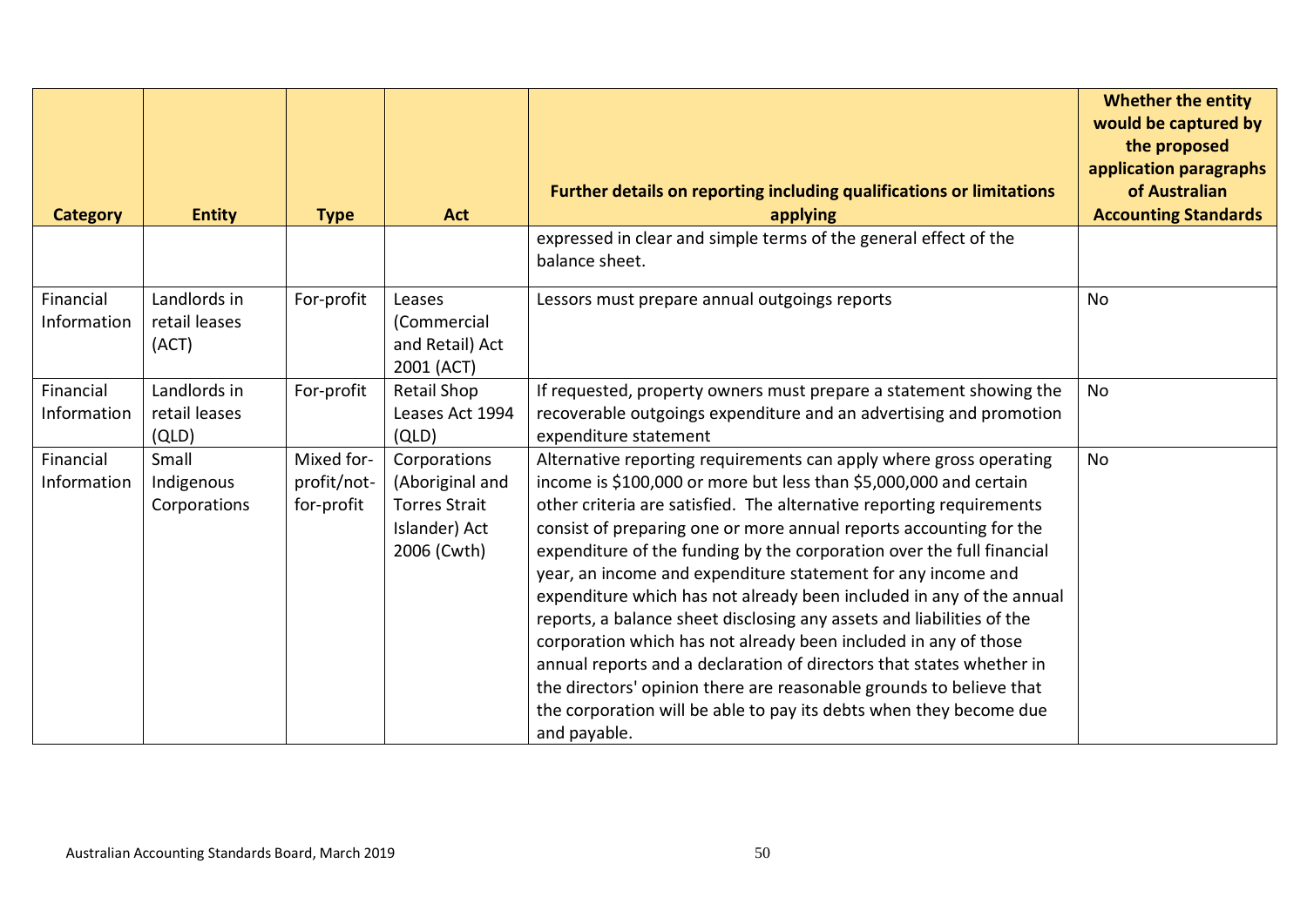|                          |                                      |                                         |                                                                                         |                                                                                                                                                                                                                                                                                                                                                                                                                                                                                                                                                                                                                                                                                                                                                                                                                                                                                         | <b>Whether the entity</b><br>would be captured by<br>the proposed |
|--------------------------|--------------------------------------|-----------------------------------------|-----------------------------------------------------------------------------------------|-----------------------------------------------------------------------------------------------------------------------------------------------------------------------------------------------------------------------------------------------------------------------------------------------------------------------------------------------------------------------------------------------------------------------------------------------------------------------------------------------------------------------------------------------------------------------------------------------------------------------------------------------------------------------------------------------------------------------------------------------------------------------------------------------------------------------------------------------------------------------------------------|-------------------------------------------------------------------|
|                          |                                      |                                         |                                                                                         | Further details on reporting including qualifications or limitations                                                                                                                                                                                                                                                                                                                                                                                                                                                                                                                                                                                                                                                                                                                                                                                                                    | application paragraphs<br>of Australian                           |
| <b>Category</b>          | <b>Entity</b>                        | <b>Type</b>                             | <b>Act</b>                                                                              | applying                                                                                                                                                                                                                                                                                                                                                                                                                                                                                                                                                                                                                                                                                                                                                                                                                                                                                | <b>Accounting Standards</b>                                       |
| Financial<br>Information | Medium<br>indigenous<br>corporations | Mixed for-<br>profit/not-<br>for-profit | Corporations<br>(Aboriginal and<br><b>Torres Strait</b><br>Islander) Act<br>2006 (Cwth) | Alternative reporting requirements can apply where gross operating<br>income is \$100,000 or more but less than \$5,000,000 and certain<br>other criteria are satisfied. The alternative reporting requirements<br>consist of preparing one or more annual reports accounting for the<br>expenditure of the funding by the corporation over the full financial<br>year, an income and expenditure statement for any income and<br>expenditure which has not already been included in any of the annual<br>reports, a balance sheet disclosing any assets and liabilities of the<br>corporation which has not already been included in any of those<br>annual reports and a declaration of directors that states whether in<br>the directors' opinion there are reasonable grounds to believe that<br>the corporation will be able to pay its debts when they become due<br>and payable. | No                                                                |
| Financial<br>Information | QLD:<br>Incorporated<br>associations | Mixed for-<br>profit/not-<br>for-profit | Associations<br>Incorporation<br>Act 1981 (QLD)                                         | Financial statement means a statement containing the following<br>particulars-(a) the association's income and expenditure during the<br>financial year to which the statement relates; (b) the association's<br>assets and liabilities as at the end date of the financial year to which<br>the statement relates; (c) the mortgages, charges and securities<br>affecting the association's property as at the end date of the financial<br>year to which the statement relates.                                                                                                                                                                                                                                                                                                                                                                                                       | <b>No</b>                                                         |
| Financial<br>Information | Tas:<br>Incorporated<br>associations | Mixed for-<br>profit/not-<br>for-profit | Associations<br>Incorporation<br>Act 1964 (TAS)                                         | Annual return not required if registered/lodged with ACNC. Annual<br>return not required if registered/lodged with ACNC. Exemption exists<br>for associations with revenue of less than \$250,000. If no exemption<br>applies, the association must prepare statements that explain its<br>financial transactions for that financial year and its financial position<br>at the end of that financial year.                                                                                                                                                                                                                                                                                                                                                                                                                                                                              | No                                                                |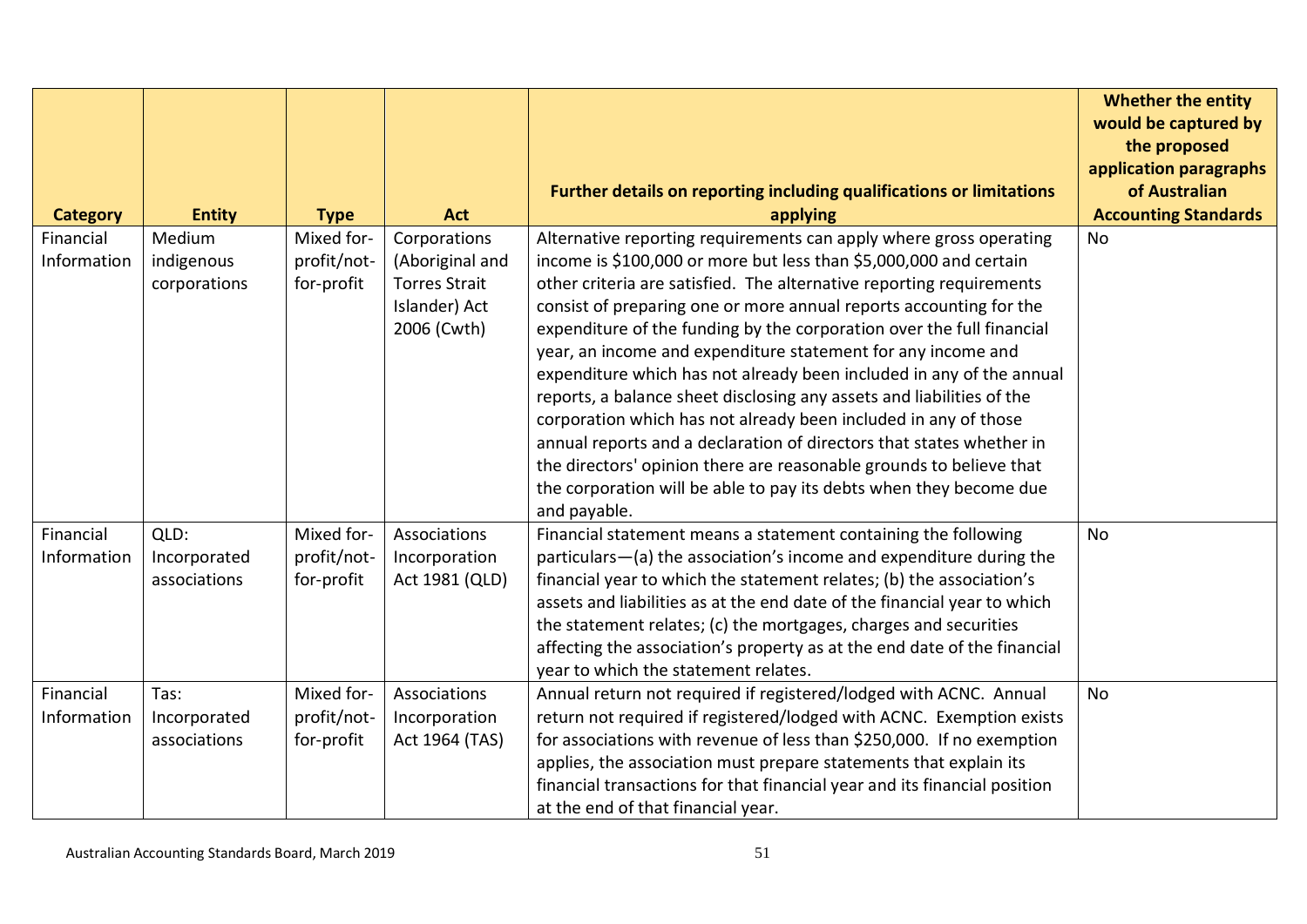|                          |                                               |                                         |                                                               |                                                                                                                                                                                                                                                                                                                                                                                                                                                                                                                                                                                                                                              | <b>Whether the entity</b><br>would be captured by<br>the proposed<br>application paragraphs |
|--------------------------|-----------------------------------------------|-----------------------------------------|---------------------------------------------------------------|----------------------------------------------------------------------------------------------------------------------------------------------------------------------------------------------------------------------------------------------------------------------------------------------------------------------------------------------------------------------------------------------------------------------------------------------------------------------------------------------------------------------------------------------------------------------------------------------------------------------------------------------|---------------------------------------------------------------------------------------------|
| <b>Category</b>          | <b>Entity</b>                                 | <b>Type</b>                             | <b>Act</b>                                                    | Further details on reporting including qualifications or limitations<br>applying                                                                                                                                                                                                                                                                                                                                                                                                                                                                                                                                                             | of Australian<br><b>Accounting Standards</b>                                                |
| Financial<br>Information | Vic: Co-<br>operative<br>Housing<br>Societies | Mixed for-<br>profit/not-<br>for-profit | Co-operative<br><b>Housing</b><br>Societies Act<br>(Vic) 1958 | Balance sheet/final accounts required                                                                                                                                                                                                                                                                                                                                                                                                                                                                                                                                                                                                        | No                                                                                          |
| Financial<br>Information | SA: gaming                                    | Mixed for-<br>profit/not-<br>for-profit | Lottery and<br><b>Gaming Act</b><br>1936 (SA)                 | Financial statement particulars as prescribed required for a major<br>lottery, major bingo, and instant lottery                                                                                                                                                                                                                                                                                                                                                                                                                                                                                                                              | <b>No</b>                                                                                   |
| Financial<br>Information | NSW: Owners<br>Corporation                    | Mixed for-<br>profit/not-<br>for-profit | <b>Strata Schemes</b><br>Management<br>Act (NSW) 2015         | An owners corporation must cause financial statements, and a<br>statement of key financial information, to be prepared for each<br>reporting period for the administrative fund, the capital works fund<br>and any other fund kept by the owners corporation.<br>The financial statements are to be prepared on a cash or accrual basis<br>and to comprise only the following matters: (a) a statement of income<br>and expenditure for the administrative fund, (b) a statement of<br>income and expenditure for the capital works fund, (c) a statement of<br>income and expenditure for any other fund kept by the owners<br>corporation. | <b>No</b>                                                                                   |
| Financial<br>Information | WA: Owners<br>Corporation                     | Mixed for-<br>profit/not-<br>for-profit | <b>Strata Titles Act</b><br>(WA) 2015                         | A proper statement of accounts is required showing the assets and<br>liabilities of the strata company at the end of the financial year and<br>the income and expenditure of the strata company for the financial<br>year                                                                                                                                                                                                                                                                                                                                                                                                                    | <b>No</b>                                                                                   |
| Financial<br>Information | <b>ACT: Owners</b><br>Corporation             | Mixed for-<br>profit/not-<br>for-profit | <b>Unit Titles</b><br>(Management)<br>Act 2011 (ACT)          | Financial statements required of the corporations' assets and<br>liabilities and all amounts received and paid by the corporation                                                                                                                                                                                                                                                                                                                                                                                                                                                                                                            | <b>No</b>                                                                                   |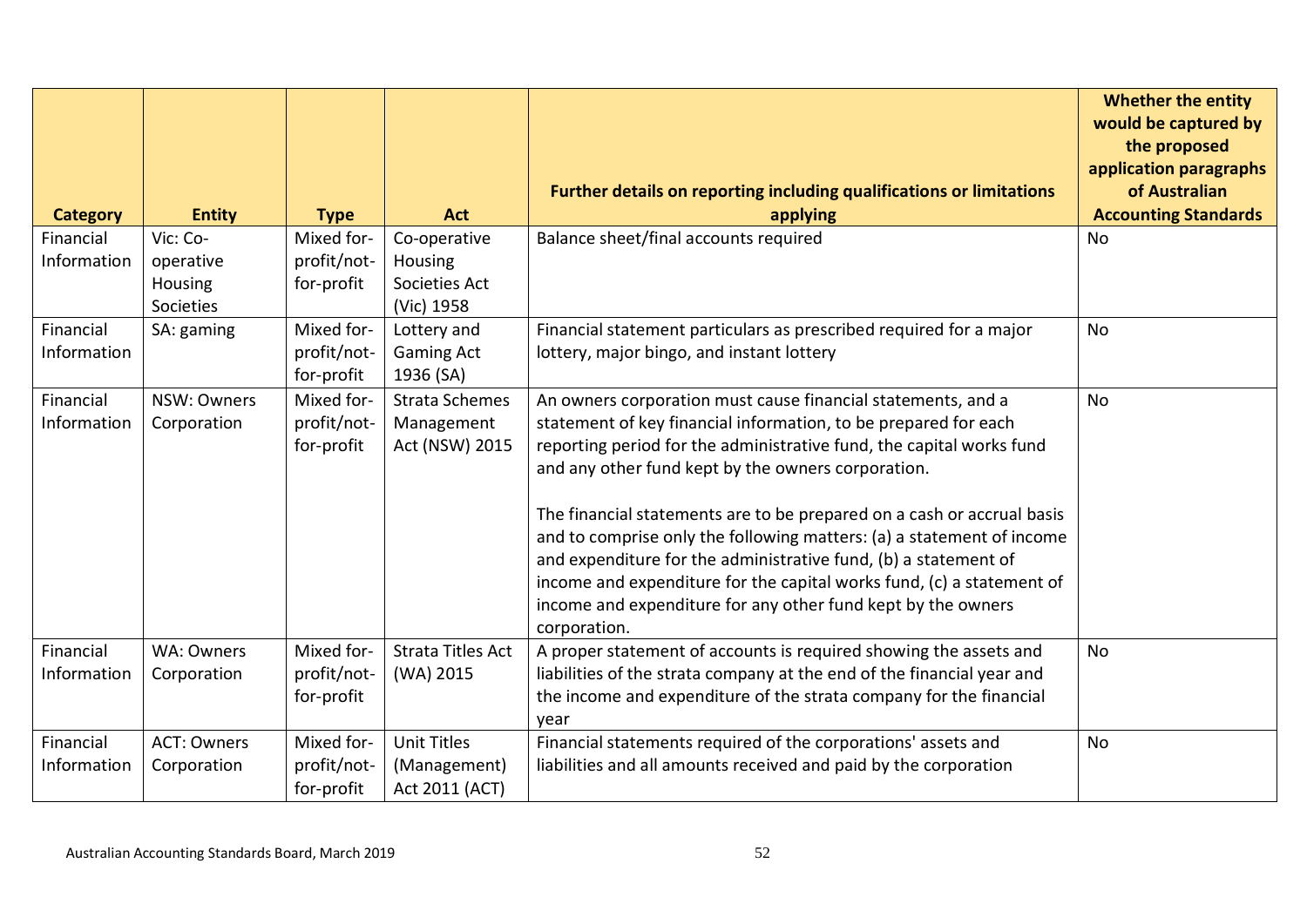|                 |                 |             |                                      |                                                                                                             | <b>Whether the entity</b><br>would be captured by |
|-----------------|-----------------|-------------|--------------------------------------|-------------------------------------------------------------------------------------------------------------|---------------------------------------------------|
|                 |                 |             |                                      |                                                                                                             | the proposed<br>application paragraphs            |
| <b>Category</b> | <b>Entity</b>   | <b>Type</b> | <b>Act</b>                           | Further details on reporting including qualifications or limitations<br>applying                            | of Australian<br><b>Accounting Standards</b>      |
| Financial       | SA: Owners      | Mixed for-  | <b>Strata Titles Act</b>             | Statement of accounts is required                                                                           | <b>No</b>                                         |
| Information     | Corporation     | profit/not- | 1988 (SA)                            |                                                                                                             |                                                   |
|                 |                 | for-profit  |                                      |                                                                                                             |                                                   |
| Financial       | QLD: Owners     | Mixed for-  | <b>Body Corporate</b>                | Statement of accounts is required showing the income and spending                                           | <b>No</b>                                         |
| Information     | Corporation     | profit/not- | and Community                        | (or receipts and payments) of the body corporate for the financial                                          |                                                   |
|                 |                 | for-profit  | Management                           | year                                                                                                        |                                                   |
| Financial       | NT: Owners      | Mixed for-  | Act 1997 (QLD)<br><b>Unit Titles</b> | The committee must prepare a statement (the annual financial                                                | <b>No</b>                                         |
| Information     | Corporation     | profit/not- | <b>Schemes Act</b>                   | statement) at the end of each financial year showing: (i) all income                                        |                                                   |
|                 |                 | for-profit  | (NT)                                 | and expenditure of the body corporate for the year; and (ii) all assets                                     |                                                   |
|                 |                 |             |                                      | and liabilities of the body corporate on the last day of the year,                                          |                                                   |
|                 |                 |             |                                      | including details of any mortgage or charge over an asset.                                                  |                                                   |
| Financial       | WA: Fundraising | Not-for-    | Charitable                           | An audited account is submitted when required by the minister                                               | <b>No</b>                                         |
| Information     | organisations   | profit      | <b>Collections Act</b>               | setting out the money and goods so collected or received and a                                              |                                                   |
|                 |                 |             | 1946 (WA)                            | statement of particulars of the manner in which the same have been<br>dealt with                            |                                                   |
| Financial       | NSW:            | Not-for-    | Charitable                           | Records of income and expenditure and various particulars are                                               | <b>No</b>                                         |
| Information     | Fundraising     | profit      | <b>Fundraising Act</b>               | required. For the purposes of any inquiry under this Part, the Minister                                     |                                                   |
|                 | organisations   |             | 1991 (NSW)                           | or an authorised inspector may require any person to furnish                                                |                                                   |
|                 |                 |             |                                      | accounts and statements in writing with respect to any matter in                                            |                                                   |
|                 |                 |             |                                      | question at the inquiry, being a matter about which the person has or<br>can reasonably obtain information. |                                                   |
|                 |                 |             |                                      |                                                                                                             |                                                   |
|                 |                 |             |                                      | Public access to information:                                                                               |                                                   |
|                 |                 |             |                                      | A person or organisation that is (or, within the previous 12 months,                                        |                                                   |
|                 |                 |             |                                      | was) the holder of an authority must, within 30 days after being                                            |                                                   |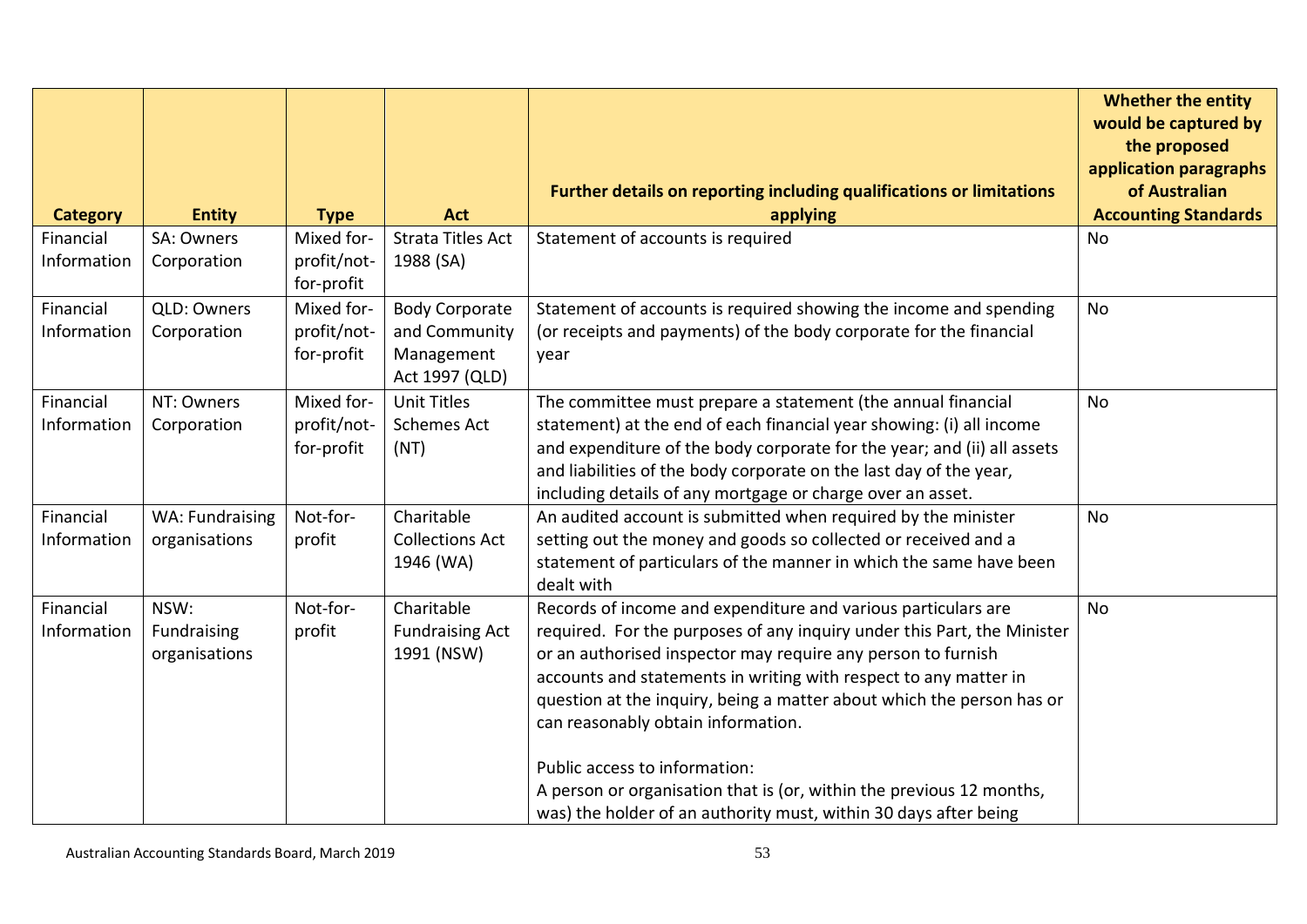|                          |                                      |                    |                                                    | Further details on reporting including qualifications or limitations                                                                                                                                                                                                                                                                                                                                                                                                                                             | <b>Whether the entity</b><br>would be captured by<br>the proposed<br>application paragraphs<br>of Australian |
|--------------------------|--------------------------------------|--------------------|----------------------------------------------------|------------------------------------------------------------------------------------------------------------------------------------------------------------------------------------------------------------------------------------------------------------------------------------------------------------------------------------------------------------------------------------------------------------------------------------------------------------------------------------------------------------------|--------------------------------------------------------------------------------------------------------------|
| <b>Category</b>          | <b>Entity</b>                        | <b>Type</b>        | <b>Act</b>                                         | applying                                                                                                                                                                                                                                                                                                                                                                                                                                                                                                         | <b>Accounting Standards</b>                                                                                  |
| Financial                | NSW:                                 | Not-for-           | <b>Registered Clubs</b>                            | requested to do so by any person, furnish the person with any<br>audited financial statements requested by the person concerning<br>fundraising appeals conducted by the person or organisation<br>concerned during its last financial year and, to the extent that the<br>regulations so require, during previous financial years.<br>A registered club must ensure that:                                                                                                                                       | <b>No</b>                                                                                                    |
| Information              | Registered clubs<br>(Gaming)         | profit             | Act 1976 (NSW)                                     | (a) financial statements that incorporate a balance sheet and the<br>club's profit and loss accounts and trading accounts are provided to<br>the board of the club on a quarterly basis, and<br>(b) those financial statements are made available to the members of<br>the club within 7 days of the statements being adopted by the board,<br>and<br>(c) a notice is displayed on the club premises and on the club's<br>website (if any) advising the members how the financial statements<br>can be accessed. |                                                                                                              |
| Financial<br>Information | ACT:<br>Fundraising<br>organisations | Not-for-<br>profit | Charitable<br><b>Collections Act</b><br>2003 (ACT) | Report by licensee to director-general required of the following<br>amounts for the collection: (a) the proceeds of the collection<br>(including any amounts realised from benefits received for the<br>purposes of the collection); (b) the amount of lawful and proper<br>expenses for the collection; (c) the net proceeds of the collection; (d)<br>the amount applied for the purposes of the collection.                                                                                                   | No                                                                                                           |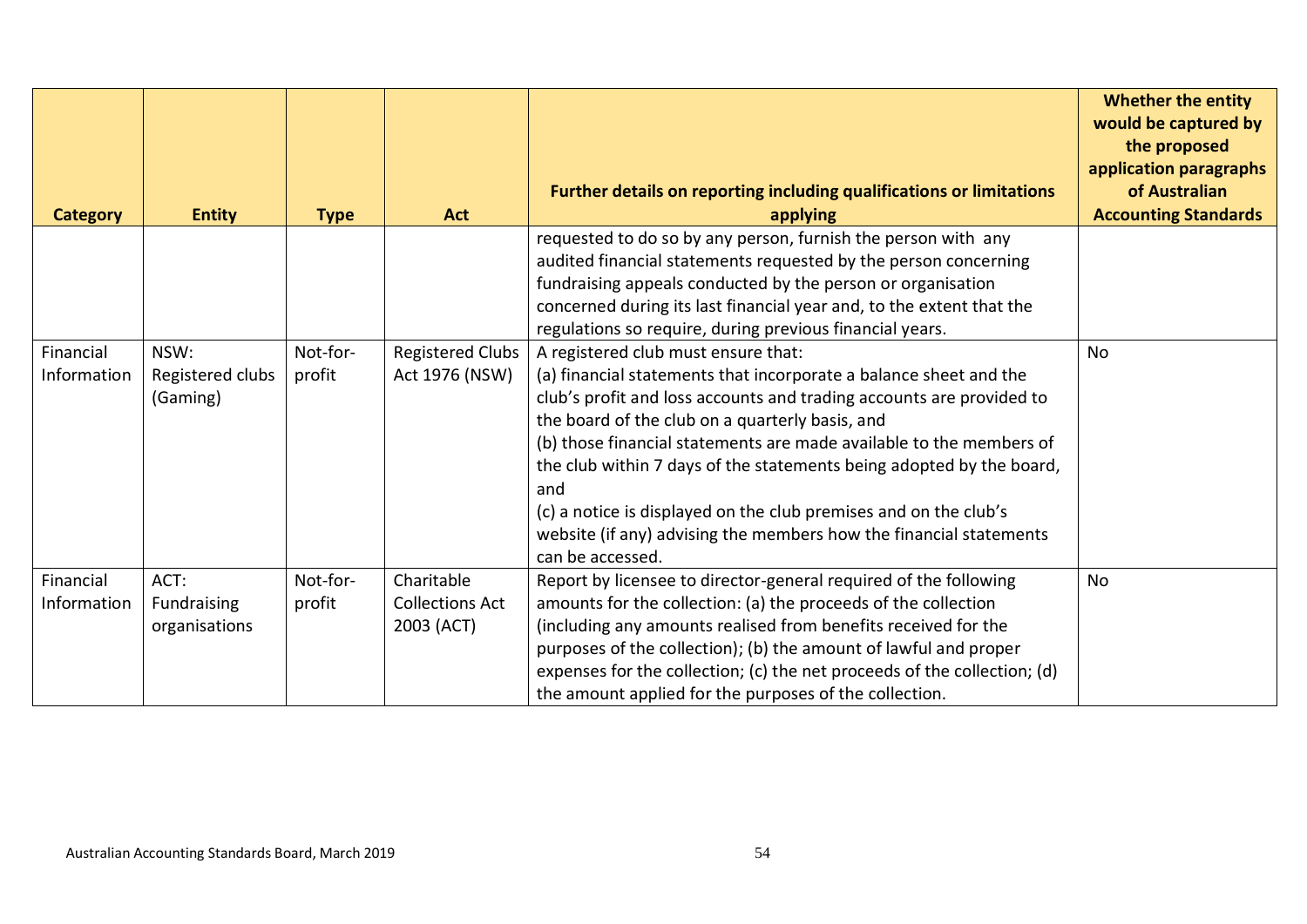|                 |                            |             |                 |                                                                                                                                                      | <b>Whether the entity</b><br>would be captured by<br>the proposed<br>application paragraphs |
|-----------------|----------------------------|-------------|-----------------|------------------------------------------------------------------------------------------------------------------------------------------------------|---------------------------------------------------------------------------------------------|
|                 |                            |             |                 | Further details on reporting including qualifications or limitations                                                                                 | of Australian                                                                               |
| <b>Category</b> | <b>Entity</b>              | <b>Type</b> | <b>Act</b>      | applying                                                                                                                                             | <b>Accounting Standards</b>                                                                 |
| Financial       | SA: Fundraising            | Not-for-    | Collections for | Proper accounts relating to the money required. The holder of a                                                                                      | No                                                                                          |
| Information     | organisations              | profit      | Charitable      | licence under the Act must, at the time or times fixed in the licence,                                                                               |                                                                                             |
|                 |                            |             | Purposes Act    | provide to the Minister-(a) a copy of the audited accounts for the                                                                                   |                                                                                             |
|                 |                            |             | 1939 (SA)       | last ending statement period; and (b) a statement setting out $-$ (i) the                                                                            |                                                                                             |
|                 |                            |             |                 | amount of money collected or received by the licensee during the last                                                                                |                                                                                             |
|                 |                            |             |                 | ending statement period; and (ii) the costs associated with collection                                                                               |                                                                                             |
|                 |                            |             |                 | or receipt of the money; and (iii) the manner in which the money has                                                                                 |                                                                                             |
|                 |                            |             |                 | been dealt with; and (iv) any other information required by the                                                                                      |                                                                                             |
|                 |                            |             |                 | Minister.                                                                                                                                            |                                                                                             |
| Financial       | ACT: gaming                | For-profit  | Gaming          | A licensee must, as soon as practicable (but not later than 6 months)                                                                                | <b>No</b>                                                                                   |
| Information     | machine                    |             | Machine Act     | after the end of each financial year-if the licensee's gross revenue                                                                                 |                                                                                             |
|                 | licensees with             |             | 2004 (ACT)      | for the year is less than \$200 000 - (i) prepare an income and                                                                                      |                                                                                             |
|                 | gross revenue<br>less than |             |                 | expenditure statement for the year that identifies the licensee's gross<br>revenue during the year; and (ii) certify that the statement is true; and |                                                                                             |
|                 | \$200,000                  |             |                 | give the commission a copy of the audited financial statements or                                                                                    |                                                                                             |
|                 |                            |             |                 | certified income and expenditure statement.                                                                                                          |                                                                                             |
|                 |                            |             |                 |                                                                                                                                                      |                                                                                             |
|                 |                            |             |                 |                                                                                                                                                      |                                                                                             |
| Financial       | NT: Gaming                 | For-profit  | Gaming          | A licensee shall, in respect of each of the licensee's licensed premises,                                                                            | <b>No</b>                                                                                   |
| Information     | machine                    |             | Machine Act     | at the licensee's own expense and not later than 3 months after the                                                                                  |                                                                                             |
|                 | licensees                  |             | (NT)            | expiration of each financial year prepare, or cause to be prepared, a                                                                                |                                                                                             |
|                 |                            |             |                 | statement of income and expenditure, a statement of financial                                                                                        |                                                                                             |
|                 |                            |             |                 | position and a statement of cash flow that also identifies receipts,                                                                                 |                                                                                             |
|                 |                            |             |                 | payments and all accounts relating to gaming on the licensee's                                                                                       |                                                                                             |
|                 |                            |             |                 | licensed premises during the year                                                                                                                    |                                                                                             |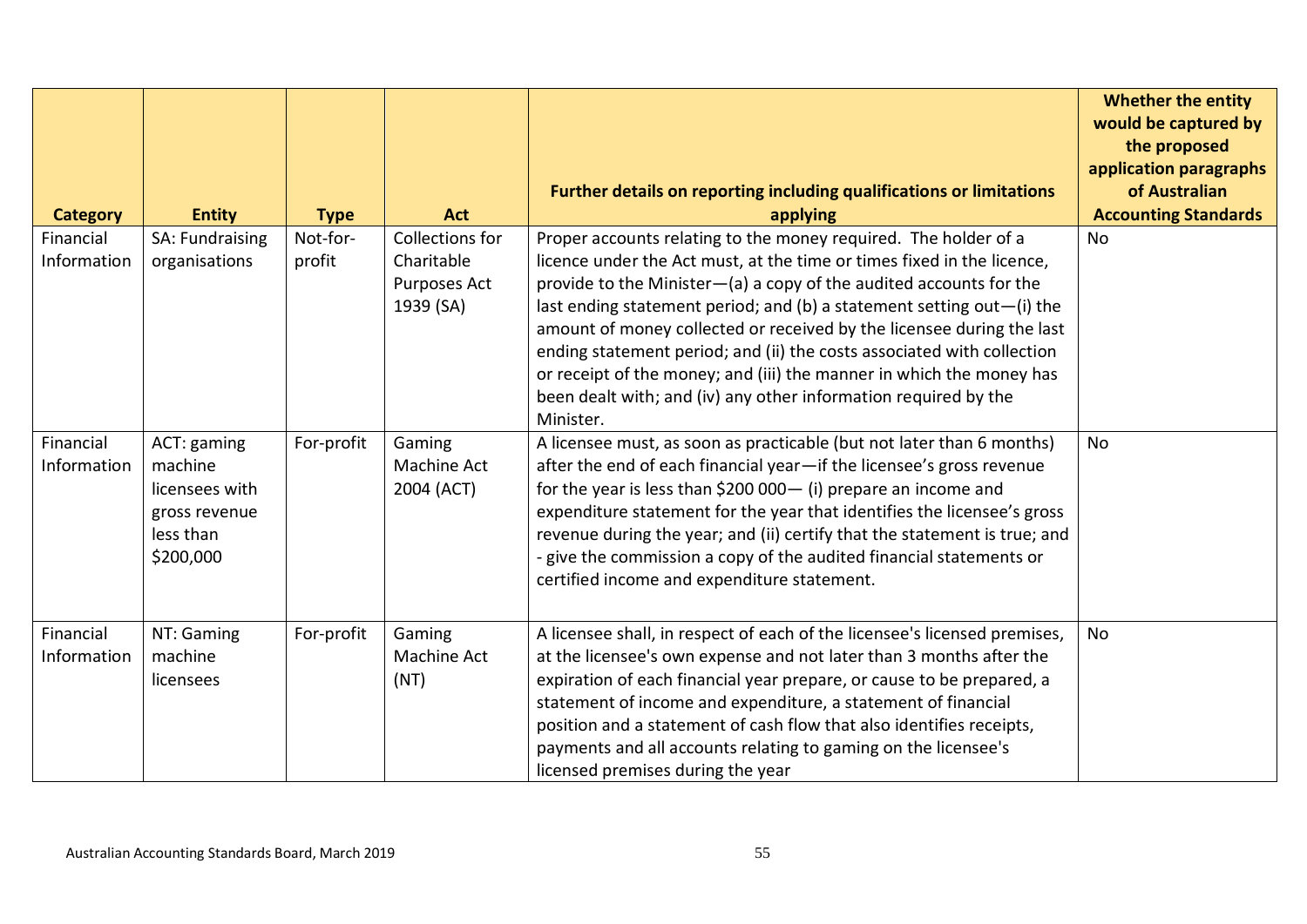|                 |                  |             |                              |                                                                                           | <b>Whether the entity</b><br>would be captured by |
|-----------------|------------------|-------------|------------------------------|-------------------------------------------------------------------------------------------|---------------------------------------------------|
|                 |                  |             |                              |                                                                                           | the proposed                                      |
|                 |                  |             |                              | <b>Further details on reporting including qualifications or limitations</b>               | application paragraphs<br>of Australian           |
| <b>Category</b> | <b>Entity</b>    | <b>Type</b> | <b>Act</b>                   | applying                                                                                  | <b>Accounting Standards</b>                       |
| Financial       | QLD:             | Not-for-    | <b>Collections Act</b>       | A copy of the income and expenditure account, a balance sheet                             | <b>No</b>                                         |
| Information     | Fundraising      | profit      | 1966 (QLD)                   | certified by the auditors of the charity, association or promoter, and a                  |                                                   |
|                 | organisations    |             |                              | return of office bearers in the approved form must be given to the                        |                                                   |
|                 |                  |             |                              | Minister by the secretary, treasurer, president, trustee, or other<br>responsible office. |                                                   |
| Financial       | NSW: gaming      | Not-for-    | Lotteries and                | Statement of income and expenditure, balance sheet and statutory                          | <b>No</b>                                         |
| Information     |                  | profit      | Art Unions Act<br>1901 (NSW) | declaration for lotteries conducted by art unions required                                |                                                   |
| Financial       | NSW:             | Not-for-    | <b>Registered Clubs</b>      | A registered club must ensure that:                                                       | <b>No</b>                                         |
| Information     | Registered clubs | profit      | Act 1976 (NSW)               | (a) financial statements that incorporate a balance sheet and the                         |                                                   |
|                 |                  |             |                              | club's profit and loss accounts and trading accounts are provided to                      |                                                   |
|                 |                  |             |                              | the board of the club on a quarterly basis, and                                           |                                                   |
|                 |                  |             |                              | (b) those financial statements are made available to the members of                       |                                                   |
|                 |                  |             |                              | the club within 7 days of the statements being adopted by the board,<br>and               |                                                   |
|                 |                  |             |                              | (c) a notice is displayed on the club premises and on the club's                          |                                                   |
|                 |                  |             |                              | website (if any) advising the members how the financial statements<br>can be accessed.    |                                                   |
| Financial       | Self managed     | Not-for-    | Superannuation               | Statement of financial position, operating statement required.                            | No                                                |
| Information     | superannuation   | profit      | Industry                     | <b>Exceptions apply</b>                                                                   |                                                   |
|                 | funds            |             | (Supervision)                |                                                                                           |                                                   |
|                 |                  |             | Act 1993 (Cwth)              |                                                                                           |                                                   |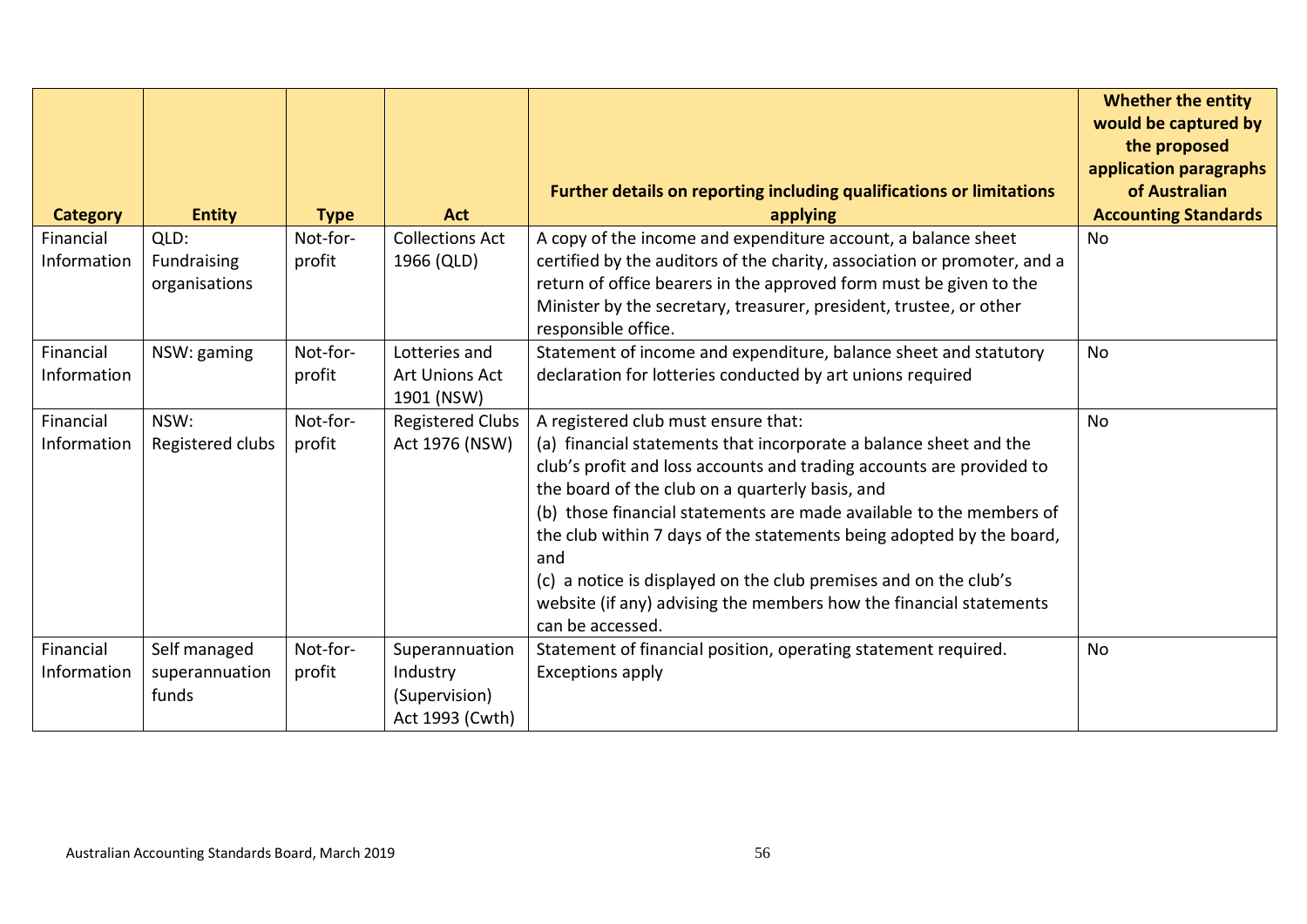| <b>Category</b> | <b>Entity</b>     | <b>Type</b> | <b>Act</b>  | Further details on reporting including qualifications or limitations<br>applying | <b>Whether the entity</b><br>would be captured by<br>the proposed<br>application paragraphs<br>of Australian<br><b>Accounting Standards</b> |
|-----------------|-------------------|-------------|-------------|----------------------------------------------------------------------------------|---------------------------------------------------------------------------------------------------------------------------------------------|
| Financial       | Australian        | Not-for-    | ACFID's     | A short form income statement is required                                        | No                                                                                                                                          |
| Information     | Council for       | profit      | Mandatory   |                                                                                  |                                                                                                                                             |
|                 | International     |             | Guidance on |                                                                                  |                                                                                                                                             |
|                 | Development       |             | Financial   |                                                                                  |                                                                                                                                             |
|                 | <b>Members</b>    |             | Reporting   |                                                                                  |                                                                                                                                             |
|                 | (where            |             |             |                                                                                  |                                                                                                                                             |
|                 | consolidated      |             |             |                                                                                  |                                                                                                                                             |
|                 | international aid |             |             |                                                                                  |                                                                                                                                             |
|                 | and               |             |             |                                                                                  |                                                                                                                                             |
|                 | development       |             |             |                                                                                  |                                                                                                                                             |
|                 | revenue is <      |             |             |                                                                                  |                                                                                                                                             |
|                 | \$250,000         |             |             |                                                                                  |                                                                                                                                             |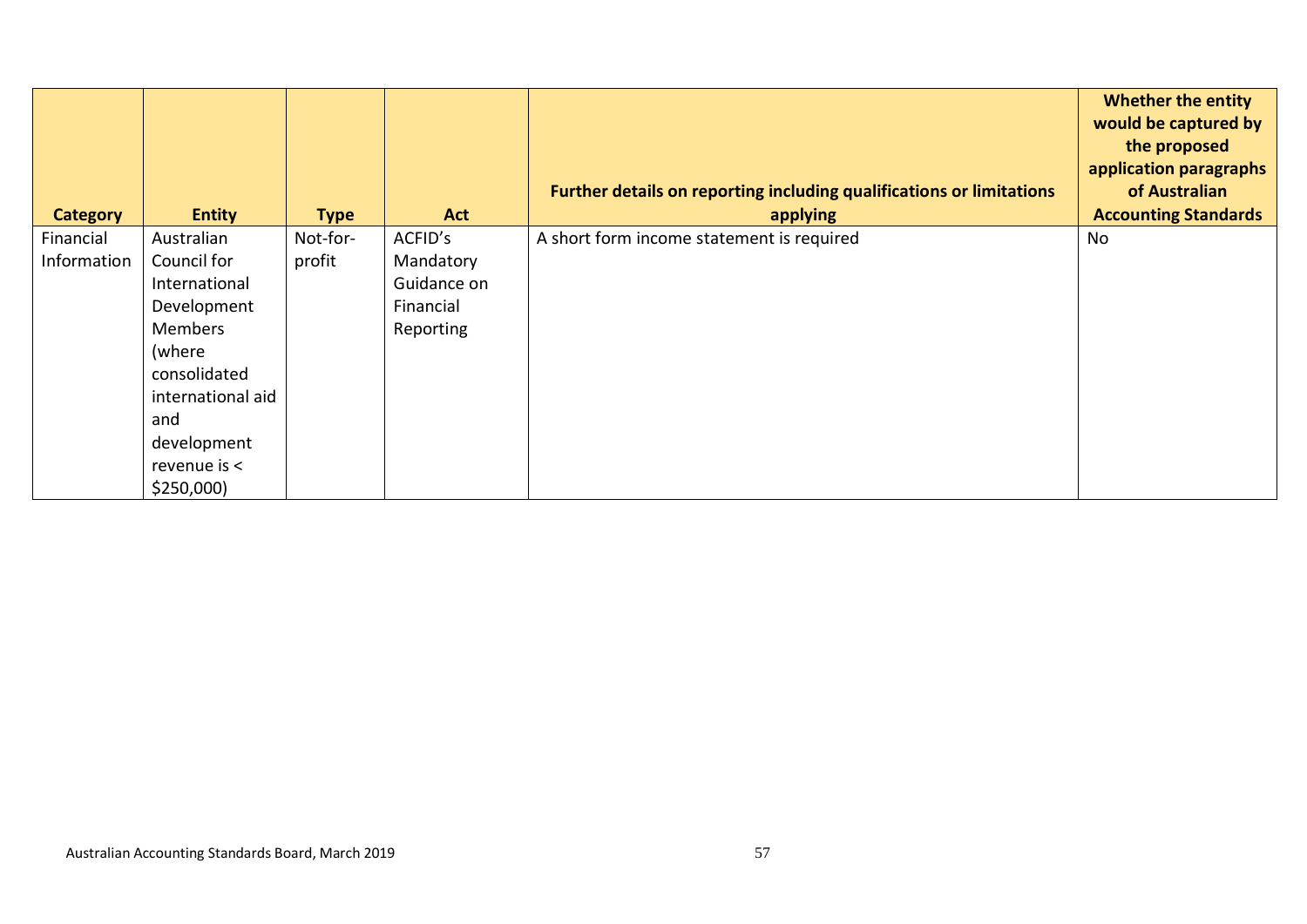# **Financial Records/Other**

<span id="page-57-0"></span>

| <b>Category</b>            | <b>Entity</b>                                                                  | <b>Type</b> | <b>Act</b>                                      | Further details on reporting including qualifications or limitations<br>applying                                                                                                                                                                                                                                                                                                                                                                                                                                                           | Whether the entity would<br>be captured by the<br>proposed application<br>paragraphs of Australian<br><b>Accounting Standards</b> |
|----------------------------|--------------------------------------------------------------------------------|-------------|-------------------------------------------------|--------------------------------------------------------------------------------------------------------------------------------------------------------------------------------------------------------------------------------------------------------------------------------------------------------------------------------------------------------------------------------------------------------------------------------------------------------------------------------------------------------------------------------------------|-----------------------------------------------------------------------------------------------------------------------------------|
| Financial                  | Small                                                                          | For-profit  | Corporations                                    | Financial report in accordance with AASB accounting standards may                                                                                                                                                                                                                                                                                                                                                                                                                                                                          | No                                                                                                                                |
| Records/other              | proprietary<br>company                                                         |             | Act (Cwth)                                      | be required under certain circumstances                                                                                                                                                                                                                                                                                                                                                                                                                                                                                                    |                                                                                                                                   |
| Financial<br>Records/other | Vic: Club Keno<br>licensees/<br>participants                                   | For-profit  | Gambling<br><b>Regulation Act</b><br>2003 (VIC) | Accounting records required                                                                                                                                                                                                                                                                                                                                                                                                                                                                                                                | <b>No</b>                                                                                                                         |
| Financial<br>Records/other | NT:<br>Retirement<br>villages                                                  | For-profit  | Retirement<br>villages Act<br>(NT)              | A code shall be developed, implemented and administered having<br>regard that where the residence contract imposes ongoing financial<br>obligations on the residents of a retirement village to the<br>administering authority in respect of the operation of the<br>retirement village, the need to ensure that residents are provided<br>with sufficient financial information and determinative rights in<br>order to be able to participate in decisions concerning the matters<br>for which there is an ongoing financial obligation. | <b>No</b>                                                                                                                         |
| Financial<br>Records/other | Vic:<br>Partnerships<br>(including<br>incorporated<br>limited<br>partnerships) | For-profit  | Partnership<br>Act 1958 (VIC)                   | True accounts and full information of all things affecting the<br>partnership is required                                                                                                                                                                                                                                                                                                                                                                                                                                                  | <b>No</b>                                                                                                                         |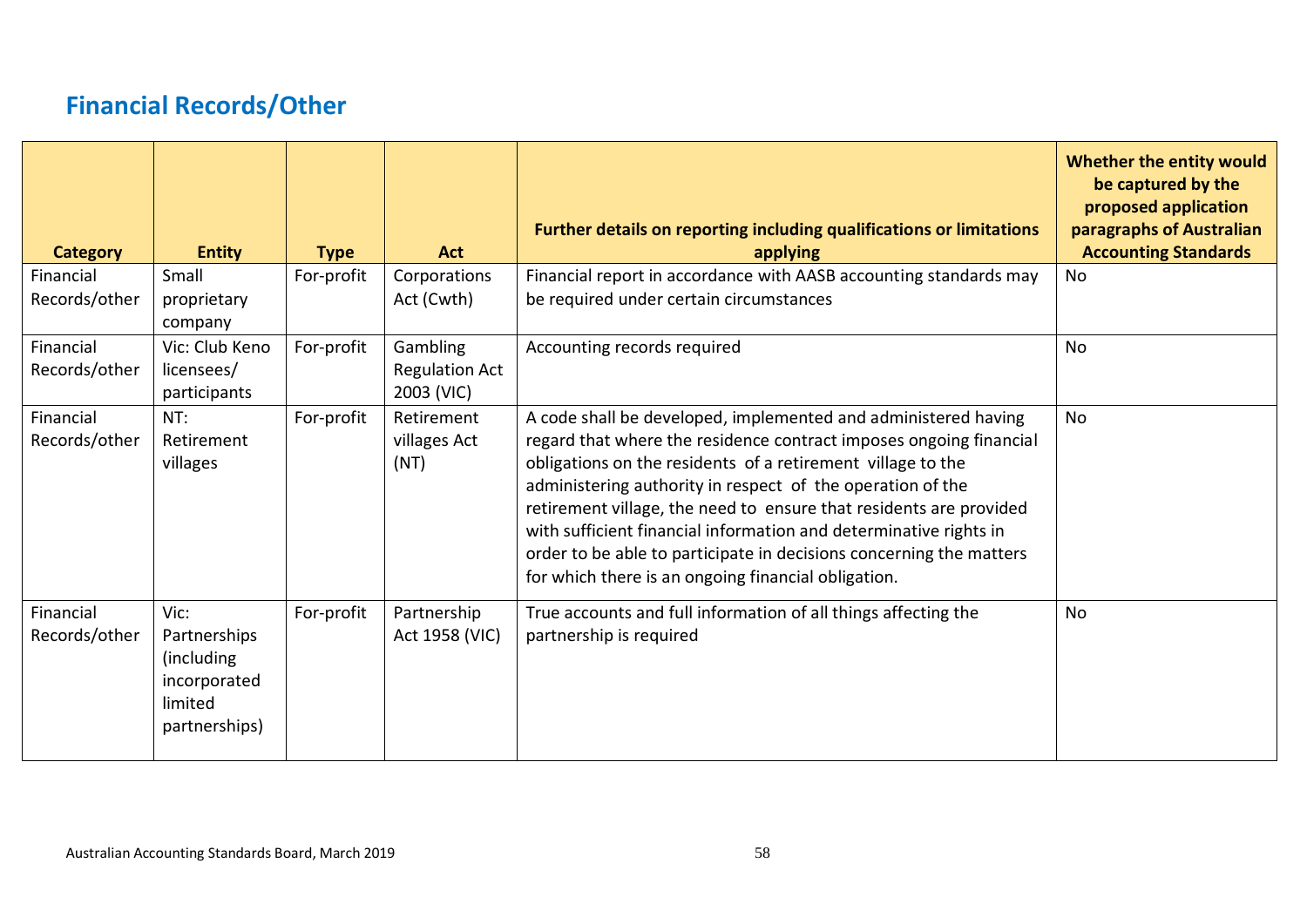| <b>Category</b> | <b>Entity</b>               | <b>Type</b> | <b>Act</b>        | Further details on reporting including qualifications or limitations<br>applying                        | Whether the entity would<br>be captured by the<br>proposed application<br>paragraphs of Australian<br><b>Accounting Standards</b> |
|-----------------|-----------------------------|-------------|-------------------|---------------------------------------------------------------------------------------------------------|-----------------------------------------------------------------------------------------------------------------------------------|
| Financial       | WA:                         | For-profit  | Partnership       | True accounts and full information of all things affecting the                                          | <b>No</b>                                                                                                                         |
| Records/other   | Partnerships<br>(including) |             | Act 1895 (WA)     | partnership is required                                                                                 |                                                                                                                                   |
|                 | incorporated                |             |                   |                                                                                                         |                                                                                                                                   |
|                 | limited                     |             |                   |                                                                                                         |                                                                                                                                   |
|                 | partnerships)               |             |                   |                                                                                                         |                                                                                                                                   |
| Financial       | NSW:                        | For-profit  | Partnership       | True accounts and full information of all things affecting the                                          | <b>No</b>                                                                                                                         |
| Records/other   | Partnerships<br>(including  |             | Act 1892<br>(NSW) | partnership is required (subject to the partnership agreement for<br>incorporated limited partnerships) |                                                                                                                                   |
|                 | incorporated                |             |                   |                                                                                                         |                                                                                                                                   |
|                 | limited                     |             |                   |                                                                                                         |                                                                                                                                   |
|                 | partnerships)               |             |                   |                                                                                                         |                                                                                                                                   |
| Financial       | ACT:                        | For-profit  | Partnership       | True accounts and full information of all things affecting the                                          | No                                                                                                                                |
| Records/other   | Partnerships                |             | Act 1963 (ACT)    | partnership is required (subject to the partnership agreement for                                       |                                                                                                                                   |
|                 | (including)                 |             |                   | incorporated limited partnerships)                                                                      |                                                                                                                                   |
|                 | incorporated<br>limited     |             |                   |                                                                                                         |                                                                                                                                   |
|                 | partnerships)               |             |                   |                                                                                                         |                                                                                                                                   |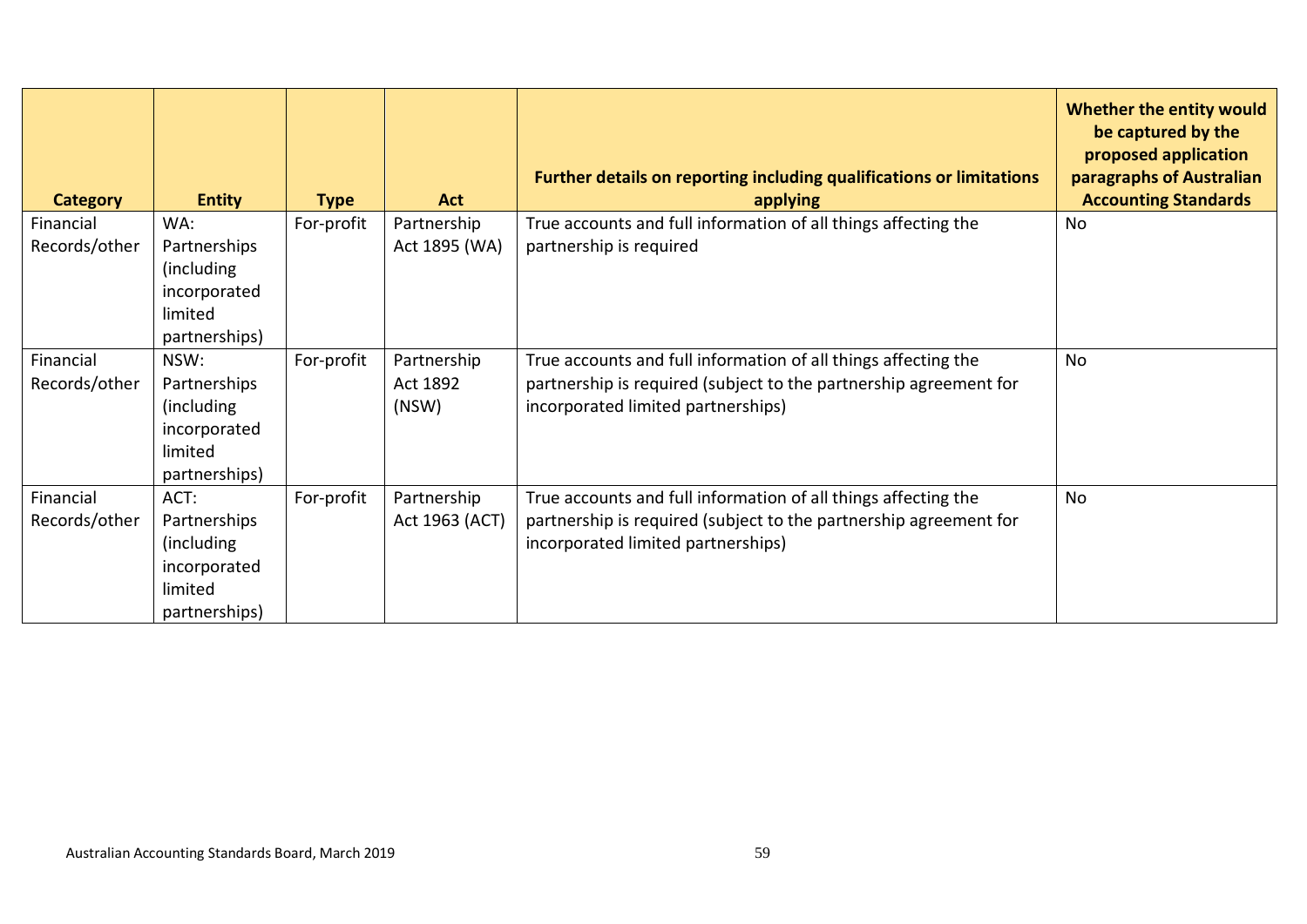| Financial<br>Records/other | Tas:<br>Partnerships<br>(including<br>incorporated<br>limited<br>partnerships) | For-profit | Partnership<br>Act 1891 (TAS)                                        | True accounts and full information of all things affecting the<br>partnership is required (subject to the partnership agreement for<br>incorporated limited partnerships) | <b>No</b> |
|----------------------------|--------------------------------------------------------------------------------|------------|----------------------------------------------------------------------|---------------------------------------------------------------------------------------------------------------------------------------------------------------------------|-----------|
| Financial<br>Records/other | NT:<br>Partnerships<br>(including<br>incorporated<br>limited<br>partnerships)  | For-profit | Partnership<br>Act NT                                                | True accounts and full information of all things affecting the<br>partnership is required (subject to the partnership agreement for<br>incorporated limited partnerships) | No        |
| Financial<br>Records/other | SA:<br>Partnerships<br>(including<br>incorporated<br>limited<br>partnerships)  | For-profit | Partnership<br>Act 1891 (SA)                                         | True accounts and full information of all things affecting the<br>partnership is required (subject to the partnership agreement for<br>incorporated limited partnerships) | <b>No</b> |
| Financial<br>Records/other | QLD:<br>Partnerships<br>(including<br>incorporated<br>limited<br>partnerships) | For-profit | Partnership<br>Act 1891 (QLD)                                        | True accounts and full information of all things affecting the<br>partnership is required (subject to the partnership agreement for<br>incorporated limited partnerships) | No        |
| Financial<br>Records/other | Vic: Real<br>estate trusts                                                     | For-profit | <b>Estate Agents</b><br>Act 1980 (VIC)                               | Trust records are required                                                                                                                                                | <b>No</b> |
| Financial<br>Records/other | WA: Real<br>estate trusts                                                      | For-profit | <b>Real Estate</b><br>and Business<br><b>Agents Act</b><br>1978 (WA) | Trust account statement required                                                                                                                                          | No        |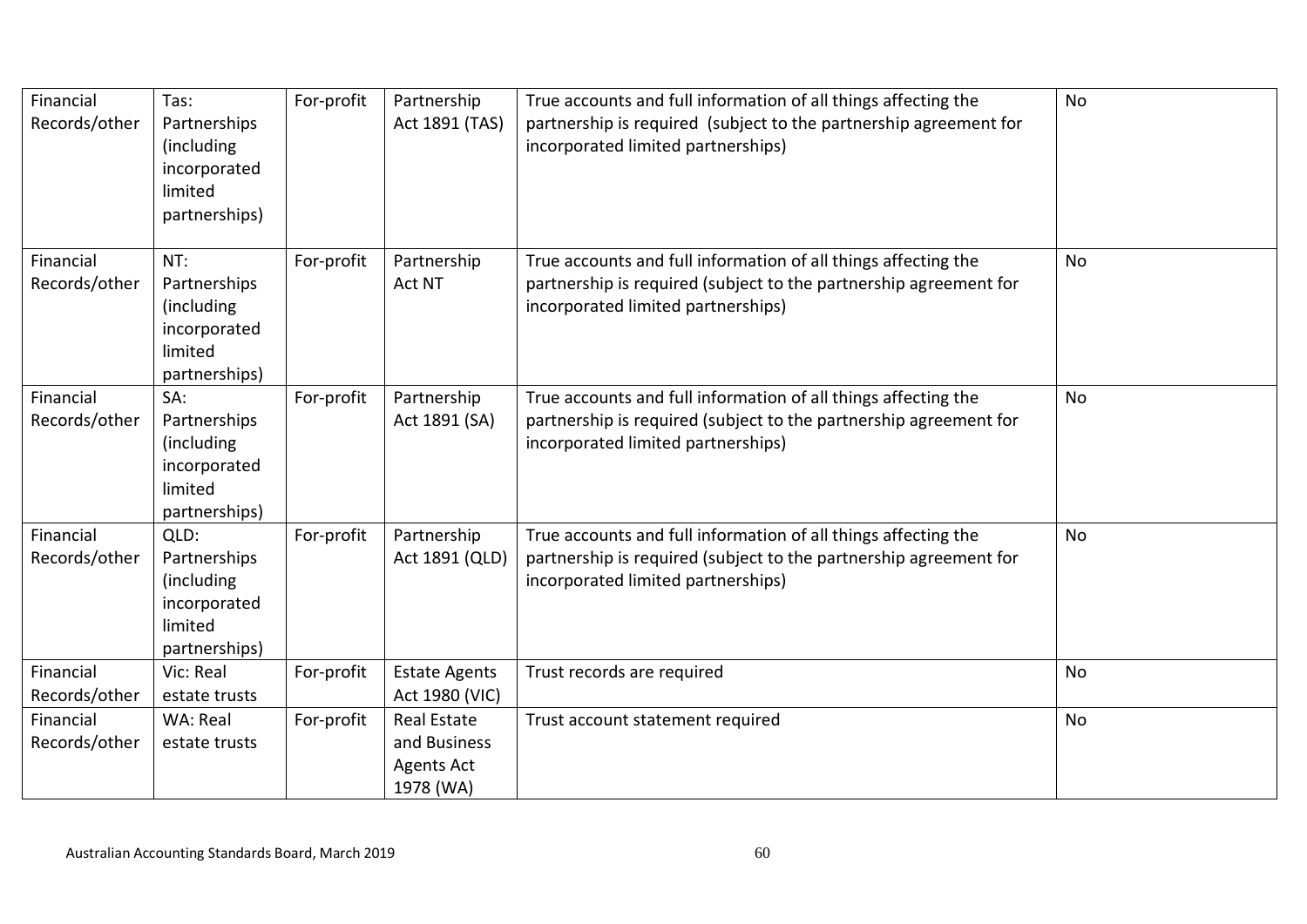| Financial<br>Records/other | Tas:<br>Partnerships<br>(including<br>incorporated<br>limited<br>partnerships) | For-profit | Partnership<br>Act 1891 (TAS)                                           | True accounts and full information of all things affecting the<br>partnership is required (subject to the partnership agreement for<br>incorporated limited partnerships) | No        |
|----------------------------|--------------------------------------------------------------------------------|------------|-------------------------------------------------------------------------|---------------------------------------------------------------------------------------------------------------------------------------------------------------------------|-----------|
| Financial<br>Records/other | NSW: Real<br>estate trusts                                                     | For-profit | Property,<br>Stock and<br><b>Business</b><br><b>Agents Act</b><br>(NSW) | Certain trust records of a licensee is required                                                                                                                           | <b>No</b> |
| Financial<br>Records/other | <b>ACT: Real</b><br>estate trusts                                              | For-profit | <b>Agents Act</b><br>2003 (ACT)                                         | Quarterly statements in relation to trust money required                                                                                                                  | <b>No</b> |
| Financial<br>Records/other | Tas: Real<br>estate trusts                                                     | For-profit | Property<br>Agents and<br>Land<br>Transactions<br>Act 2019 (TAS)        | Trust records required for agents who receive trust money                                                                                                                 | No        |
| Financial<br>Records/other | NT: Real estate<br>trusts                                                      | For-profit | Agents<br><b>Licensing Act</b><br>(NT)                                  | Trust records required for agents who receive trust money                                                                                                                 | No        |
| Financial<br>Records/other | SA: Real estate<br>trusts                                                      | For-profit | <b>Land Agents</b><br>Act 1994 (SA)                                     | Trust records required for agents who receive trust money                                                                                                                 | <b>No</b> |
| Financial<br>Records/other | QLD: Real<br>estate trusts                                                     | For-profit | Agents<br>Financial<br>Administration<br>Act 2014 (QLD)                 | Certain trust accounts/records required                                                                                                                                   | No        |
| Financial<br>Records/other | Licensees<br>engaging in<br>credit activities                                  | For-profit | National<br>Consumer<br>Credit                                          | Financial records are required                                                                                                                                            | <b>No</b> |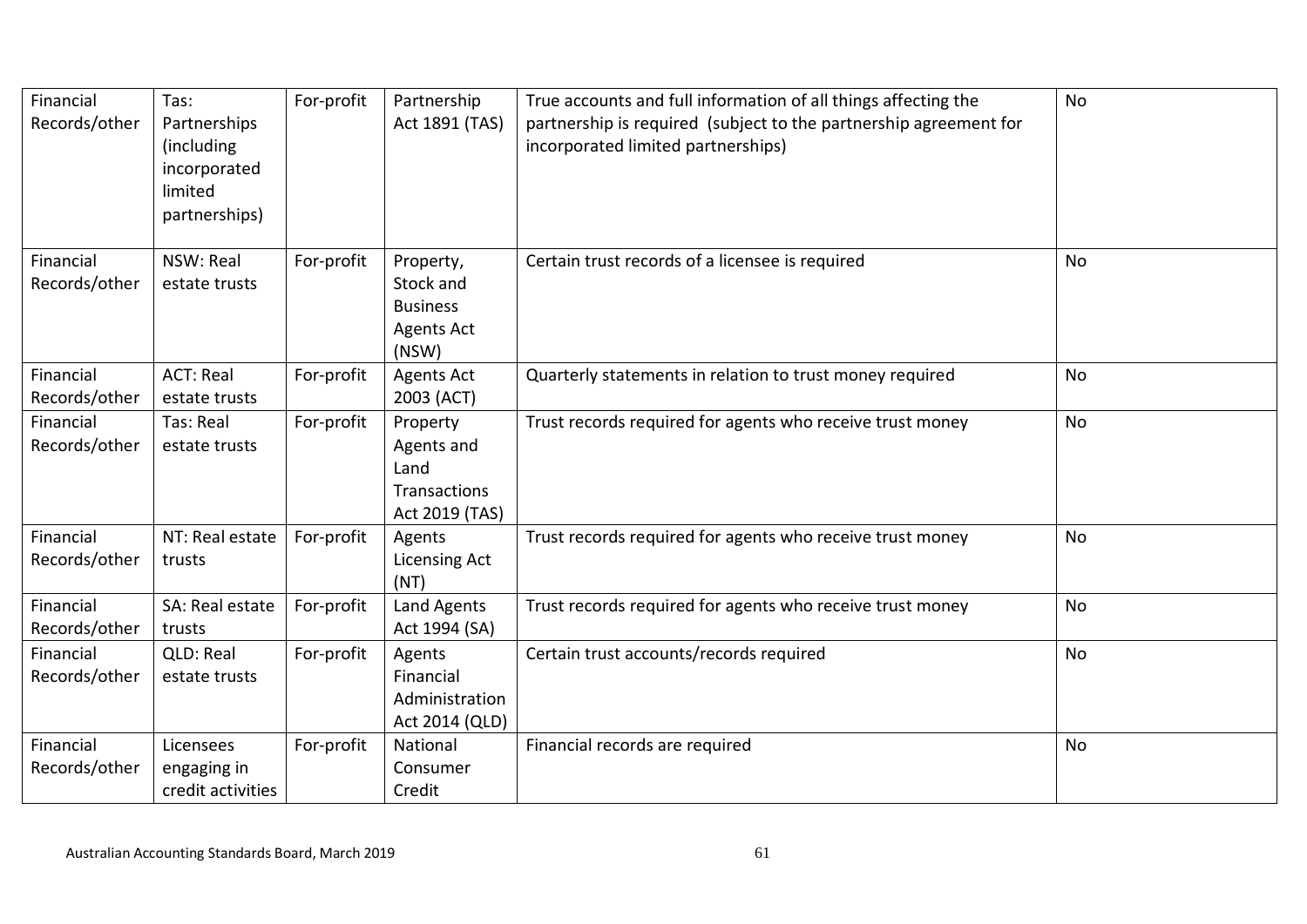| Financial<br>Records/other | Tas:<br>Partnerships<br>(including<br>incorporated<br>limited<br>partnerships) | For-profit                              | Partnership<br>Act 1891 (TAS)                                  | True accounts and full information of all things affecting the<br>partnership is required (subject to the partnership agreement for<br>incorporated limited partnerships)                                                                                   | <b>No</b> |
|----------------------------|--------------------------------------------------------------------------------|-----------------------------------------|----------------------------------------------------------------|-------------------------------------------------------------------------------------------------------------------------------------------------------------------------------------------------------------------------------------------------------------|-----------|
|                            |                                                                                |                                         | <b>Protection Act</b><br>2009 (Cwth)                           |                                                                                                                                                                                                                                                             |           |
| Financial<br>Records/other | Incorporated<br><b>Legal Practices</b>                                         | For-profit                              | Legal<br>Profession<br>Uniform Law<br><b>Act 2014</b><br>(NSW) | Trust records are required.                                                                                                                                                                                                                                 | <b>No</b> |
| Financial<br>Records/other | WA: Gaming<br>machine rental                                                   | For-profit                              | Gaming and<br>Wagering<br>Commissioner<br>Act (WA)             | Records are required                                                                                                                                                                                                                                        | <b>No</b> |
| Financial<br>Records/other | NSW: Gaming<br>licensees                                                       | For-profit                              | Gaming<br><b>Machines Act</b><br>2001 (NSW)                    | Records are required                                                                                                                                                                                                                                        | <b>No</b> |
| Financial<br>Records/other | NSW: Gaming:<br>Betting/racing                                                 | For-profit                              | Betting and<br>Racing Act<br>1998 (NSW)                        | Records are required                                                                                                                                                                                                                                        | No        |
| Financial<br>Records/other | Small<br>companies<br>limited by<br>guarantee                                  | Mixed for-<br>profit/not-<br>for-profit | Corporations<br>Act (Cwth)                                     | Financial report in accordance with AASB Accounting Standards may<br>be required if directed by shareholders representing at least 5% of<br>votes or by ASIC<br>A direction may specify whether all or some accounting standards<br>are to be complied with | No        |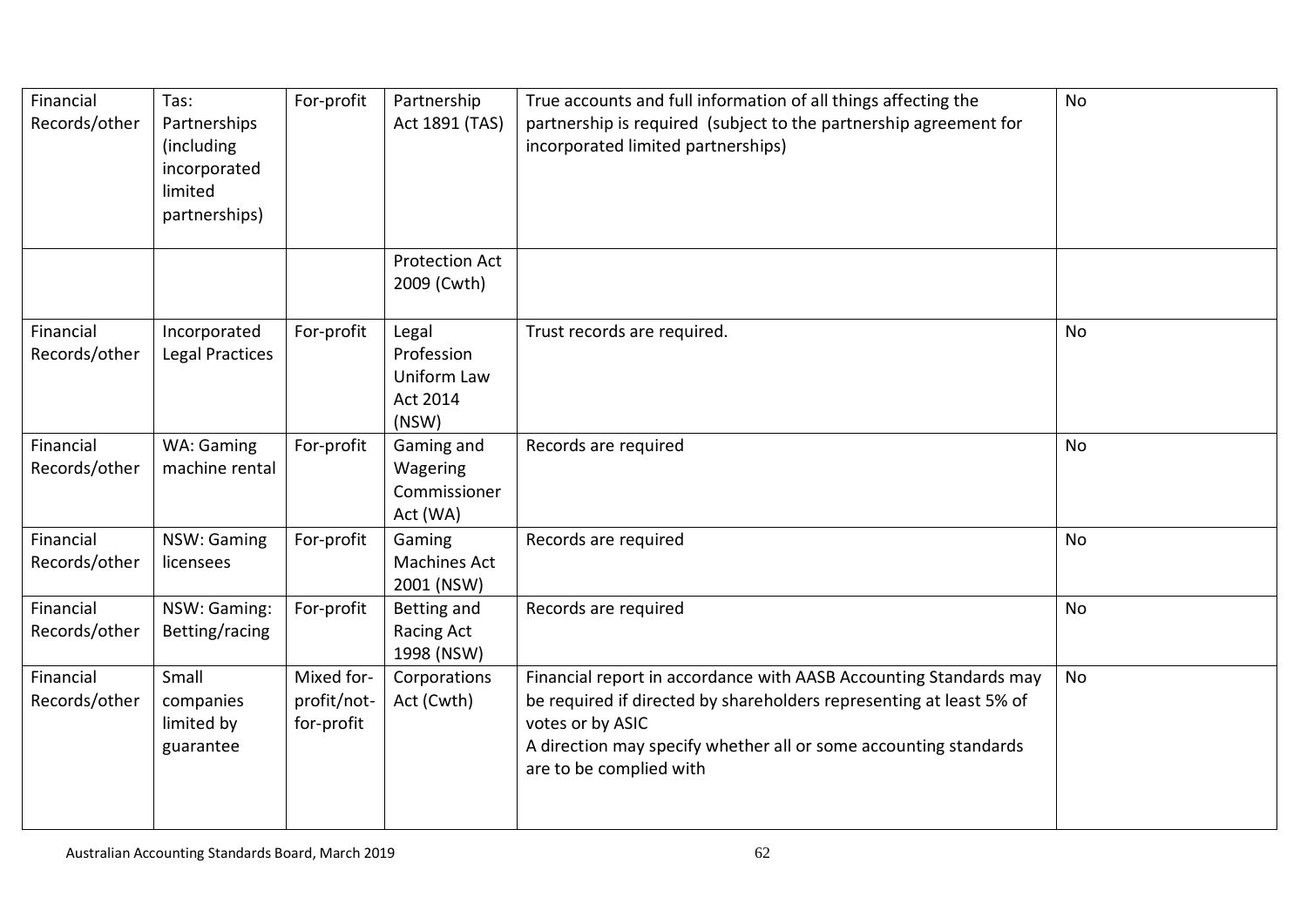| Financial<br>Records/other | Tas:<br>Partnerships<br>(including<br>incorporated<br>limited<br>partnerships) | For-profit                              | Partnership<br>Act 1891 (TAS)                                                       | True accounts and full information of all things affecting the<br>partnership is required (subject to the partnership agreement for<br>incorporated limited partnerships) | <b>No</b> |
|----------------------------|--------------------------------------------------------------------------------|-----------------------------------------|-------------------------------------------------------------------------------------|---------------------------------------------------------------------------------------------------------------------------------------------------------------------------|-----------|
| Financial<br>Records/other | Small<br>indigenous<br>corporations                                            | Mixed for-<br>profit/not-<br>for-profit | Corporations<br>(Aboriginal<br>and Torres<br>Strait Islander)<br>Act 2006<br>(Cwth) | Applies where consolidated gross operating income of a small<br>indigenous corporation does not exceed \$100,000                                                          | No        |
| Financial<br>Records/other | SA:<br>Incorporated<br>Associations<br>(Non-<br>prescribed)                    | Mixed for-<br>profit/not-<br>for-profit | Associations<br>Incorporation<br>Act 1985 (SA)                                      | Accounting records required                                                                                                                                               | <b>No</b> |
| Financial<br>Records/other | <b>ACT: Gaming</b>                                                             | Mixed for-<br>profit/not-<br>for-profit | Lotteries Act<br>1964 (ACT)                                                         | The Commission may request a statement showing the whole of the<br>receipts and disbursements in connection with the lottery                                              | <b>No</b> |
| Financial<br>Records/other | SA: Gaming                                                                     | Mixed for-<br>profit/not-<br>for-profit | Lottery and<br><b>Gaming Act</b><br>1936 (SA)                                       | Records required by licensees for minor lotteries, minor bingo<br>sessions, and certain sweepstakes                                                                       | No        |
| Financial<br>Records/other | NT:<br>Community<br>Gaming                                                     | Mixed for-<br>profit/not-<br>for-profit | Gaming<br>Control Act<br>(NT)                                                       | Records required                                                                                                                                                          | No        |
| Financial<br>Records/other | Charities and<br>not-for profit<br>organisations<br>(small)                    | Not-for-<br>profit                      | Australian<br>Charities and<br>Not-for profits<br>Commission                        | Financial records required and an annual information statement                                                                                                            | No        |